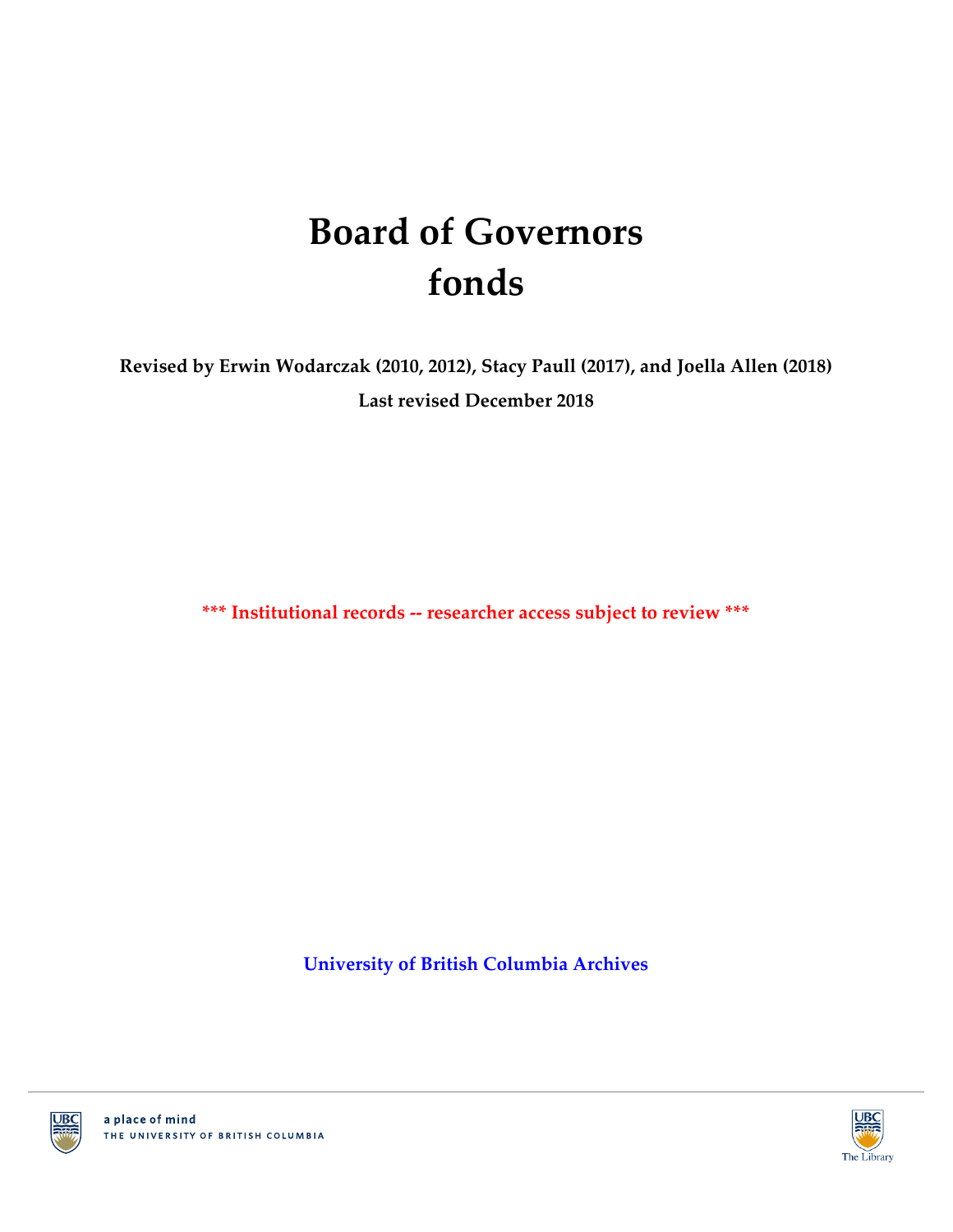# **Table of Contents**

### **[Fonds Description](#page-2-0)**

- o [Title / Dates of Creation / Physical Description](#page-2-1)
- o [Administrative History](#page-2-2)
- o [Scope and Content](#page-2-3)
- o [Notes](#page-3-0)

### **[Series Descriptions](#page-4-0)**

- o [Minutes series](#page-4-1)
- o [Lampman Report series](#page-4-2)
- o [Committee on University History](#page-4-3) series
- o [Alumni Development Funds series](#page-8-0)
- o [Policy series](#page-4-4)
- o [Correspondence series](#page-5-0)
- o [Cliff Erosion series](#page-5-1)
- o [Building Projects series](#page-5-2)
- o [President's Office series](#page-5-3)
- o [Board Meetings series](#page-5-4)
- o [Non-Board Groups series](#page-5-5)
- o [Committees series](#page-5-6)
- o [Presidential Search series](#page-6-0)
- o [Financial series](#page-6-1)
- o [Legal series](#page-6-2)
- o [University Health Services series](#page-6-3)
- **[File List](#page-7-0)**
- **[Catalogue entry](http://resolve.library.ubc.ca/cgi-bin/catsearch?title=Board+of+Governors+fonds)** (UBC Library catalogue)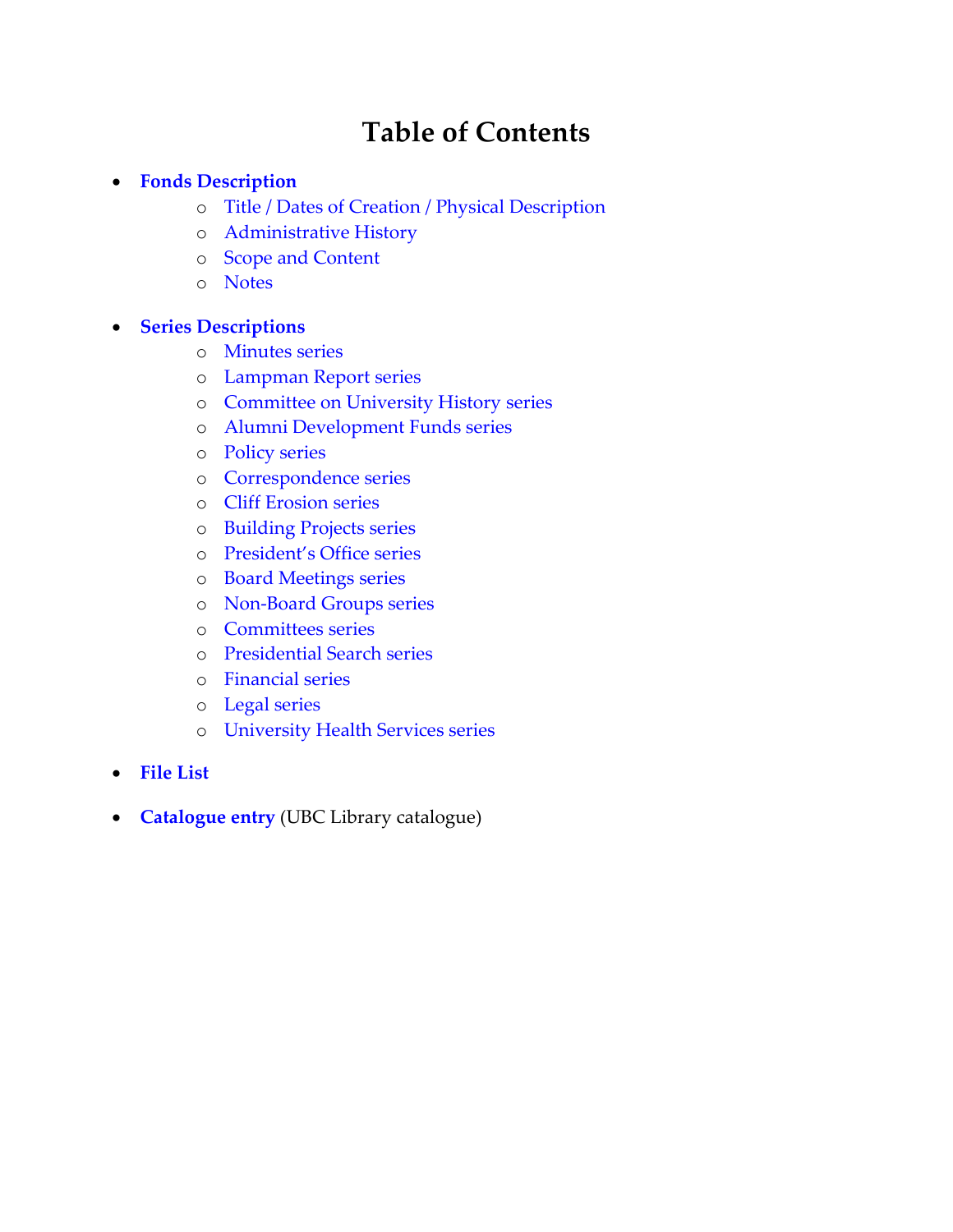# **Fonds Description**

### <span id="page-2-1"></span><span id="page-2-0"></span>**Board of Governors fonds.** – 1913-2007.

10.32 m of textual records and published materials. 8 microfilm reels. 1 audio recording. 1 scrapbook.

# <span id="page-2-2"></span>**Administrative History**

The Board of Governors of the University of British Columbia was first constituted under the British Columbia *University Act* of 1908. The Board originally consisted of the Chancellor (who served as chairman) and the University President who were ex-officio members and nine individuals appointed by the Lieutenant-Governor. The Board is now composed of fifteen members and includes elected members of faculty, students and full time employees as well as eight people appointed by the Lieutenant-Governor in Council (i.e. the provincial government).

The Board of Governors is charged with the management, administration and control of the properties, revenue, business and affairs of the University. With the approval of Senate the Board establishes procedures for the recommendation and selection of candidates for presidents, deans, librarians, registrars and other senior academic administrators as the Board may designate. The Board also appoints the president, deans of all faculties, the librarian and other members of the teaching staff. The Board has the power to fix salaries and define duties and tenure of office, but members of the teaching staff may not be appointed, promoted or removed from office except upon the recommendation of the president. The Board receives from the president and analyses or adopts without modifications the budgets for operating and capital expenditures; fixes the fees to be paid by students; administers funds, grants, fees, endowments and other assets; and, with the approval of Senate, has the power to determine the number of students that may be accommodated at the University. The Board is required to seek the approval of the University Council which, in turn, must seek the approval of the "Lieutenant-Governor in Council" before incurring deficits.

# <span id="page-2-3"></span>**Scope and Content**

The fonds consists of Board minutes 1913-1963 (8 reels of microfilm); minutes of open Board meetings, 1975-1994; the Lampman report and exhibits (1931-32); Alumni Development Fund records (1948-1949) in a scrapbook; and correspondence and manuscripts relating to the history of the university (1953-1961).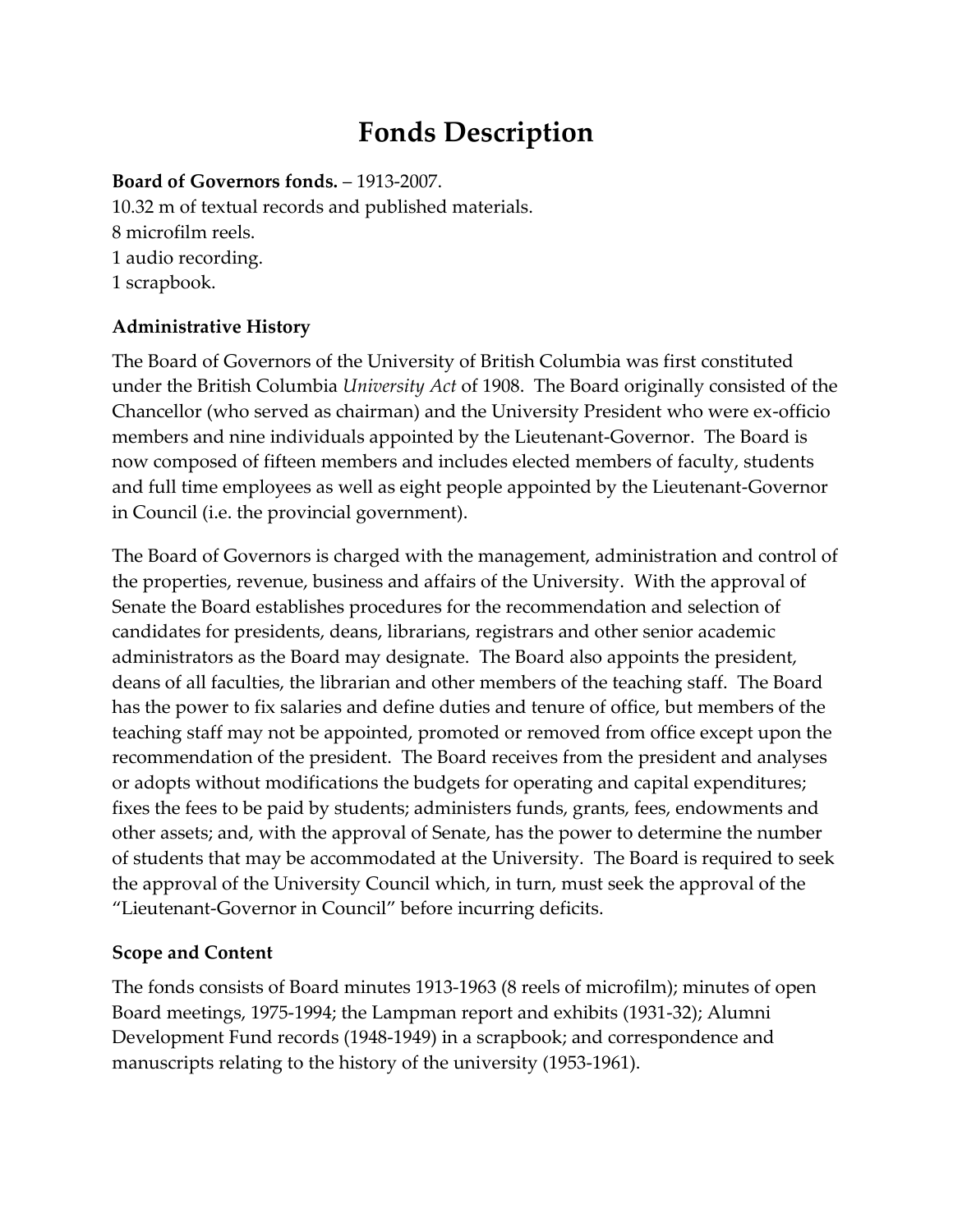### <span id="page-3-0"></span>**Notes**

Fonds consists of institutional records – access requests must be reviewed by the University's FOIPOP Coordinator.

File list available.

Records in the Minutes series in Boxes 3, 4, 6-12 were received from the UBC Information Office. The remainder were acquired from the Board of Governors in several accruals.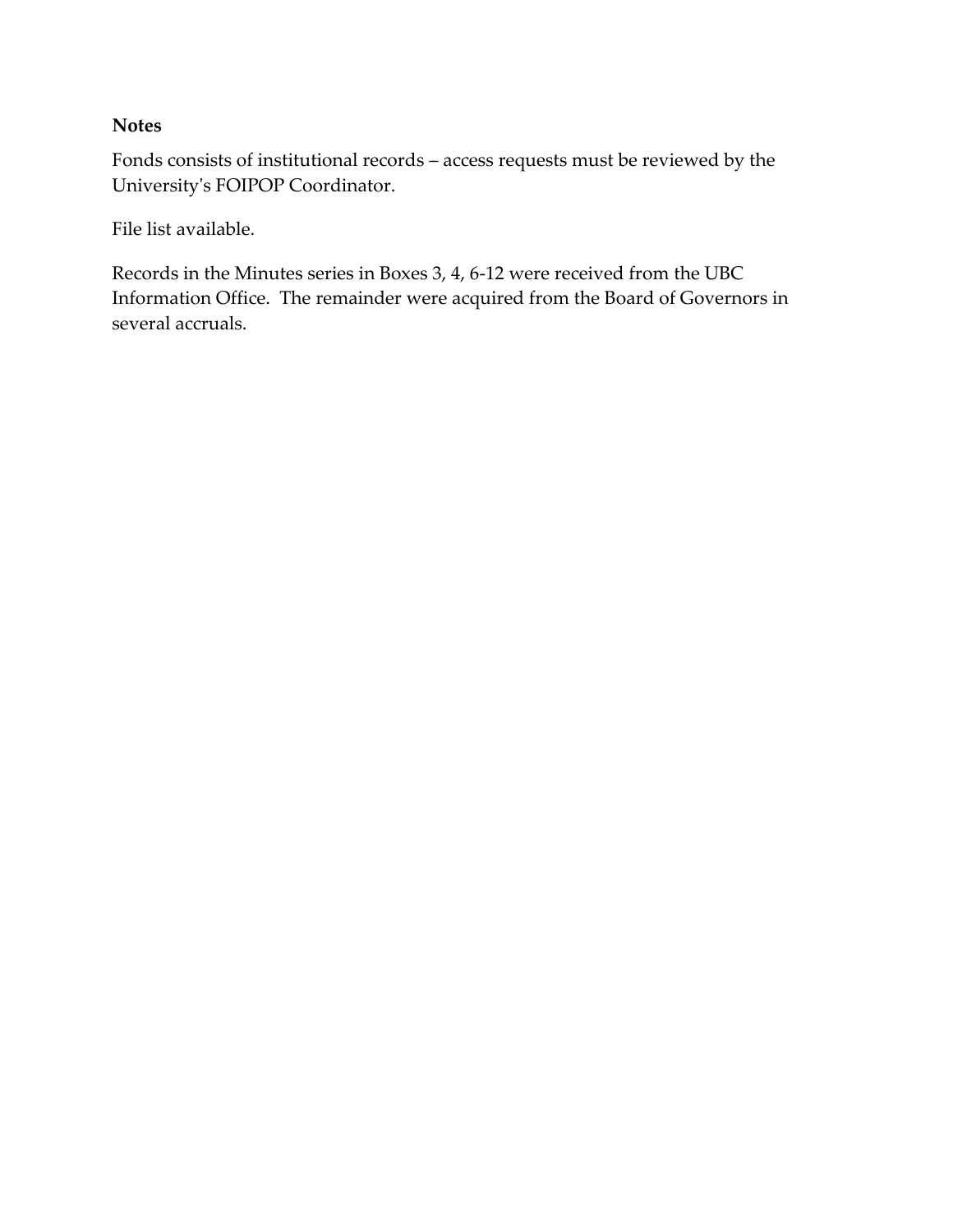# <span id="page-4-2"></span>**Series Descriptions**

<span id="page-4-1"></span><span id="page-4-0"></span>**[Minutes series.](#page-7-1)** – 1913-1994.

1.51 m of textual records. 8 microfilm reels.

Series consists of minutes of Board of Governors meetings. For the years of 1969-1975 there are minutes, agendas, and background reading provided to the governors for each meeting.

**[Lampman Report series.](#page-7-2)** – 1931-1932. 19 cm of textual records.

In 1931, Judge Peter Lampman was appointed by the Provincial Government at the request of the Board of Governors to conduct an investigation of the governance of the University. Significant funding cuts to the University and the response of President Klinck created a conflict amongst various bodies on campus. Lampman's report suggested that there were perhaps too many governing bodies on campus dealing with the similar matters. The resulting report lead to changes in the membership of the Senate and Board.

<span id="page-4-3"></span>Series consists of materials pertaining to the Lampman report.

**[Committee on University History](#page-7-3) series.** – 1953-1961. 35 cm of textual records and published materials.

Series consists of typescripts and publications pertaining to the history of UBC. The work of the Committee on University History resulted in the publication of Harry Logan's *Tuum Est* (1958).

**[Alumni Development Fund series.](#page-8-1)** – 1948-1949.

1 scrapbook.

Series consists of a scrapbook of materials pertaining to the Alumni Development Fund.

<span id="page-4-4"></span>**[Policy Series.](#page-8-0)** – 1944-1985. 56 cm of textual records.

Consists of by-laws, policies, procedures, copies of legislation, and related documents relevant to the University.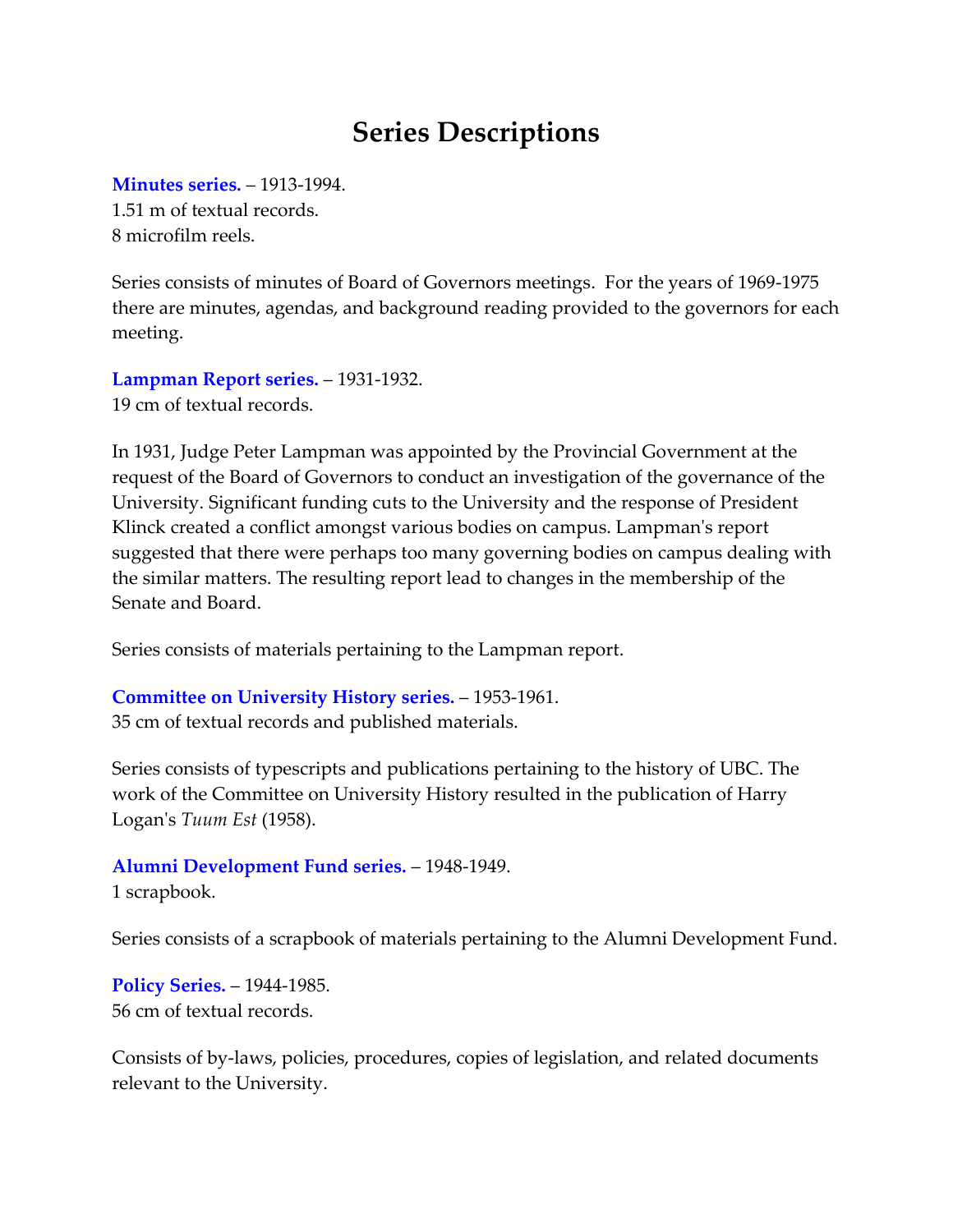#### <span id="page-5-0"></span>**[Correspondence Series.](#page-12-0)** – 1969-1997.

1.01m of textual records.

Consists of correspondence sent and received by the chair and members of the Board from members of the University community and the public.

<span id="page-5-1"></span>**[Cliff Erosion Series.](#page-16-0)** – 1977-2004. 46cm of textual records.

Consists of documents, reports, and notes pertaining to erosion of the cliffs at Point Grey.

<span id="page-5-2"></span>**[Building Projects Series.](#page-19-0)** – 1976-1997. 50cm of textual records.

Consists of reports, documents, and drawings pertaining to buildings on the University's campus.

<span id="page-5-3"></span>**[President's Office Series.](#page-22-0)** – 1932-1987. 45cm of textual records.

Consists of documents, reports, correspondence, and news clippings kept by the President's office for reference.

<span id="page-5-4"></span>**[Board Meetings Series.](#page-27-0)** – 1967-2006. 1.05m of textual records.

Series consists of minutes, agendas, documents, reports, and notices of meetings. Contains the Board Travel Sub-Series, which consists of letters, agendas, invitations, and documents regarding Board meetings held away from the University and the Board Retreat.

<span id="page-5-5"></span>**[Non-Board Groups Series.](#page-31-0)** – 1956-1990. 49cm of textual records.

Consists of documents, news clippings, and correspondence generated by groups external to the Board and kept for information.

<span id="page-5-6"></span>**[Committee Series.](#page-33-0)** – 1960-2007. 1.54m of textual records.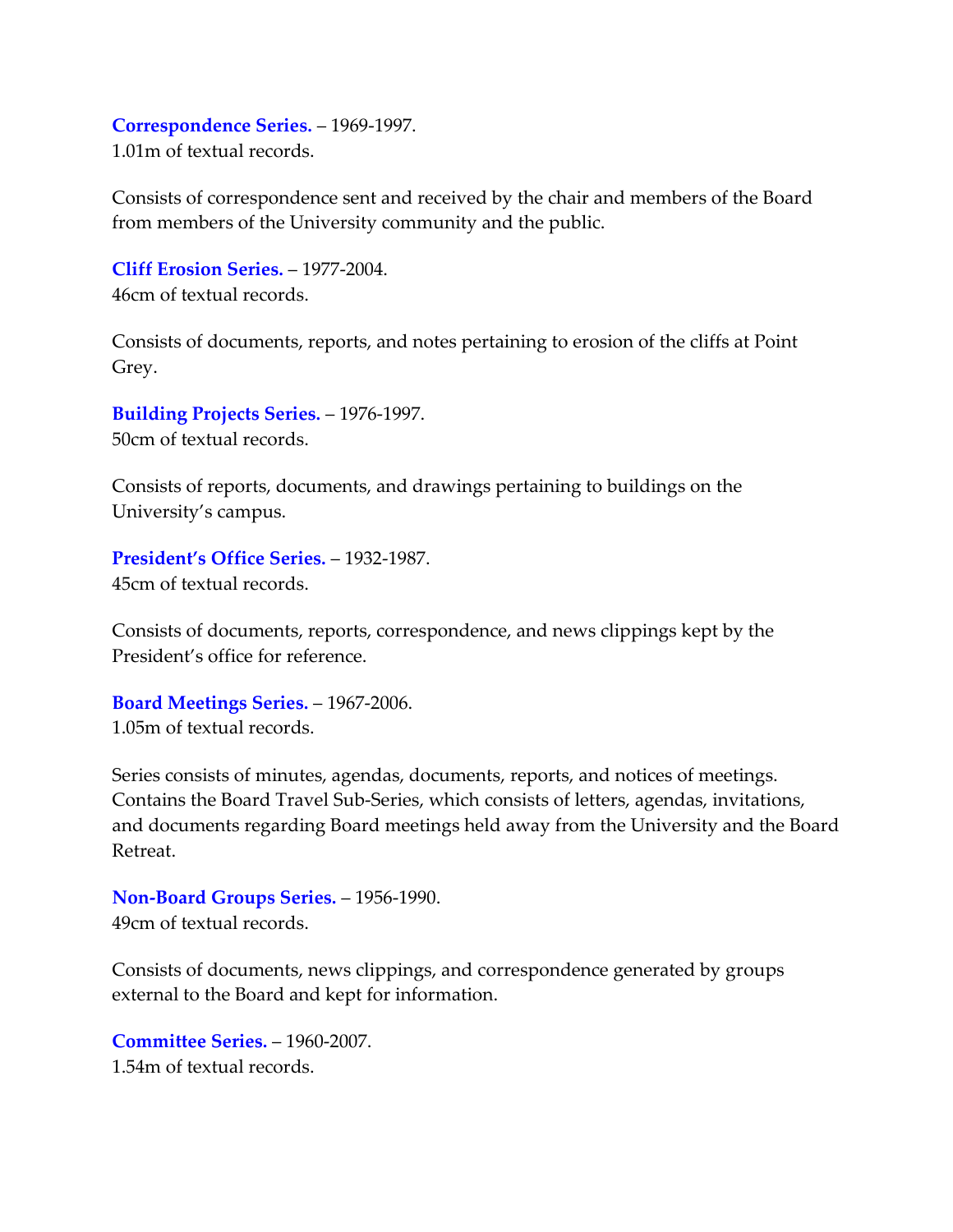Consists of agendas, minutes, documents, and notices of meetings for committees of the Board, particularly the Staff, Finance, and Property committees.

<span id="page-6-0"></span>**[Presidential Search Series.](#page-41-0)** – 1966-1985. 1.37m of textual records.

Consists of agendas, documents, and correspondence generated by special committees to select Presidents of the University.

<span id="page-6-2"></span>**[Legal Series.](#page-42-0)** – 1936-1995. 23cm of textual records.

Consists of legal documents, legislation, guidelines, and related materials.

<span id="page-6-1"></span>**[Financial Series.](#page-43-0)** – 1962-1996. 22cm of textual records.

Consists of budgets, account statements, compensation, and relevant financial authorizations. Annual budgets can be found in the Office of Budget and Planning fonds.

<span id="page-6-3"></span>**[University Health Services Series.](#page-44-0)** – 1925-1990. 39cm of textual records.

Consists of University Health Services Board of Management minutes and citations of honorary degree recipients.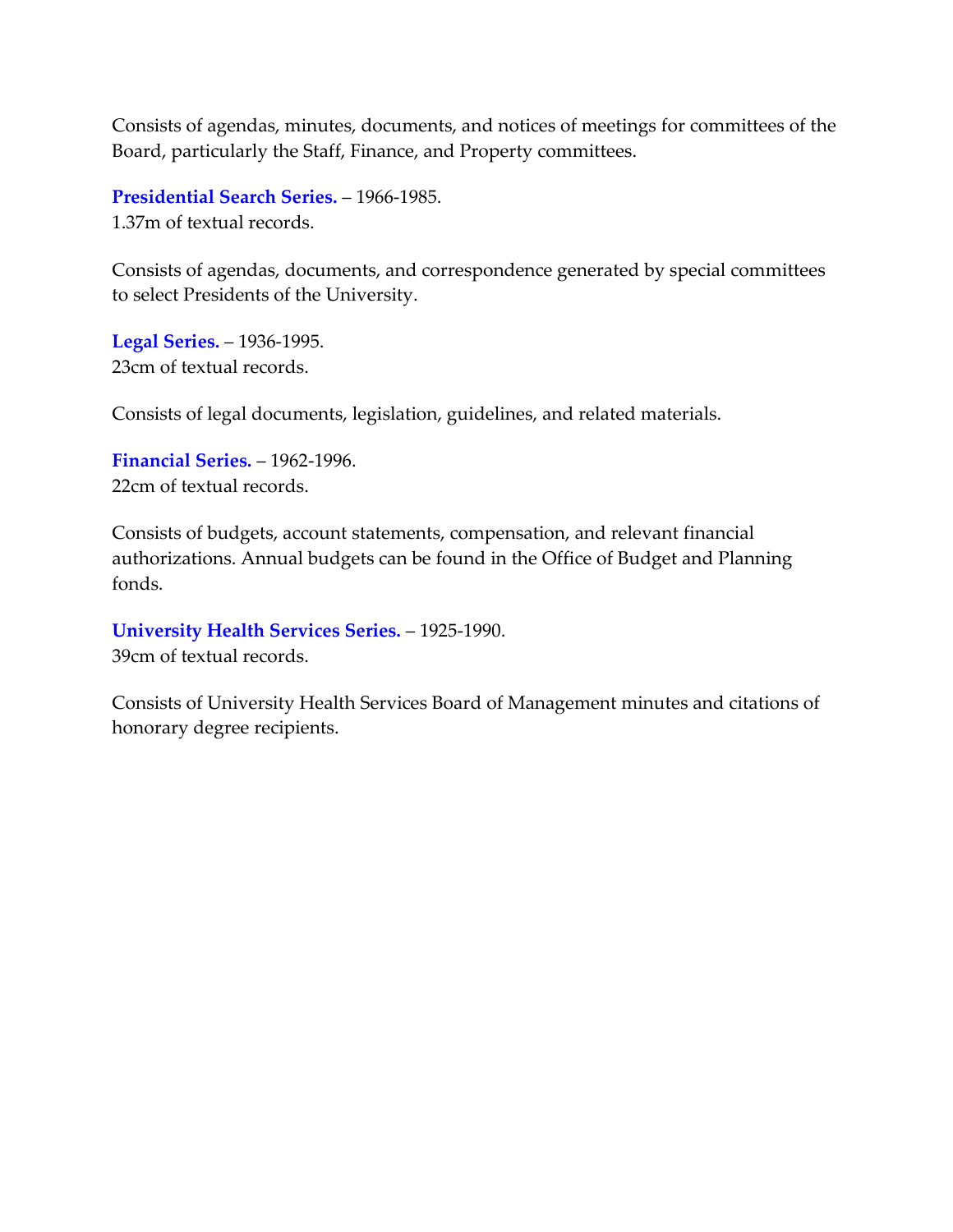# **File List**

# <span id="page-7-1"></span><span id="page-7-0"></span>MINUTES SERIES

BOX 1

Board of Governors - Minutes (1913-1963) [8 microfilm reels]

### BOX 2

Board of Governors - Open Meeting Minutes (1975-1994)

# <span id="page-7-2"></span>LAMPMAN REPORT SERIES

BOX 3

3-1/17 Lampman Report Records (1931-32)

# MINUTES SERIES (cont.)

3-18, 19 Board of Governors' Meeting agendas, minutes and background information provided to governors (Dec. 1969, Jan. 1970)

#### BOX 4

4-1/11 Board of Governors' Meeting agendas, minutes and background information provided to governors (Feb. 1970 – Dec. 1970)

# [\(continued\)](#page-8-2)

# <span id="page-7-3"></span>COMMITTEE ON UNIVERSITY HISTORY SERIES

4-12 "Early History of the University of British Columbia" by F.H. Soward – bound typescript.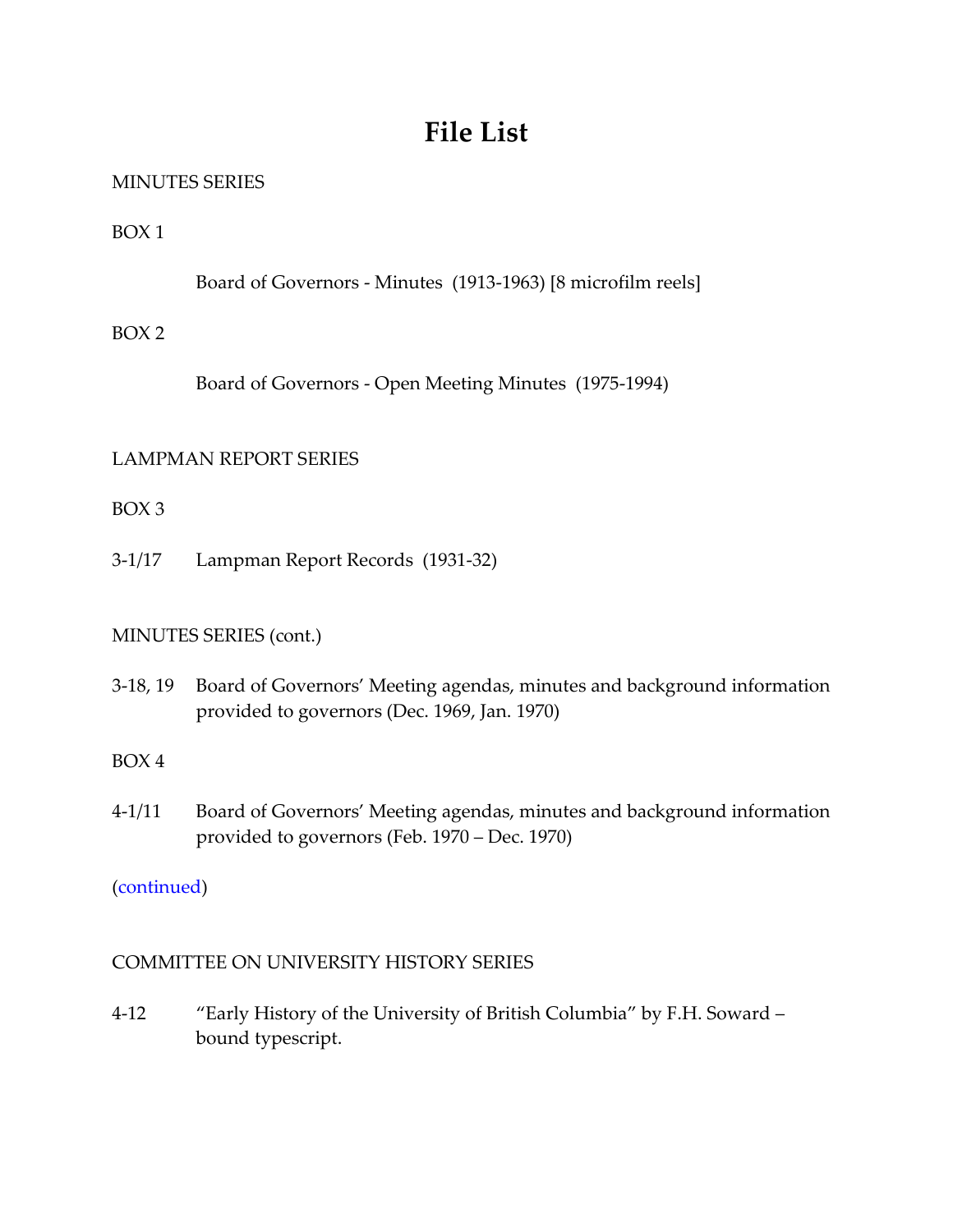- 5-1 Committee on History Cumulative File (1952-61)
- 5-2 Lampman Report duplicates including Pres. Klinck's copy (July 1932)
- 5-3 "Tuum Est" by Harry Logan (1958)

#### <span id="page-8-1"></span>ALUMNI DEVELOPMENT FUNDS SERIES

5-4 Alumni Development Funds - Scrapbook (1948/49)

#### <span id="page-8-2"></span>BOXES 6-12

#### MINUTES SERIES (cont.)

Board of Governors' Meeting agendas, minutes and background information provided to governors (1971-1973, 1975)

#### BOX 13

#### <span id="page-8-0"></span>POLICY SERIES

- 13-1 Policy Other (1944-1966)
- 13-2 Policy Faculty and Staff (1944-1959)
- 13-3 Policy Faculty/Staff (1954-1966)
- 13-4 By-Laws and Memoranda of Understanding (1964)

#### BOX 14

14-1 Committee (Board of Gov.) Board Dr. On By-Laws and Rules of Procedure for the Board of Gov. Terms of Reference for Chancellor, Chairman and President (1963-1966)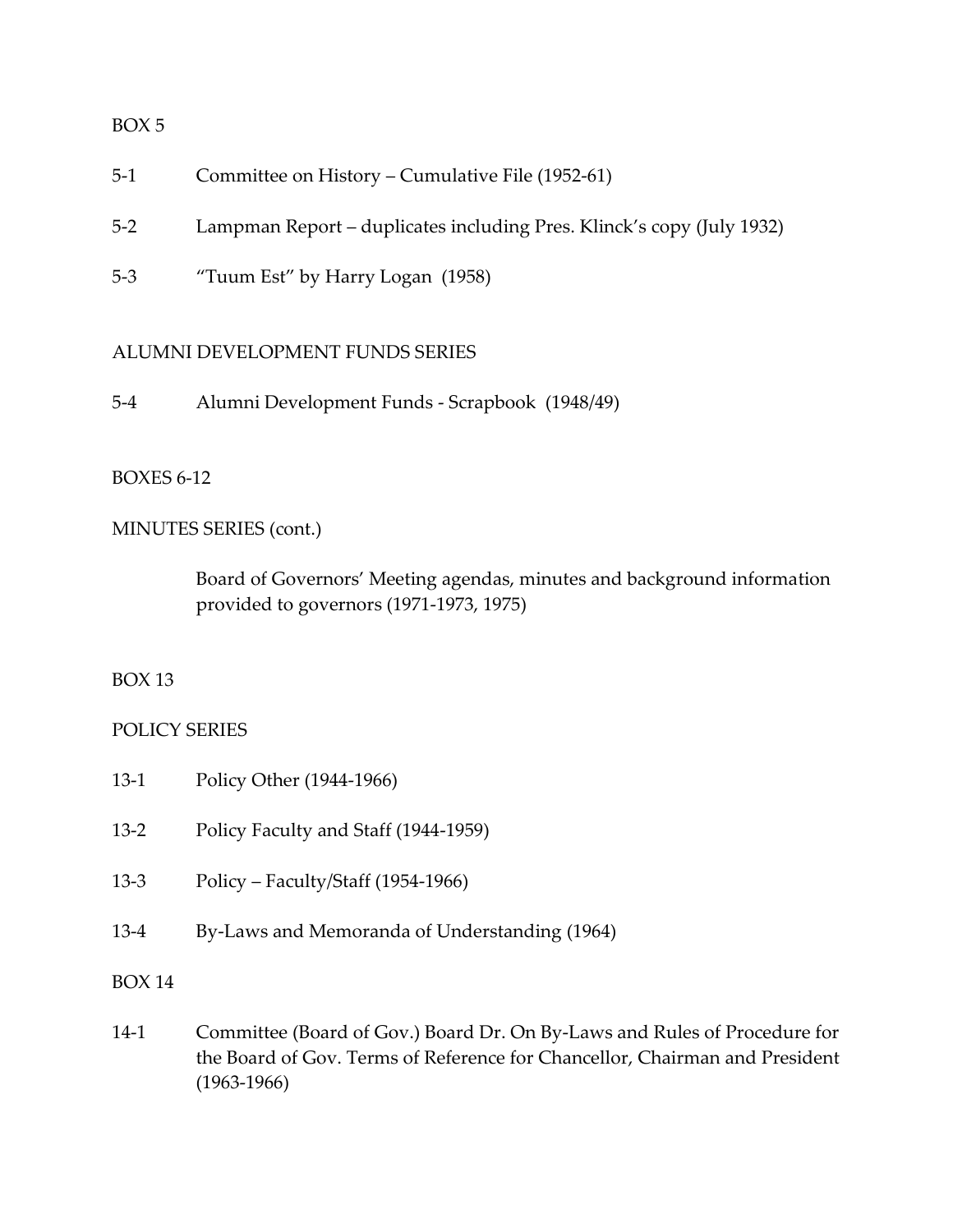- 14-2 University by-laws, updated editions (1964-1966)
- 14-3 University by-laws, May 1964 (1964)
- 14-4 By-laws, Feb. 1965 (1965)
- 14-5 By-laws, Nov. 1964 (1964)
- BOX 15
- 15-1 Policies and Procedures RE Professional Outside Activities (1974-1977)
- 15-2 Replies from Deans of Faculties RE Outside Professional Activities (1977)
- 15-3 Pres. Office General Policy (1974-1976)
- 15-4 [Annotated Board By-laws] (1985?)
- 15-5 University Signing Officers (1962-1985)
- BOX 16
- 16-1 General Index, Acts, Health Sciences Centre Facilities (ca. 1965-1968)
- 16-2 General Policy Board of G. Organization, Property, Financial, Staff (ca. 1963)
- 16-3 General Policy Financial (1962-1967)
- 16-4 General Policy Property (1962-1968)
- 16-5 General Policy Property (1962-1968)
- 16-6 Salary Scales (1965-1967)
- 16-7 Bank of Montreal Signatories (1963-1966)
- 16-8 Investment Transactions (1963-1965)
- 16-9 Execution of New Documents (1962-1967)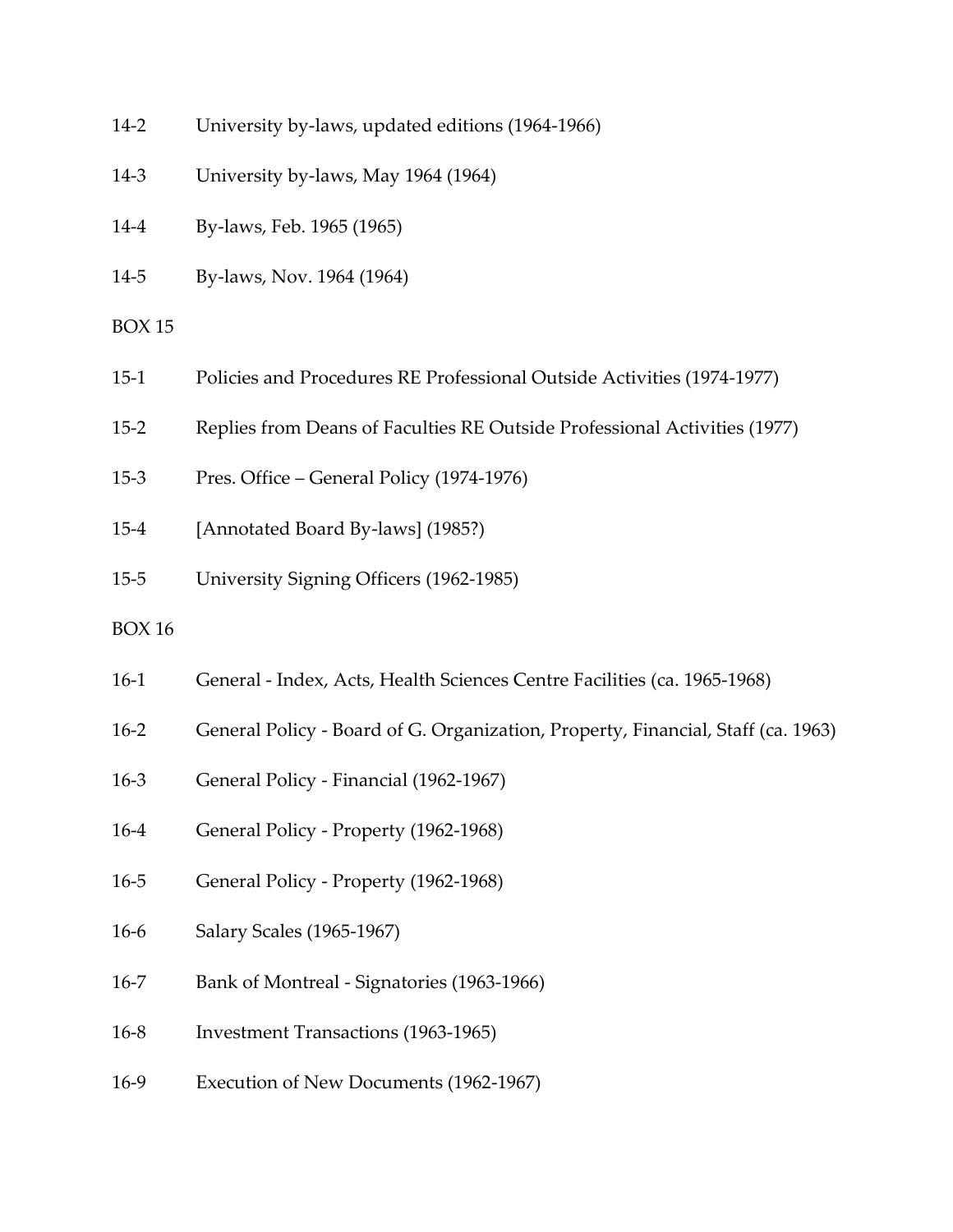- 16-10 Execution of Renewals of Agreements (1963)
- 16-11 Correspondence President Kenny and Vice President White (1977)
- 16-12 Index [n.d.]
- 16-13 Universities Act (1974)
- 16-14 Health Sciences Centre & B.C.M.C. (1963-1976)
- 16-15 B.C. Educational Institutions Capital Financing Authority Act (1976)
- 16-16 Misc. Acts Etc. (1960-1977)
- 16-17 Constitutions, Articles & By-laws (1969-1970)
- 16-18 Board of Governors (1969-1975)
- 16-19 Obsolete Index (n.d.)
- 16-20 Universities Act (1936-1963)
- 16-21 Health Sciences Centre (1963-1968)
- 16-22 Board of Governors (1963-1972)
- 16-23 Committee of Deans (1962-1972)
- 16-24 Finance (n.d.)
- 16-25 General (1963-1979)
- 16-26 Investments (1963-1976)
- 16-27 Purchasing (1962-1972)
- 16-28 Gifts and Grants (1962-1975)
- 16-29 Execution of Documents (seal) (1974)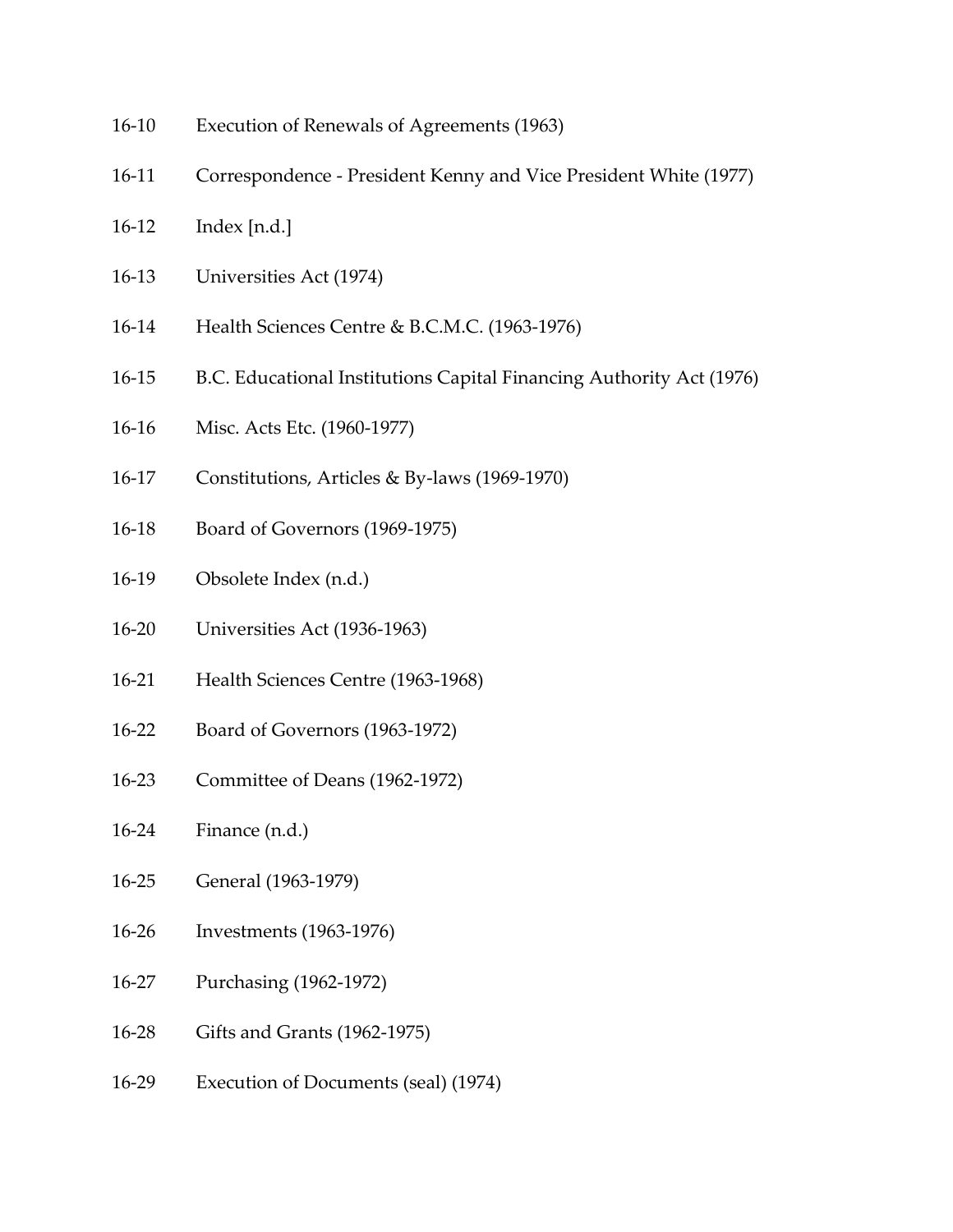- 16-30 Signing Authorizations (1963-1977)
- 16-31 Obsolete Index (n.d.)
- 16-32 General (1963-1972)
- 16-33 Execution of Documents (1963)
- 16-34 Signing Authorizations (1962)
- 16-35 Property Index (n.d.)
- 16-36 Design & Planning (1965-1975)
- 16-37 Space Utilization and Standards (1963-1966)
- 16-38 Use and Allocation of Facilities (1962-1975)
- 16-39 Leases (1963-1965)
- 16-40 Traffic, Parking and Security (1967-1976)
- 16-41 Fire Procedures (1968)
- 16-42 Misc. Policies (1963-1979)
- 16-43 Obsolete Index (n.d.)
- 16-44 Design & Planning (1965)
- 16-45 Use & Allocation of Facilities (1965-1972)
- 16-46 Ambulance (1963)
- 16-47 Miscellaneous (1964-1971)
- 16-48 Staff (n.d.)
- 16-49 General (1973-1978)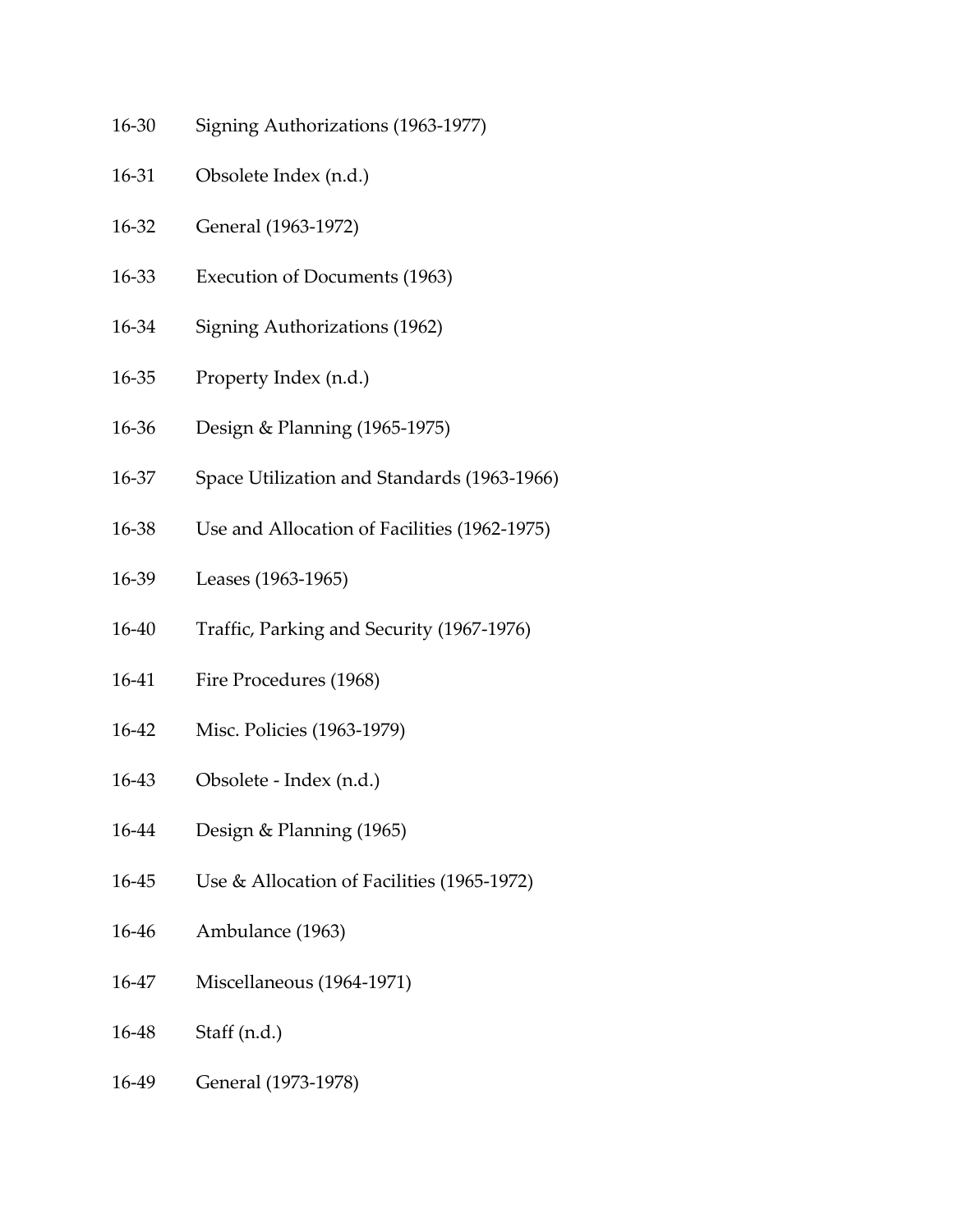- 16-50 Faculty or Academic Staff Appointment Procedures (1963-1979)
- 16-51 Selection of Deans (1975)
- 16-52 Travel and Removal Expenses (1963-1977)
- 16-53 Pension Plan Regulations (1966-1968)
- 16-54 Leave of Absence (1972-1975)
- 16-55 Supplementary Income (1963-1977)
- 16-56 Extension Professional Staff (1969)
- 16-57 Non-Teaching Staff (1966-1978)
- 16-58 Obsolete Index (n.d.)
- 16-59 General (1971)
- 16-60 Faculty or Academic Staff Appointment Procedures (1965-1975)
- 16-61 Pensions (1963)
- 16-62 Salary Statement (1962)
- 16-63 Leave of Absence (1972)
- 16-64 Political Office (1962-1969)
- 16-65 Professional Librarians (1964)
- 16-66 Non-Teaching Staff (1963-1975)
- 16-67 Job Descriptions (1962-1968)

#### <span id="page-12-0"></span>CORRESPONDENCE SERIES

16-68 Board Letters Jan. 1970 - Jan. 1971 (1970-1971)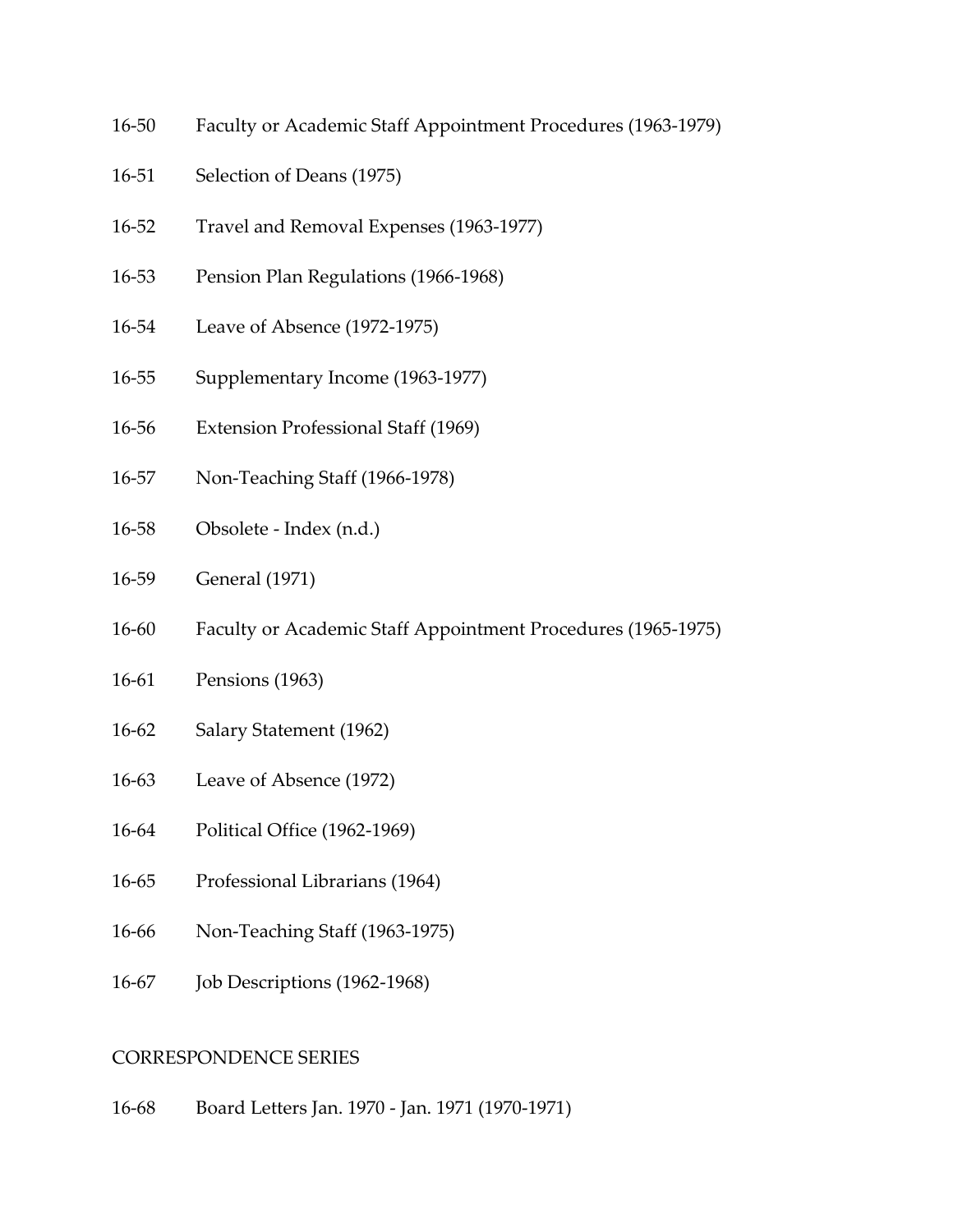| 16-69         | Board Letters Feb. 1971 - Dec. 1971 (1971)                |
|---------------|-----------------------------------------------------------|
| 16-70         | Board Letters February 1, 1972 - Dec. 19/72 (1971-1972)   |
| 16-71         | Board Letters Feb 6/73 - Oct 2/73 (1973)                  |
| 16-72         | Board Letters 1969-70 (1969)                              |
| 16-73         | Board Letters, Nov-Dec 1973 (1973)                        |
| <b>BOX 17</b> |                                                           |
| $17-1$        | Board Letters February 5, 1974 – December 23, 1974 (1974) |
| $17-2$        | Board Letters February 5, 1974 - December 23, 1974 (1974) |
| $17-3$        | Board Letters January 3, 1975 - July 9, 1975 (1975)       |
| $17-4$        | Board Letters January 3, 1975 - July 9, 1975 (1975)       |
| <b>BOX 18</b> |                                                           |
| $18-1$        | Board Letters September 1975 - April 1976 (1976)          |
| $18-2$        | Board Letters September 1975 - April 1976 (1975-1976)     |
| $18 - 3$      | Board of Governors May 1976 - October 1976 (1976)         |
| 18-4          | Board of Governors May 1976 – October 1976 (1976)         |
| $18 - 5$      | Board of Governors Nov 1976 - May 1977 (1976-1977)        |
| $18-6$        | Board of Governors Nov 1976 - May 1977 (1976-1977)        |
| <b>BOX 19</b> |                                                           |
| $19-1$        | Board of Governors June 77 to Dec /77 (1977)              |
| $19-2$        | Board of Governors June 77 to Dec /77 (1977)              |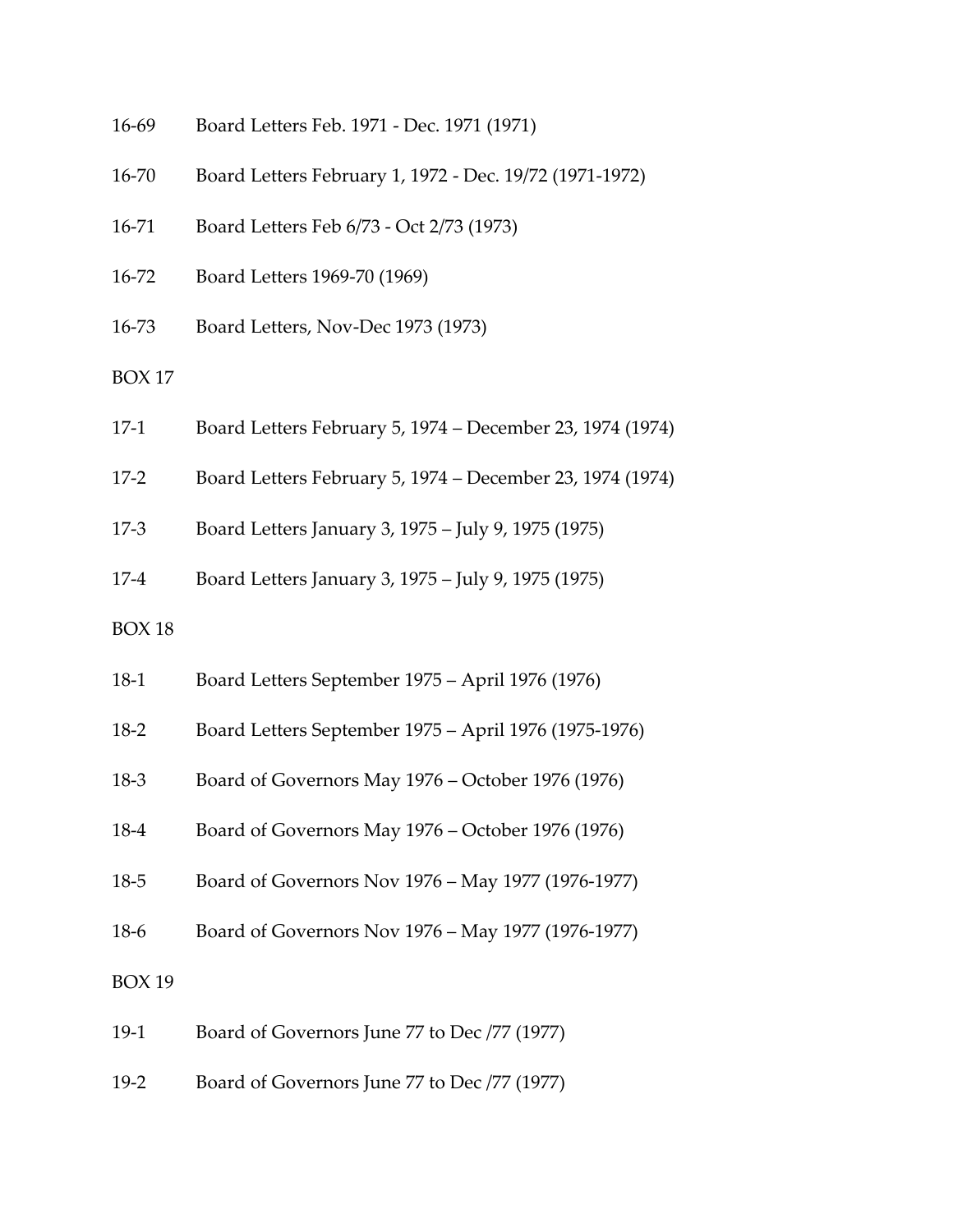- 19-3 Mtg. & Misc. Letters, 1979 (October-November) (1979)
- 19-4 Mtg. & Misc. Letters, 1979 (June-July) (1979)
- 19-5 Mtg. & Misc. Letters, 1979 (January-April) (1979)
- 19-6 Mtg. & Misc. Letters, 1978 (October-December) (1978)
- 19-7 Mtg. & Misc. Letters, 1978 (May-September) (1978)
- BOX 20
- 20-1 Mtg. & Misc. Letters, 1978 (February-April) (1978)
- 20-2 Board of Governors Flimsy File From July 7, 1982 (1982-1983)
- 20-3 Board of Governors Flimsy File From July 7, 1982 (1982)
- 20-4 List of Addresses for Board Members (n.d.)
- 20-5 Miller, Mr. Derek (1991)
- 20-6 Mindess, Dr. Sidney (1987-1989)
- 20-7 McLaughlin, Mr. George elected to replace Mr. Victor Doray (1984-1987)
- 20-8 McLean, Mr. David G.A. (1980-1988)
- 20-9 Louie, Dr. Tong (1990)
- 20-10 Lyster, Mr. Geoffrey (B.A. Queen's) (1988-1989)
- 20-11 McCusker, Mrs. J.A.P. (1979-1988)
- 20-12 Johal, Mr. Asa (wie Karanail or Kashmir) (1990-1991)
- 20-13 Ketcham, Mrs. Janet W. (1986-1991)
- 20-14 King, Miss Wendy (1991)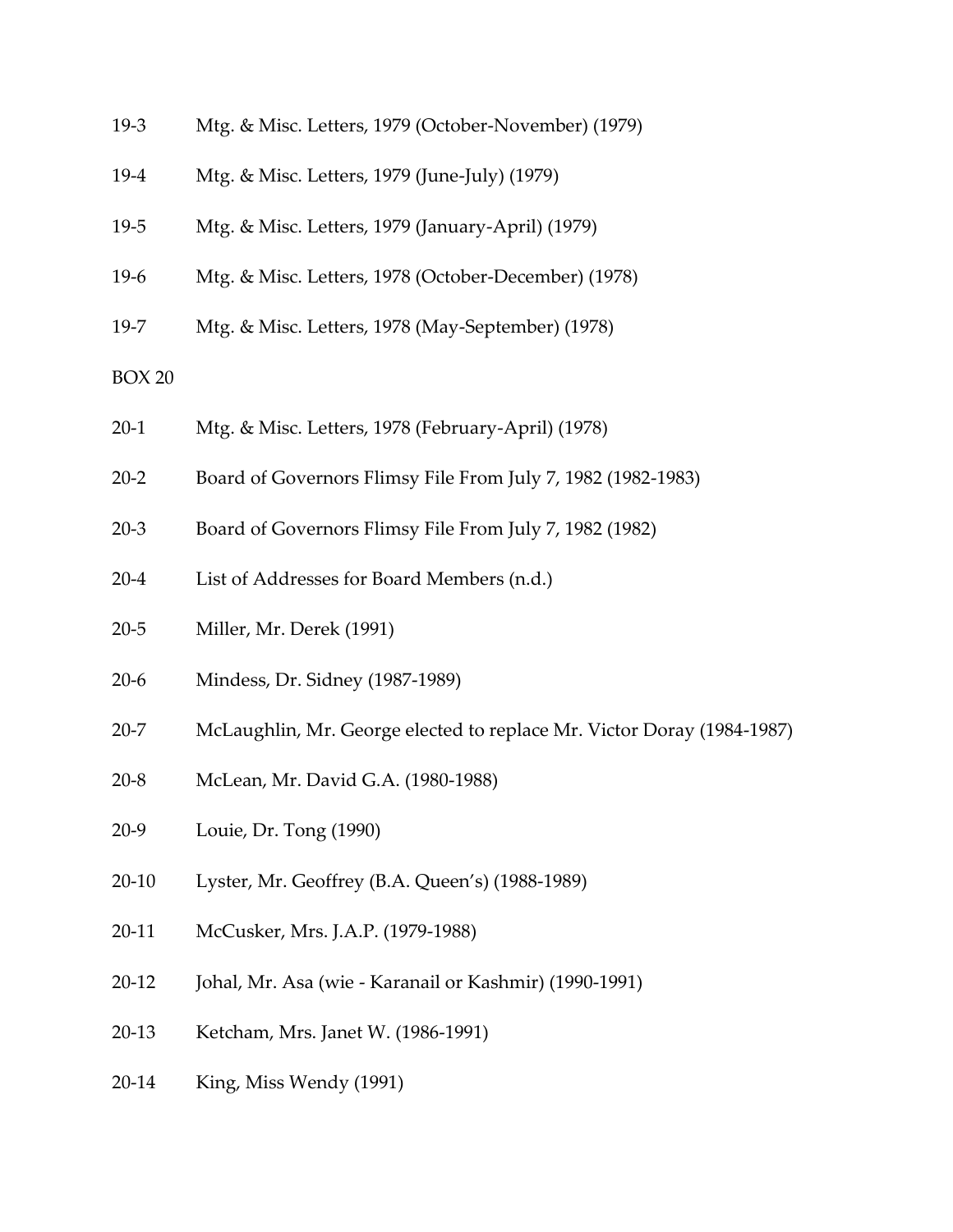- 20-15 Lee, Mr. Robert (1984-1990)
- 20-16 Hill, Mr. David (1990)
- 20-17 Hobbs, Mr. G.H.D. (1980-1988)
- 20-18 Strangway, Dr. David W. (1985-1991)
- 20-19 Wyman, W. Robert (1984-1991)
- 20-20 Miss Claudia Gilmartin (1986)
- 20-21 Granholm, Mr. Ronald H. (1987-1990)
- 20-22 Hara, Mr. Arthur (1987-1992)
- 20-23 Seeman, Mr. Robert L. (B.A.Sc. Toronto) (1988-1989)
- 20-24 Seshadri, Mr. Simon (1987)
- 20-25 Slaymaker, Dr. Olav (1984-1987)
- 20-26 Smith, Dr. Robert H.T. President pro tem (1985-1988)
- 20-27 Stewart, Mr. Doug (1987)
- 20-28 Stewart, Mr. Richard (1981-1987)
- 20-29 Preinsperg, Kurt (1989)
- 20-30 Sauder, Mr. W.L. (1980-1990)
- 20-31 Nelson, Mr. Richard J. (1987-1992)
- 20-32 Partridge, Mr. Michael (1991-1992)
- 20-33 Mr. Dennis Pavelich (elected by faculty Feb. 1/90) (1989-1991)
- 20-34 Pedersen, Dr. K. George (1976-1990)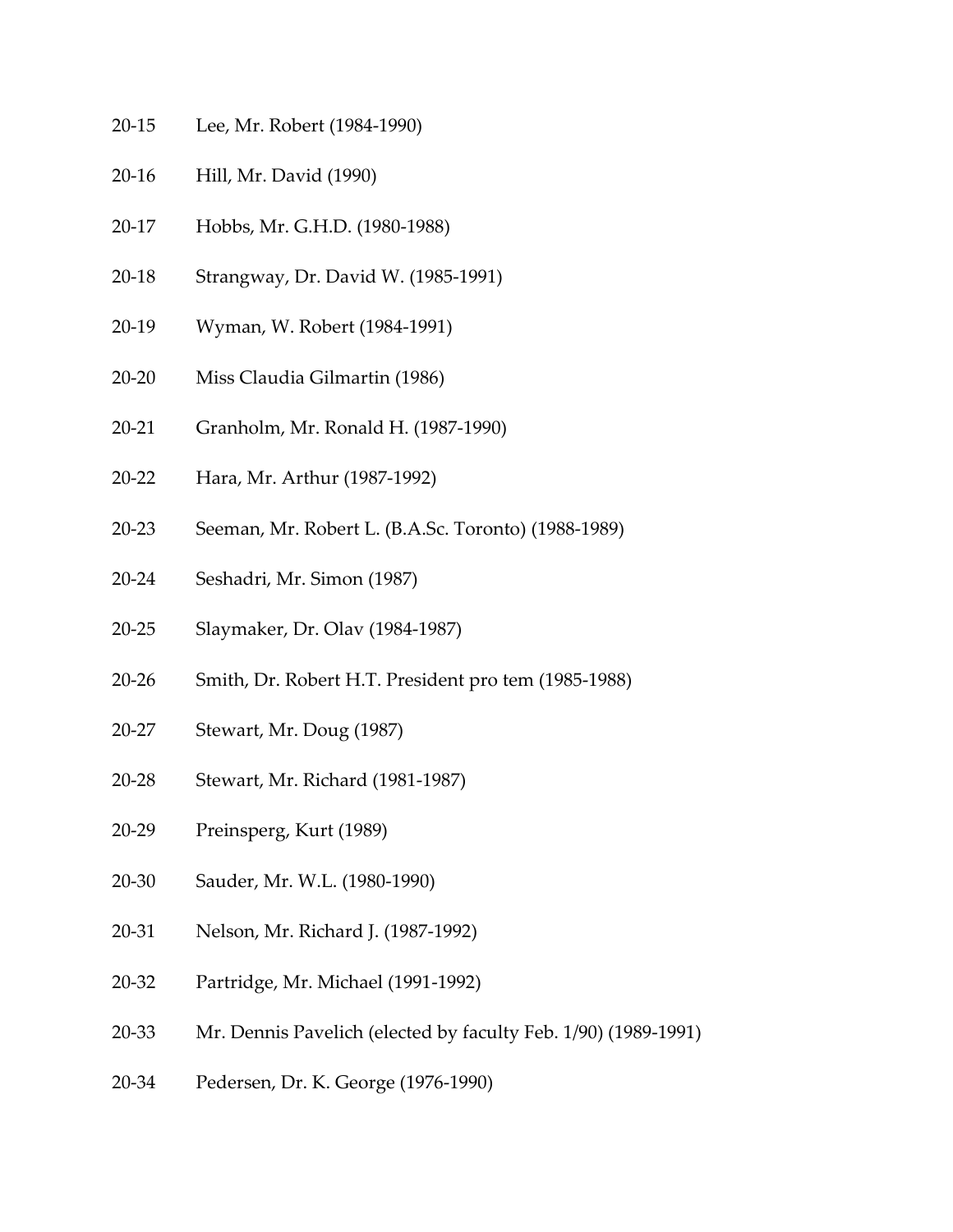- 20-35 C-15 Chancellor 81-82 (1982-1983)
- 20-36 C-15 Chancellor (1981-1982)
- 20-37 C-15 Chancellor 1980-81 (1980-1981)
- 20-38 Staff (1975-1989)
- 20-39 Board of Governors Information Provided (1966-1978)
- 20-40 Board of Governors (1988-1992)
- BOX 21
- 21-1 Email and Fax Correspondence Nina Robinson (1992-1993)
- 21-2 Correspondence Re: Traffic (1996)
- 21-3 Correspondence from Barbara Crompton as chair (1995-1996)
- 21-4 Correspondence from Barbara Crompton as chair (1995-1996)
- 21-5 Correspondence, notes, faxes, schedules for Barbara Crompton (1994)
- 21-6 Faxes, forms, notes for B. Crompton (1993-1994)
- 21-7 Faxes and notes for B. Cromptom (1993-1994)

[\(continued\)](#page-50-0)

#### <span id="page-16-0"></span>CLIFF EROSION SERIES

21-8 Cliff Erosion (1977-1980)

- 22-1 Cliff Erosion 2 (1979-1980)
- 22-2 Point Grey Cliff Erosion Control Report (1979)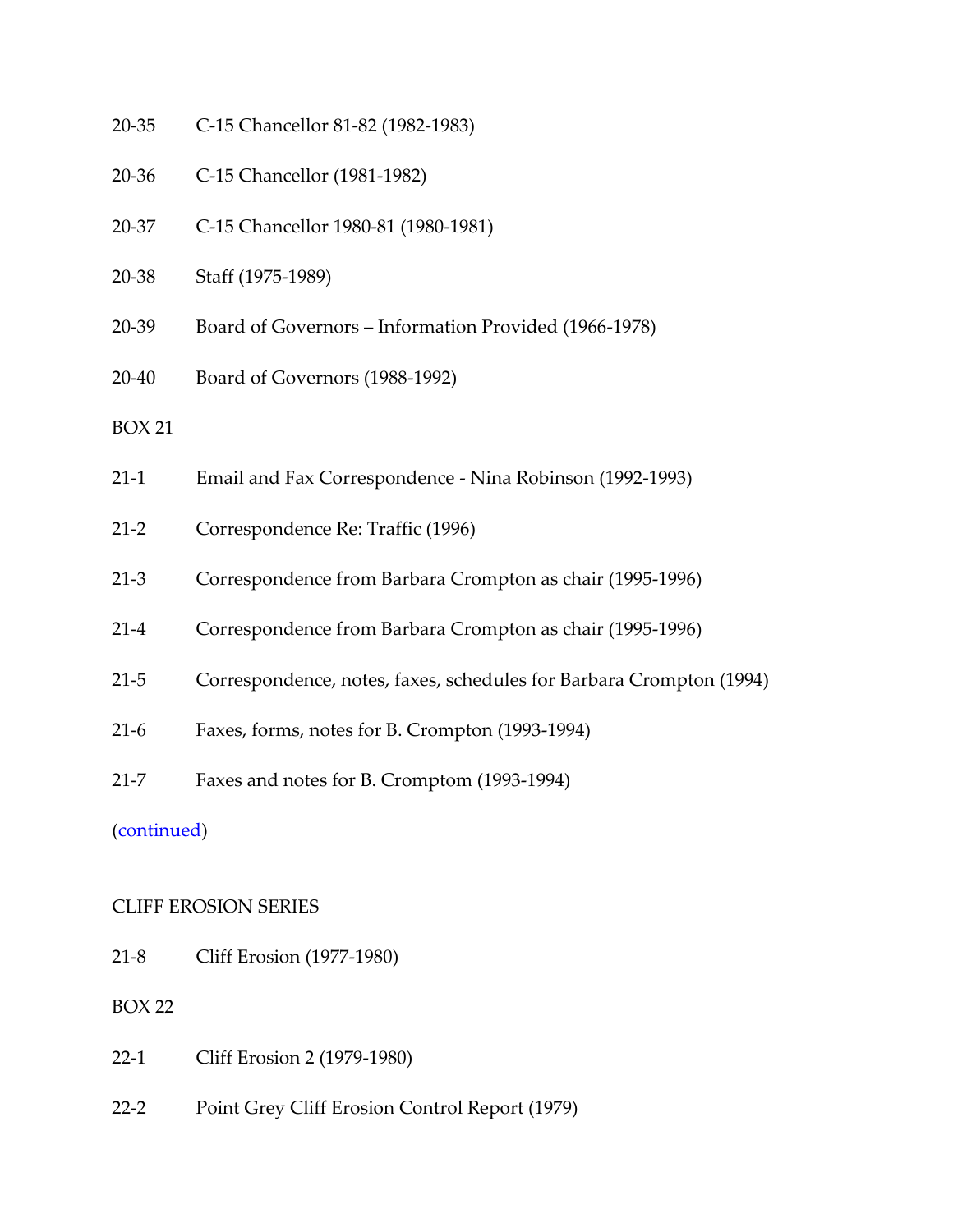- 22-3 Self Help and Training Program (1979)
- 22-4 General Correspondence (1979)
- 22-5 Public Meeting Nov. 8, 1979, Lord Byng School (1979)
- 22-6 Brief Submission (by Nov. 2/79) (1979)
- 22-7 Information Appendix File (1979)
- 22-8 Brief Submission (Terms of Ref.) (1979)
- 22-9 Alumni Association Crit. Prop. No. 11 (1979)
- 22-10 M.M. Ames Critique Proposal No. 5 (1979)
- 22-11 Ian Bain Critique Proposal No. 12 (1979)
- 22-12 Briefs Dr. E. Bene Alt. Proposal No.5 (1979)
- 22-13 Briefs R. H. Blundern Critique Prop. No. 7 (1979)
- 22-14 Briefs Citizen Council Critique No. 6 (1979)
- 22-15 Briefs Dept. of Civil Eng. (D. Russell) Alt. Prop. No. 2 (1979)
- BOX 23
- 23-1 Briefs Arthur Erickson Critique Prop. No. 10 (1979)
- 23-2 Briefs Ab Fast Alternative Prop. No. 1 (1979)
- 23-3 Briefs R. Allan Freeze Critique Prop. No. 4 (1979)
- 23-4 Briefs Geography 315 Students Alt. Pro. #11 (1979)
- 23-5 Briefs Geography Depart. Int. Alt. Prop. #3 (1979)
- 23-6 Briefs A. M. Hutchinson Information Appendix No. 8 (1979)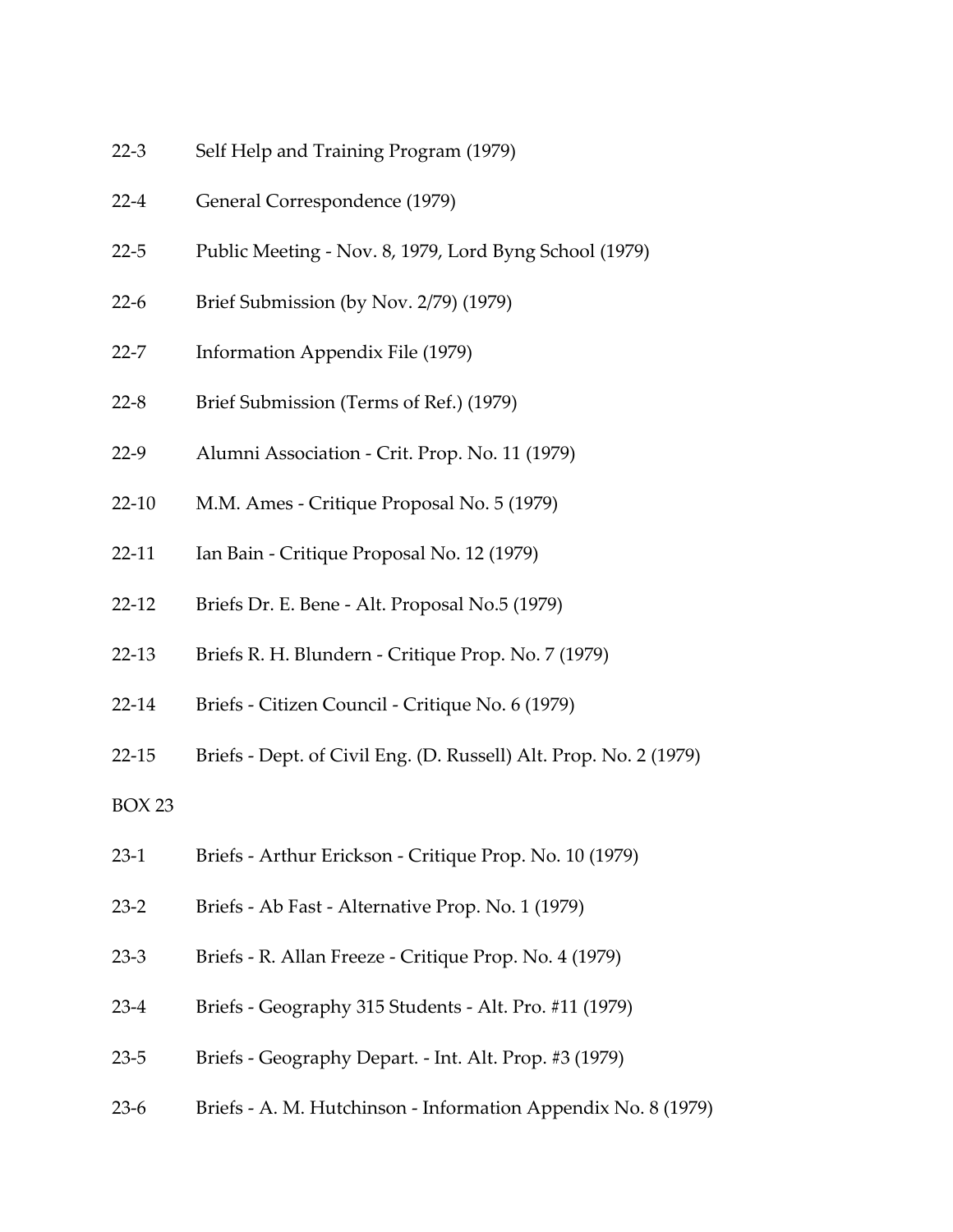- 23-7 Briefs Michael de St. Q. Isaacson Critique 8 (1979)
- 23-8 Briefs James P. Izatt Alt. Proposal #5 (1979)
- 23-9 Briefs Stuart Lefeaux Critique No. 2 (1979)
- 23-10 Briefs C. J. Marchant Critique & Modified Proposal No. 1 (1979)
- 23-11 Briefs W.H. Mathews Crit. Prop. No. 3 (1979)
- 23-12 Briefs Point Grey NDP Const. Assoc. Information Appendix No. 7 (1979)
- 23-13 Briefs C. A. Rowles Critique Prop. No. B (1979)
- 23-14 Briefs Sand Grabber Inc. Alt. Prop. No. 6 (1979)
- 23-15 Briefs Vladimir Plavsic Group Alternate Proposal No. 12 (1979)
- 23-16 Briefs P. W. Tatterfield Critique Prop. No. 9, Alt. Prop. No. 10 (1979)
- 23-17 News Releases (1979)
- 23-18 Inspection Tour Nov. 3, 1979 (1979)
- 23-19 Budget (1979)
- 23-20 Payables (1979)
- 23-21 Swan Wooster Ltd. Report (1979)
- 23-22 Wreck Beach Committee (1978-1979)
- 23-23 Briefs Wreck Beach Com. Alt. Proposal No. 9 (1979)
- 23-24 Unedited Transcription of Proceedings (1979)
- 23-25 Wreck Beach Petition (1979)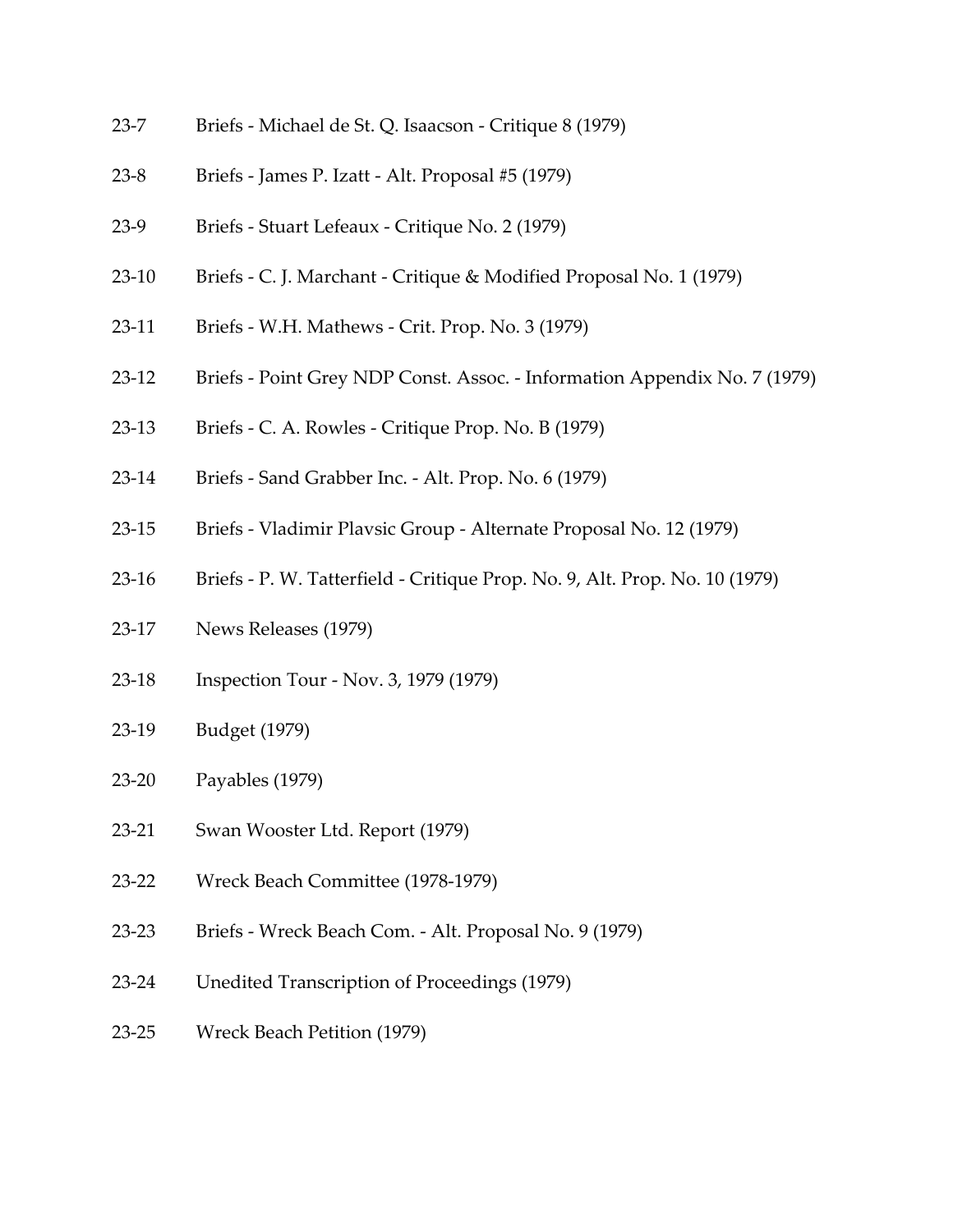- 24-1 Information Appendices (1979) 24-2 Critique Proposals (1979) 24-3 Alternate Proposals (1979) 24-4 Critique Proposals (1979)
- 24-5 Alternate Proposals (1979)
- 24-6 Critique and Modified Proposals (1979)

#### BOX 25

- 25-1 Comprehensive Hydrogeological and Cliff Erosion Assessment of Point Grey (2004)
- 25-2 Hydrogeological and Geotechnical Assessment of Northwest Area (2002)

### <span id="page-19-0"></span>BUILDING PROJECTS SERIES

| $25-3$   | University Endowment Lands Report and Other Material (1976-1977)                                                             |
|----------|------------------------------------------------------------------------------------------------------------------------------|
| $25 - 4$ | Biotechnology and Cell Biology Brochure (n.d.)                                                                               |
| $25 - 5$ | An Interim Report for Survey Purposes on the Drive for Continuing<br>Excellence at the University of British Columbia (1987) |
| $25-6$   | A Library Centre for the University of British Columbia (1990)                                                               |
| $25 - 7$ | UBC Alumni Association Annual Report 1988-1989 (1989)                                                                        |
| $25 - 8$ | University of British Columbia Long Range Development The Main Campus<br>Discussion Paper (1990)                             |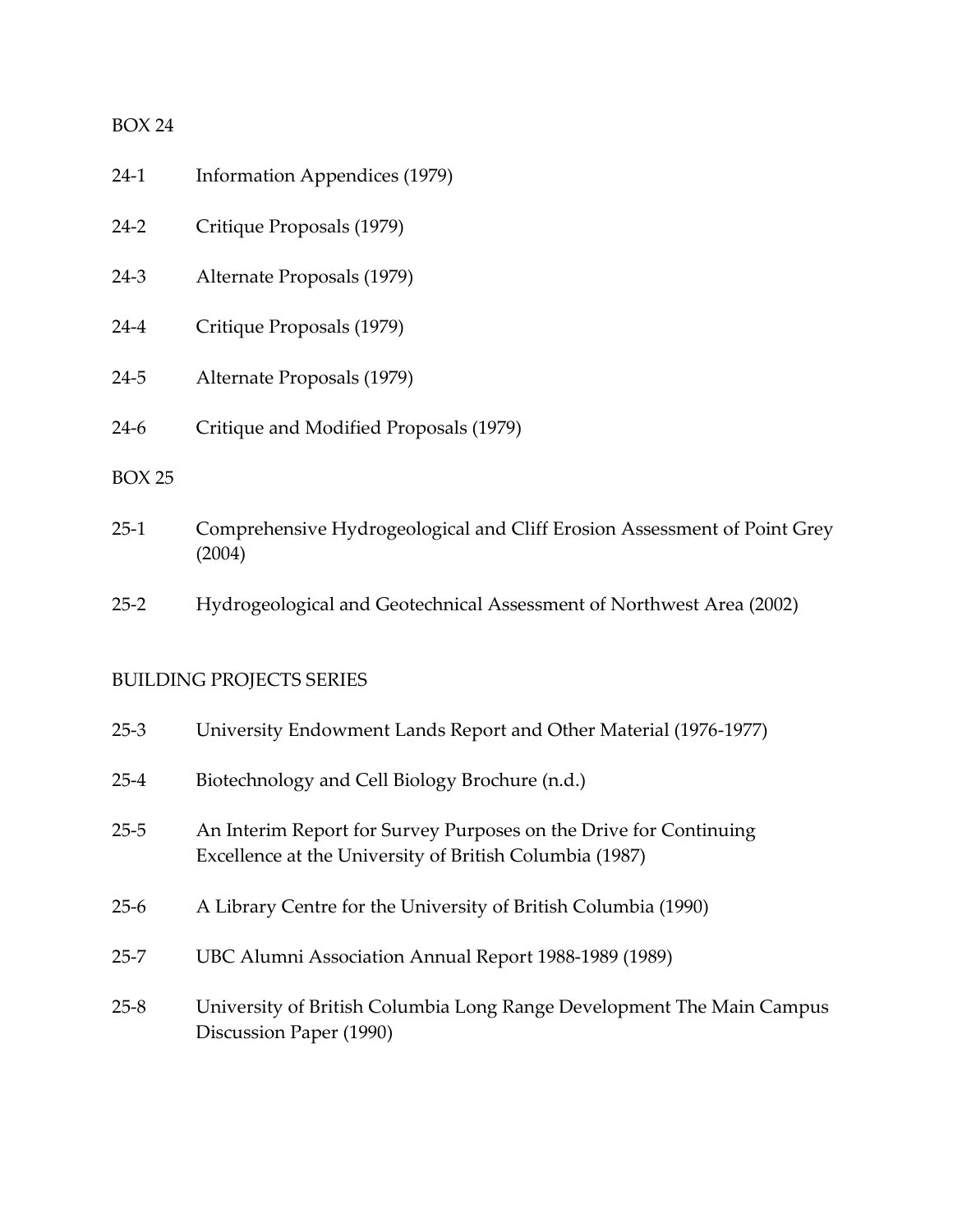| $26-1$        | The Report of the President's Advisory Sub-Committee on Library Space<br>Planning (1987)                                                                                                                    |
|---------------|-------------------------------------------------------------------------------------------------------------------------------------------------------------------------------------------------------------|
| $26 - 2$      | Fact Book Sixth Edition (1989)                                                                                                                                                                              |
| $26 - 3$      | Proposed Botanical Garden Centre and Development of the David Lam Asian<br>Garden (1987)                                                                                                                    |
| $26 - 4$      | Correspondence with Minister of Advanced Education, University Services<br>Building Final Design Report (1988-1990)                                                                                         |
| $26 - 5$      | Interview: Don Whiteley - David W. Strangway Re: The UBC Endowment<br>Lands Development Proposal (1988)                                                                                                     |
| $26-6$        | The University of British Columbia Aquatic Centre Auditor's Report,<br>Forintek Canada Corp. Annual Report (1988-1990)                                                                                      |
| $26 - 7$      | Board of Governors recommendations Re: UBC Real Estate Corporation and<br>16th/Wesbrook development (1988)                                                                                                  |
| $26 - 8$      | National Networks of Centres of Excellence correspondence (1988)                                                                                                                                            |
| $26-9$        | A World of Opportunity Case Statement for The UBC Campaign (1989)                                                                                                                                           |
| $26-10$       | Peter Wall Charitable Foundation Audited Financial Statements, Property<br>Committee documents re: Chemical Waste Processing Facility and West<br>Parkade, Summary of the UEL Restructure Study (1989-1990) |
| <b>BOX 27</b> |                                                                                                                                                                                                             |
| $27-1$        | University Endowment Lands Restructure Study (1990)                                                                                                                                                         |
| $27 - 2$      | Toward the Pacific Century (n.d.)                                                                                                                                                                           |
| $27 - 3$      | A World of Opportunity Campaign Case Statement Second Edition (1991)                                                                                                                                        |
| $27-4$        | Green College for University of British Columbia Preliminary Design (1990)                                                                                                                                  |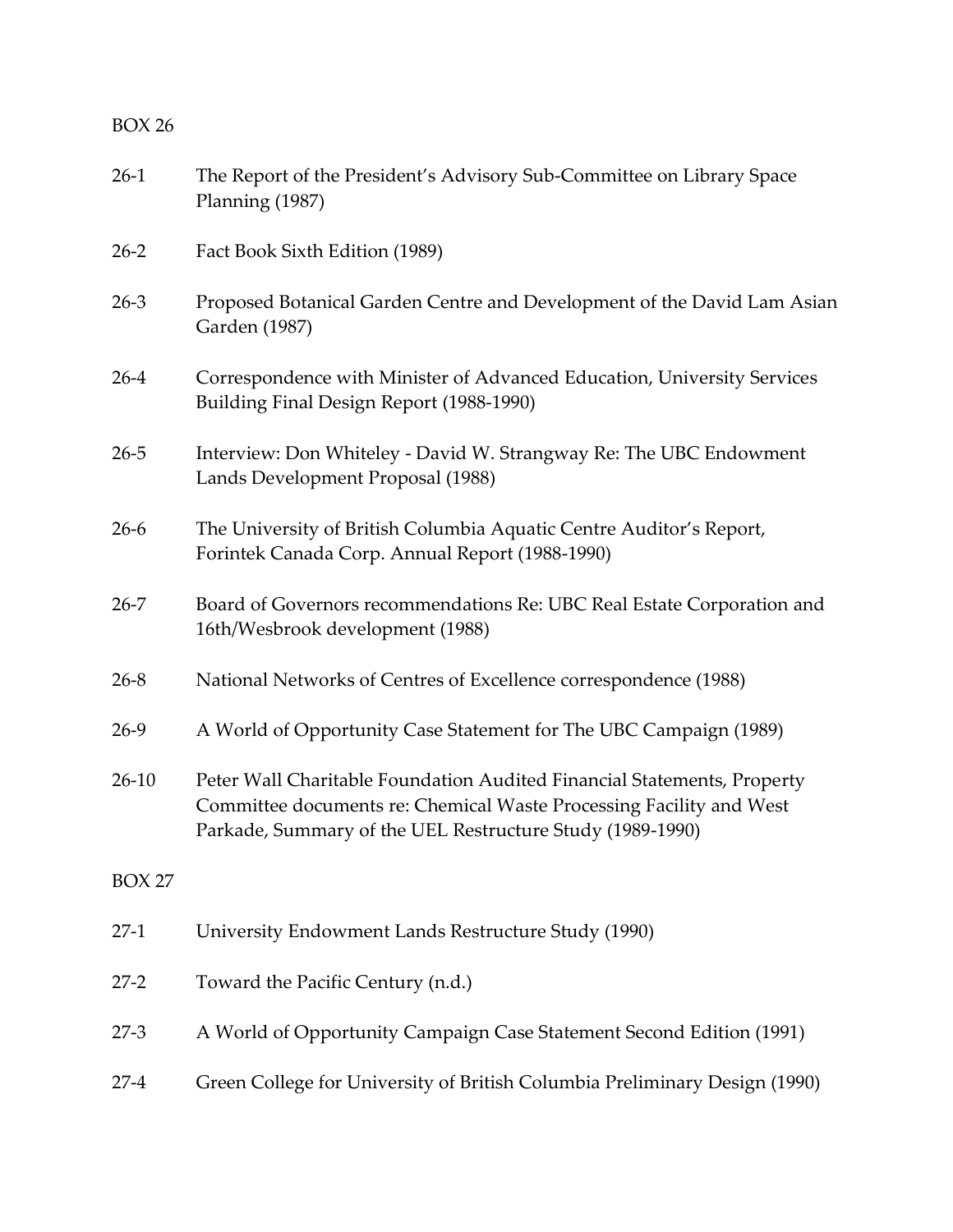| $27 - 5$      | Report on The UBC Campaign, A World of Opportunity (1990)                                                                                                                                               |
|---------------|---------------------------------------------------------------------------------------------------------------------------------------------------------------------------------------------------------|
| $27-6$        | Case Statement: UBC Campaign A World of Opportunity (1990)                                                                                                                                              |
| $27 - 7$      | University of British Columbia Long Range Development Plan The Main<br>Campus Discussion Paper (1990)                                                                                                   |
| $27 - 8$      | The Report of the President's Advisory Sub-Committee on Library Space<br>Planning (1987)                                                                                                                |
| $27-9$        | Proposals for The Centre for Integrated Computer Systems Research and the<br>Department of Computer Science, Advanced Materials and Process<br>Engineering Laboratories, and Family Housing (1985-1989) |
| $27-10$       | Simon Fraser University Telephone Directories (1983-1984)                                                                                                                                               |
| $27-11$       | Proposed Forest Sciences Building for the Pacific Centre for Forest Sciences<br>and Education (1988)                                                                                                    |
| $27-12$       | The Centre for Metallurgical Process Engineering (ca. 1990)                                                                                                                                             |
| $27-13$       | Ritsumeikan - UBC House Concept Design Report for Property Committee<br>(1990)                                                                                                                          |
| <b>BOX 28</b> |                                                                                                                                                                                                         |
| $28-1$        | The University of British Columbia Campus Plan 1990 Information Gathering<br>and Analysis Land Areas 4-9 (1990)                                                                                         |
| <b>BOX 29</b> |                                                                                                                                                                                                         |
| $29-1$        | Board Correspondence, 1988-1989                                                                                                                                                                         |
| $29 - 2$      | Hampton Place Housing Description and Chronology, 1989                                                                                                                                                  |
| $29-3$        | UBC Real Estate Corporation: Hampton Place, 1989                                                                                                                                                        |
| $29-4$        | Hampton Place Correspondence, 1989-1990                                                                                                                                                                 |
| $29 - 5$      | UBC Real Estate Cogeneration (1995-1996)                                                                                                                                                                |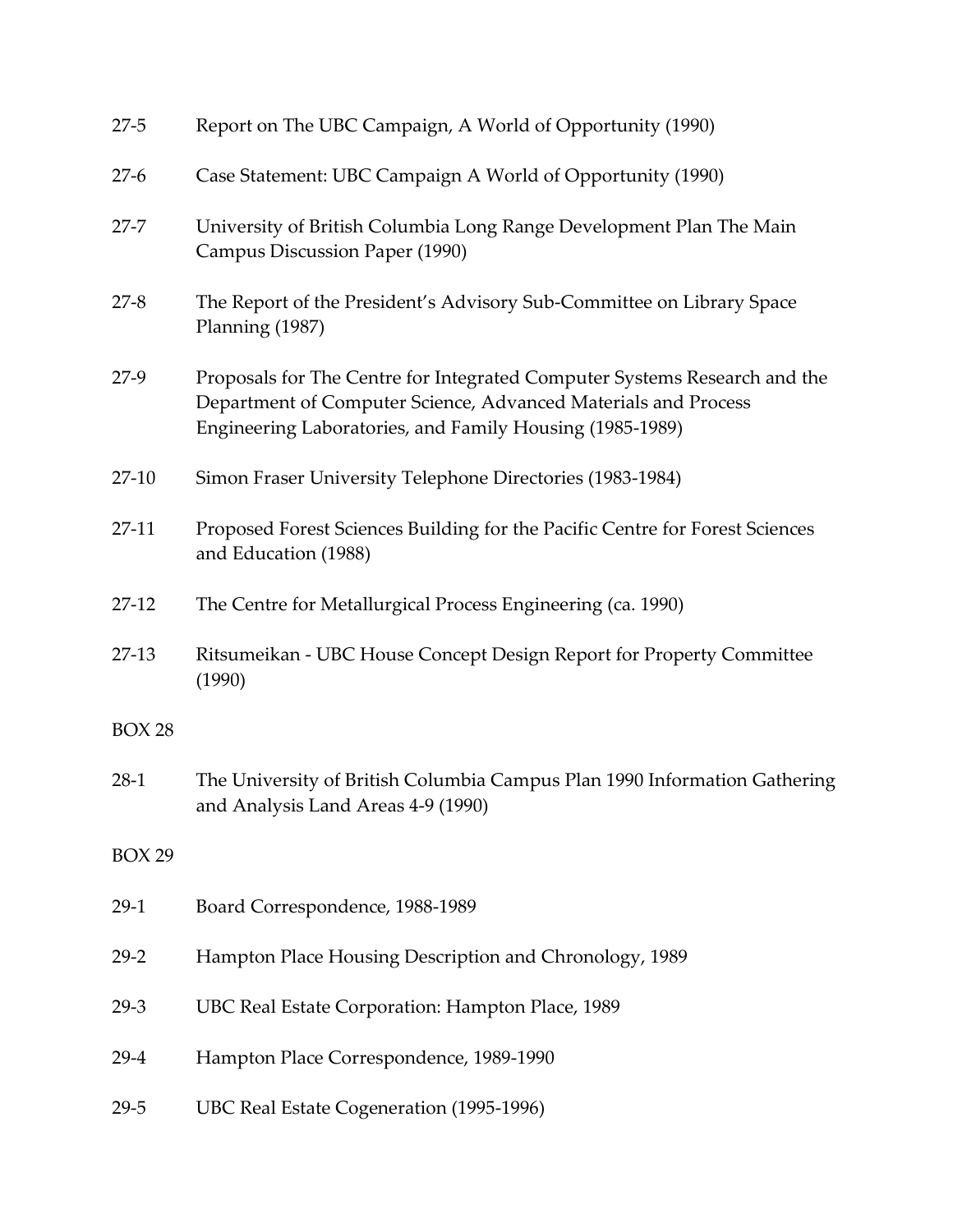- 29-6 Correspondence and Minutes for Real Estate Corporation (1987-1991)
- 29-7 UBC Real Estate Conflicts of Interest (1996-1997)
- 29-8 UBC Real Estate Land Use (1988-1989)
- 29-9 UBC Real Estate Corporation (1990-1994)
- 29-10 UBC Real Estate Corporation (1989-1990)
- 29-11 UBC Real Estate Corporation (1989-1990)
- 29-12 UBC Real Estate Corporation (1987-1989)
- 29-13 Barbara Crompton Infrastructure Report (Jan 1995)

#### <span id="page-22-0"></span>PRESIDENT'S OFFICE SERIES

- 29-14 Academic-Administrative Appointments -- Administrative Element of Salary (1968)
- 29-15 Academic Appointments & Tenure (1970)
- 29-16 Administration Building Floor Plans (1969)
- 29-17 Academic Goals (1976)
- 29-18 Admissions Policy (1972)
- 29-19 AMS Code & Constitution Re: Discipline (1969)
- 29-20 Constitution The AMS of UBC (1976)
- 29-21 Alumni Association, UBC, Constitution & By Laws. May 26, 1975 (1975)
- 29-22 Alumni Involvement on Selection Committees (1970)
- 29-23 Appointees Board of Governors other than Faculty (1972)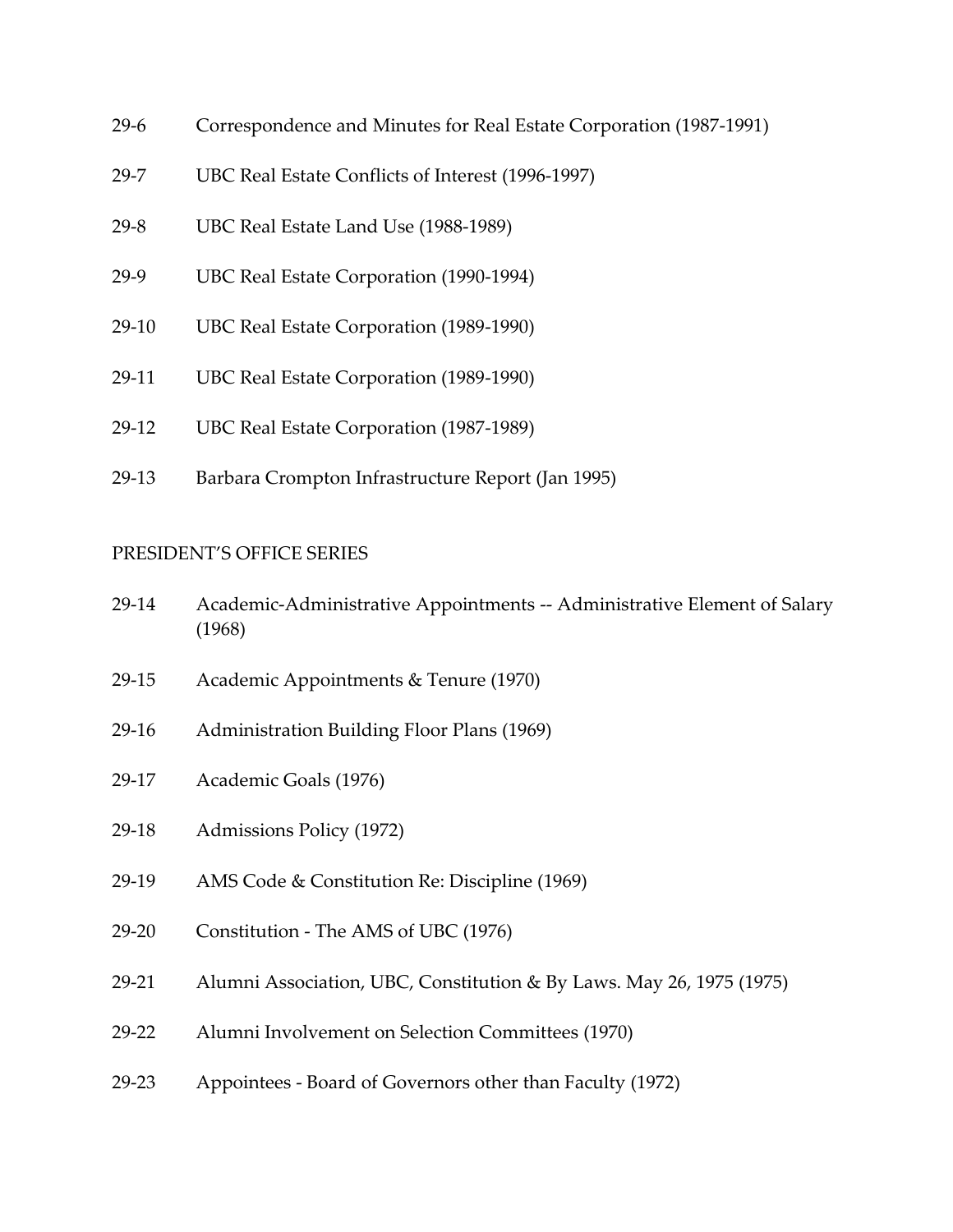- 29-24 Association of Univ. & Coll. of Canada By-Laws (1977)
- 29-25 A.U.C.C. Constitution (1965)
- 29-26 Athletics (Extra-Mural) (1956)
- 29-27 Belshaw Report (Long Range Objectives) (1969)
- 29-28 Biely, Jacob Faculty Research Prize (1968-1977)
- 29-29 Birth Control (1969)
- 29-30 Body Donations to the University for Research (1968-1977)
- 29-31 Canada West Athletic Association Constitution & By-laws (1972)
- 29-32 Carillon (1967)
- 29-33 Cecil Green Park (1968-1971)
- 29-34 Ceremonies -- Duties of the Director (1968)
- 29-35 Chancellor -- Election of , & Duties (1970-1972)
- 29-36 Commercial Enterprises on Campus Policy (1969)
- 29-37 Congregation (1972)
- 29-38 Contracts (1970)
- 29-39 Crest of the University of B.C. (n.d.)
- 29-40 Dancing on Sunday (1968)
- 29-41 Dental Education in B.C. 1961 (1961)
- 29-42 Educational Research Institute of British Columbia (1969)
- 29-43 Exchange Agreements with Universities Abroad (1983)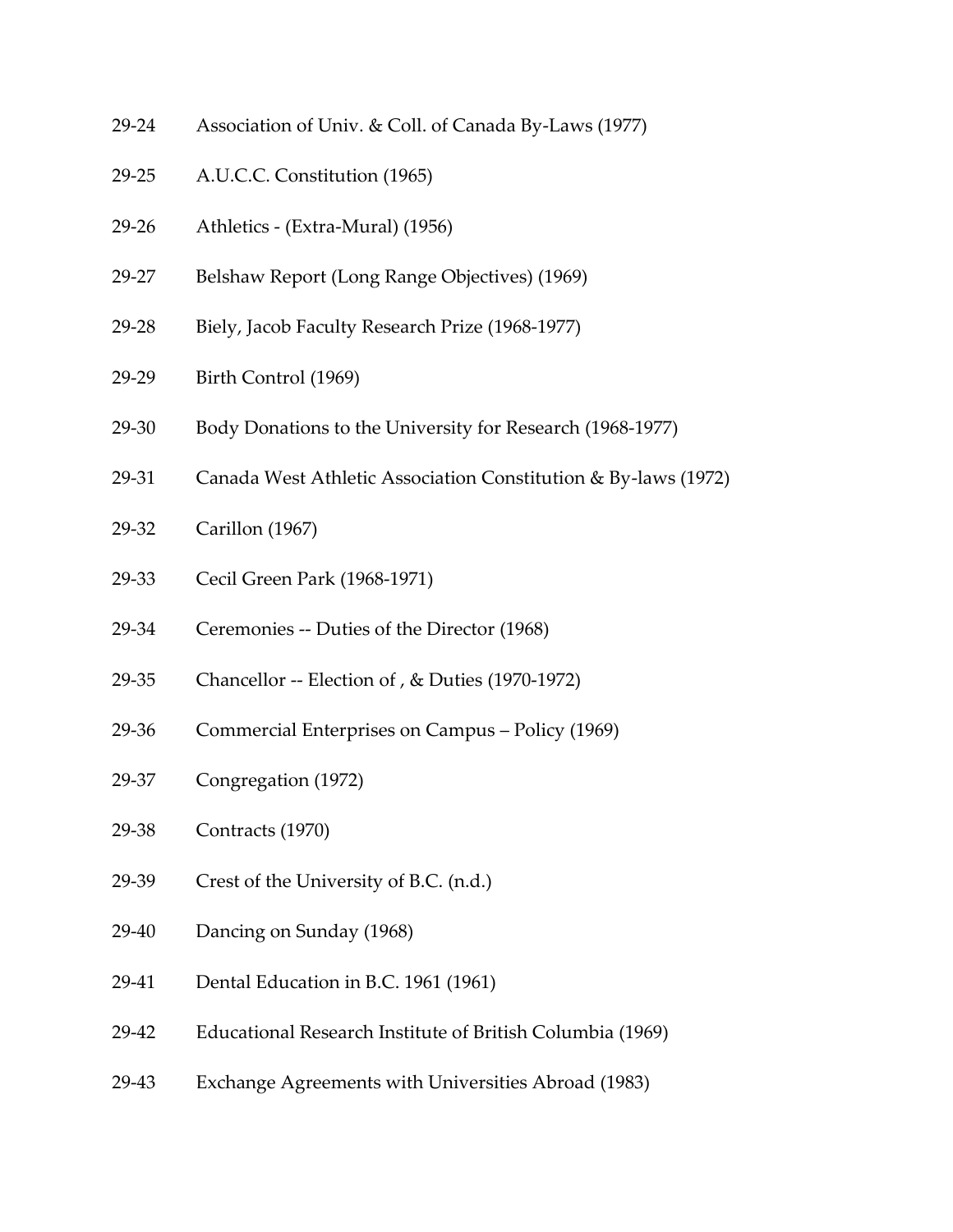- 29-44 Faculty Club Constitution (1956-1968)
- 29-45 Faculty Association Constitution (1952-1961)
- BOX 30
- 30-1 Faculty Club House Rules (n.d.)
- 30-2 Faculty Club -- Policy on Serving Liquor for Entertainment Purposes (1967)
- 30-3 Faculty Handbook (1967-1969)
- 30-4 Fees Non-payment of (1972)
- 30-5 Gifts -- Acknowledgement Procedures (1968)
- 30-6 Grace (New) Hospital/UBC affiliation agreement (1978)
- 30-7 Great Trekker Awards (List) (1969)
- 30-8 Hambler Foundation (1971)
- 30-9 Health Sciences Center Administrative Structure (1960-1973)
- 30-10 History of UBC (A brief history by Douglas T. Kenny) (1983)
- 30-11 Centre for Human Settlements (1976)
- 30-12 Hare, F.K. Report to the Board of Governors (1969)
- 30-13 UBC Honorary Degree Recipients (1967)
- 30-14 International House (1972)
- 30-15 Keys (1969-1973)
- 30-16 Landlord Tenant Act (1970)
- 30-17 Leave of Absence Policy (1968)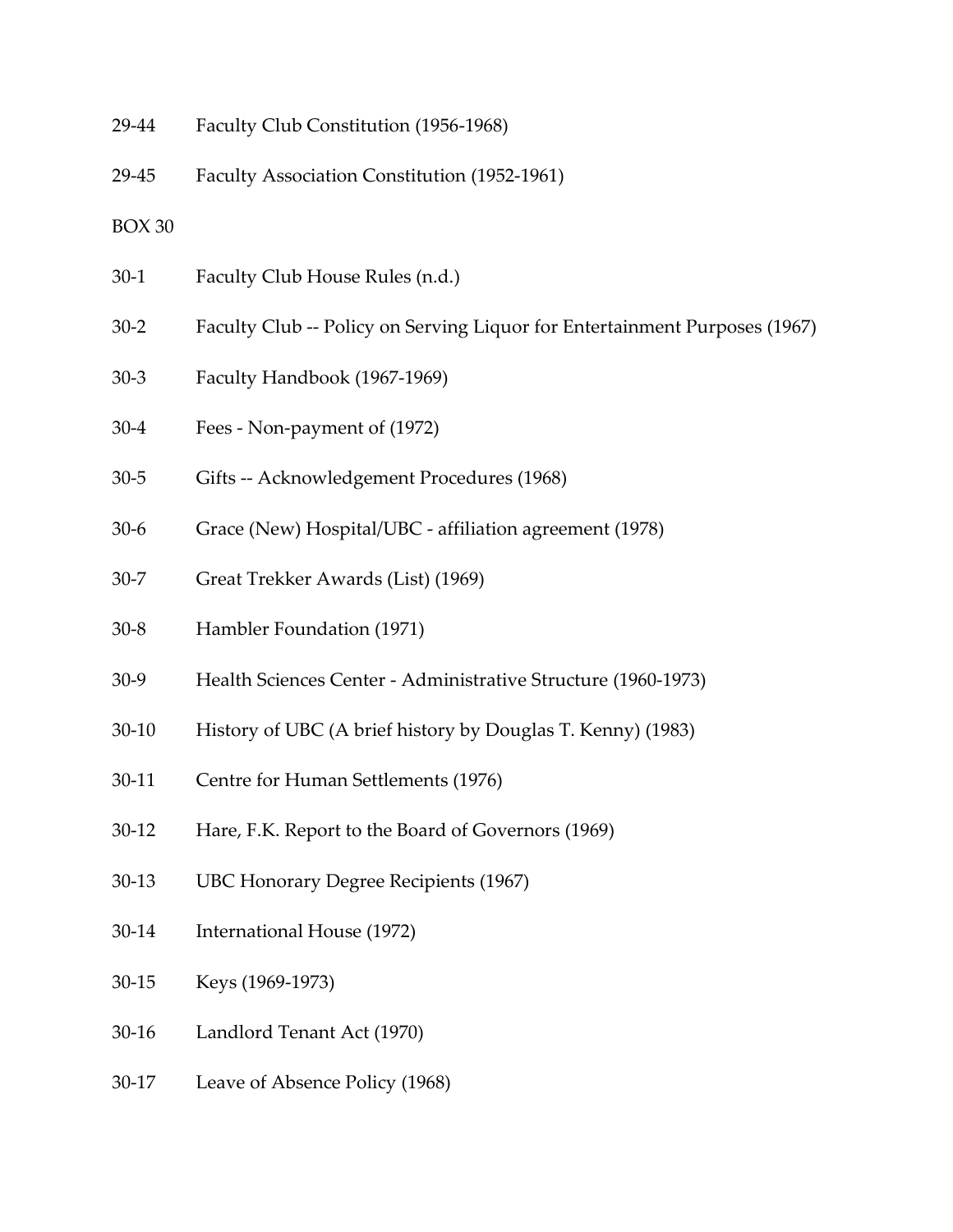30-18 Liquor Permits Policy (1953-1972)

- 31-1 Senate CTTE, Long Range Objectives (1969)
- 31-2 Plan for the Expansion of the University of British Columbia Medical School (1976)
- 31-3 Material Under Storage (1968-1976)
- 31-4 National Research Council (1964)
- 31-5 Nitobe Gardens (1962)
- 31-6 Office Services -- Use of by private groups or individual persons (1967)
- 31-7 Paper Stock --- Report On (1967)
- 31-8 Pay Research Bureau (1969-1972)
- 31-9 Research Administration (1969)
- 31-10 Survey of Buildings and Grounds Dept. (1963)
- 31-11 Teaching Public Health Unit (1967)
- 31-12 Telex Service (1969)
- 31-13 Thea Koerner House (Grad Student Centre) (1972)
- 31-14 Traffic and Parking Regulations (1970-1979)
- 31-15 Triumf Board of Management (1968)
- 31-16 Twenty-five (25) Year Club (1970-1971)
- 31-17 UBC Appeal Board Decisions (1976-1977)
- 31-18 UBC Security Regulations (1067-1970)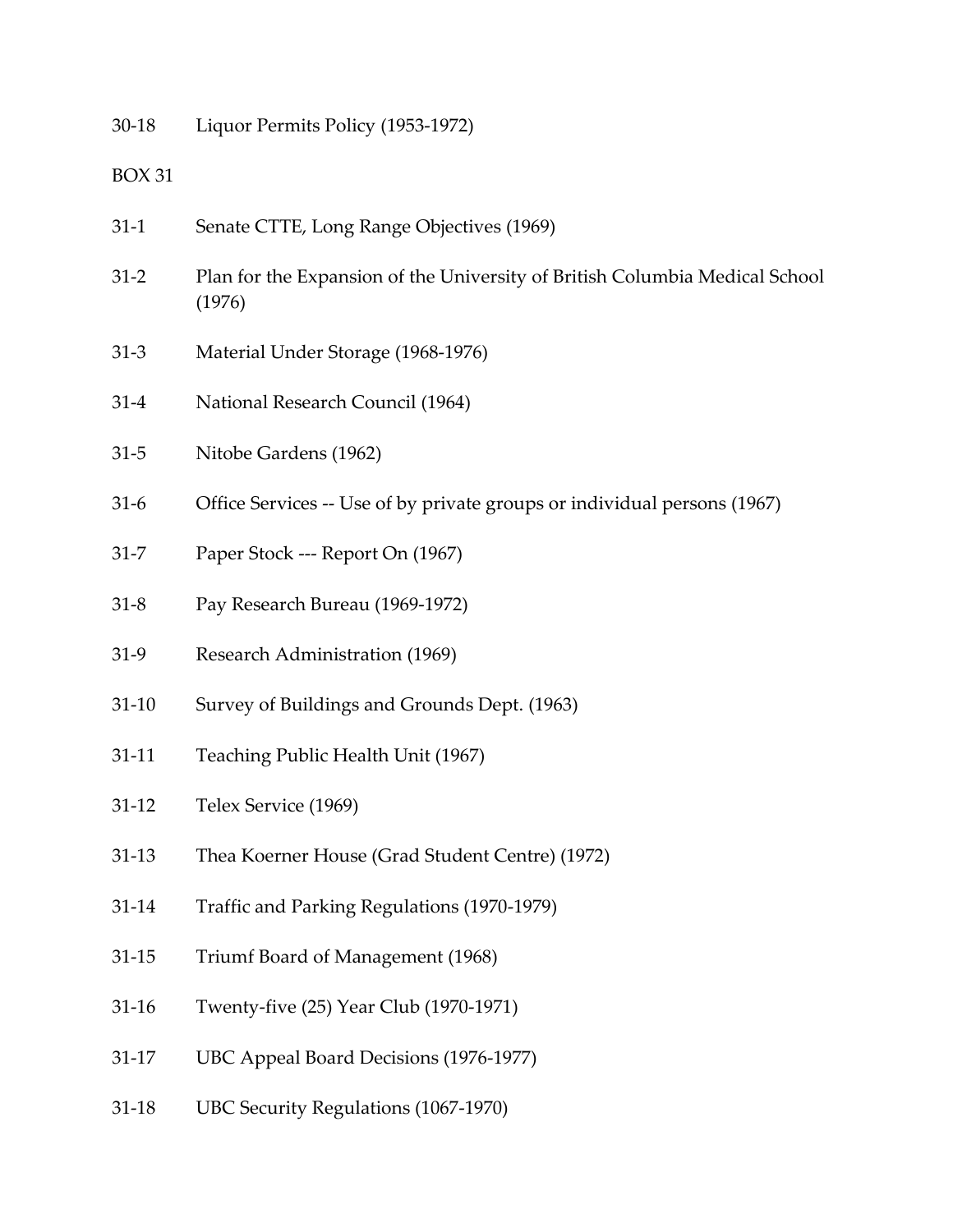- 31-19 Universities Council (1975)
- 31-20 Universities Exchange of Legal Opinions (1972)
- 31-21 University Government (ca. 1967)
- 31-22 Vancouver School of Theology Act (1971)
- 31-23 Westwater Research Centre Council (1972)
- 31-24 World University Service Constitution (1970)
- 31-25 Asian Centre (Nov 1975 May 1977)

- 32-1 University College Costs (1973-1975)
- 32-2 Anti-Inflation Act 1975-76-77 (1975-1976)
- 32-3 Role of the University (1976)
- 32-4 CJC Miscellaneous (1976-1977)
- 32-5 Expansion of the Medical School (1976-1977)
- 32-6 Faculty Research Register (1975-1977)
- 32-7 Collective Bargaining (1976-1977)
- 32-8 The Schwarz Lectures Affair (1976-1977)
- 32-9 The Sun "Page 6" (1976-1977)

# [\(continued\)](#page-50-1)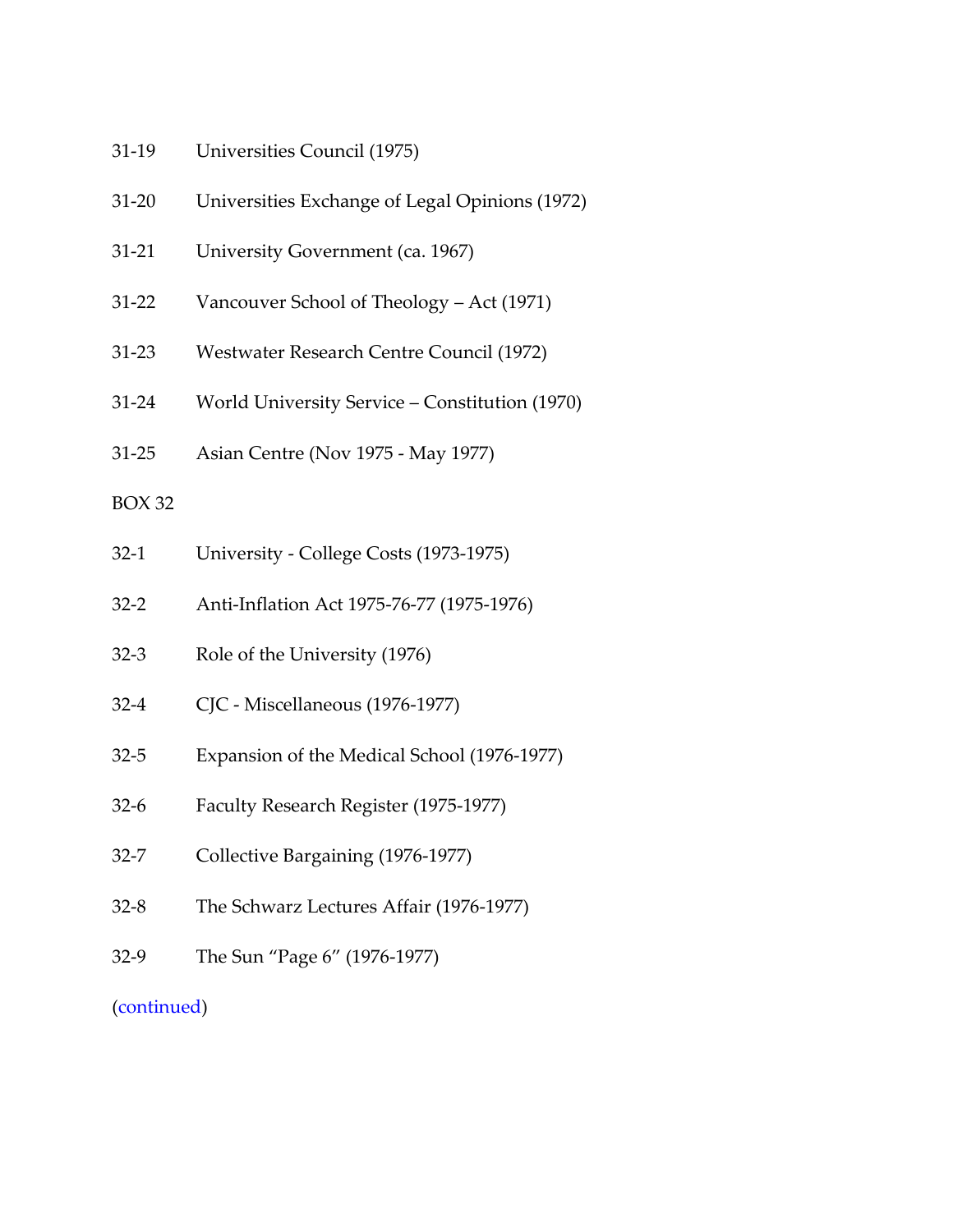#### <span id="page-27-0"></span>BOARD MEETINGS SERIES

| $32-10$       | Action Taken By the Board, Oct. 3 1967- November 5. 1968 (1967-1968)                                                  |
|---------------|-----------------------------------------------------------------------------------------------------------------------|
| $32-11$       | Draft Resolutions, Jan. - Nov. 1969 (1969)                                                                            |
| $32 - 12$     | Draft Resolutions, Jan. - Dec. 1970 (1970)                                                                            |
| BOX 33        |                                                                                                                       |
| $33-1$        | Draft Resolutions, Feb. - Dec. 1972 (1972)                                                                            |
| $33 - 2$      | Draft Resolutions, Feb. - Dec. 1971 (1971)                                                                            |
| $33-3$        | Draft Resolutions, Feb. - Dec. 1973 (1973)                                                                            |
| $33-4$        | January 1996 Board Meeting (1995-1996)                                                                                |
| $33 - 5$      | January 1996 Board Meeting (1995-1996)                                                                                |
| $33-6$        | Board of Governors Orientation Manual (1997)                                                                          |
| <b>BOX 34</b> |                                                                                                                       |
| $34-1$        | Barbara Crompton, correspondence, speakers list (1984-1996)                                                           |
| $34-2$        | Board of Governors Seminar Academic Issues and Priorities (1990)                                                      |
| $34-3$        | Access to Advanced Education and Job Training in British Columbia Report<br>of the Provincial Access Committee (1988) |
| $34-4$        | Requests for Decision to Board of Governors (2006)                                                                    |
| $34 - 5$      | Documents for Board Meeting via Conference Call (2006)                                                                |
| $34-6$        | Board Call to Appoint Deputy Vice Chancellor (2006)                                                                   |
| $34 - 7$      | Documents for Board Decisions (2006)                                                                                  |
| $34 - 8$      | Documents for Appointment of Dean of Science (2006)                                                                   |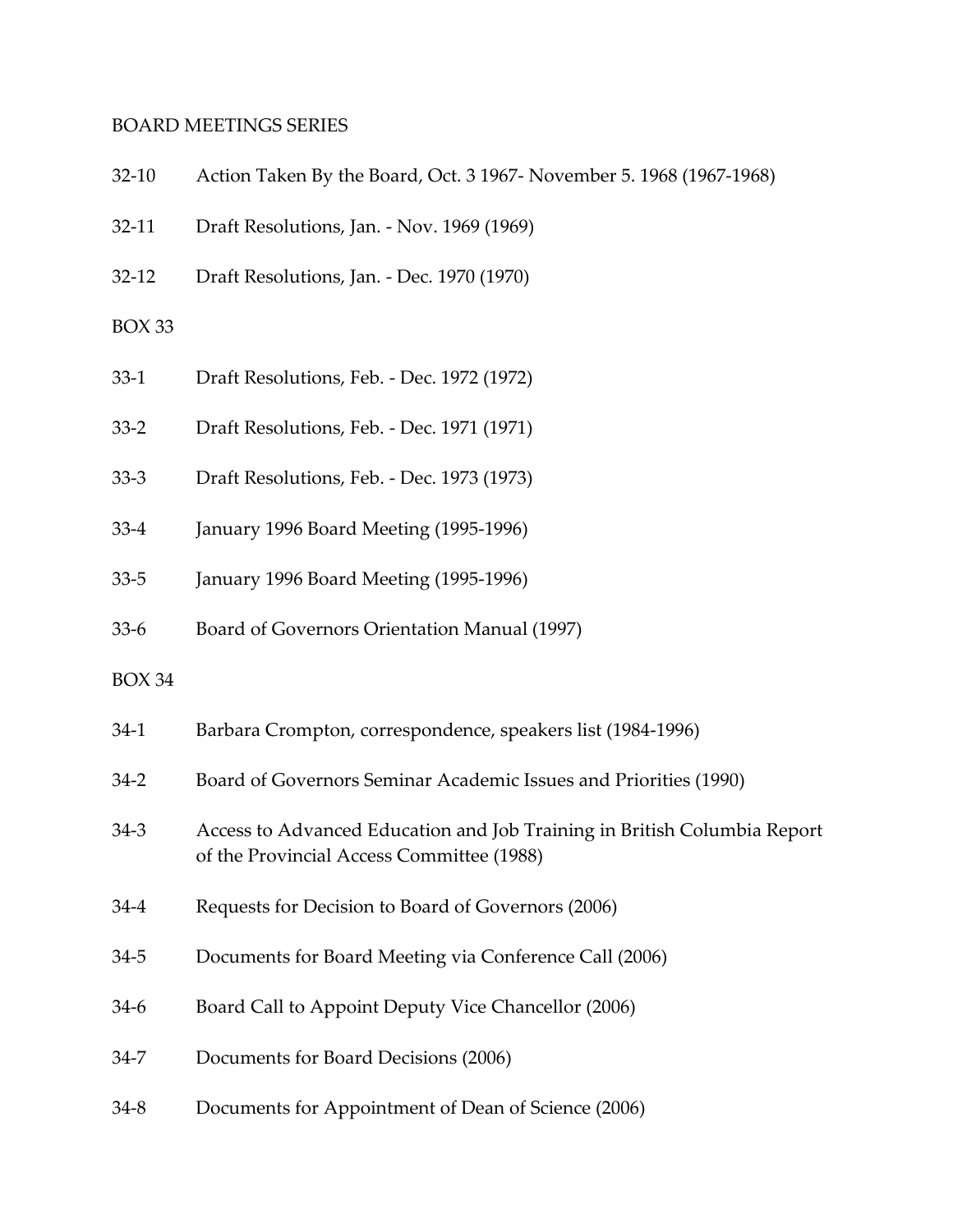- 34-9 Board Action Reports (2006)
- 34-10 Documents Re: Appointments (2006)

- 35-1 Documents for Board and Committee Meetings (2006)
- 35-2 Documents for Board Meeting (2006)
- 35-3 Documents Re: Appointments (2006)
- 35-4 Documents Re: Compensation (2006)
- 35-5 Documents Re: Appointments (2005)
- 35-6 Documents Re: Appointments (2005)

#### Board Travel Sub-Series

- 36-1 Board Meeting, Kamloops 1981 (1980-1981)
- 36-2 Board of Governors Meeting, Prince George 1980 (1979-1980)
- 36-3 Board Trip to Kelowna 1979 (1978-1979)
- 36-4 Vancouver Community College (1985)
- 36-5 List of Locations Correspondence (1984)
- 36-6 Out of Town Board Meeting (1983)
- 36-7 Out of Town Meeting (1982)
- 36-8 Board of Governors, Kamloops (1981)
- 36-9 Briefing Notes UBC Board of Governors Okanagan/Cariboo Colleges (1990)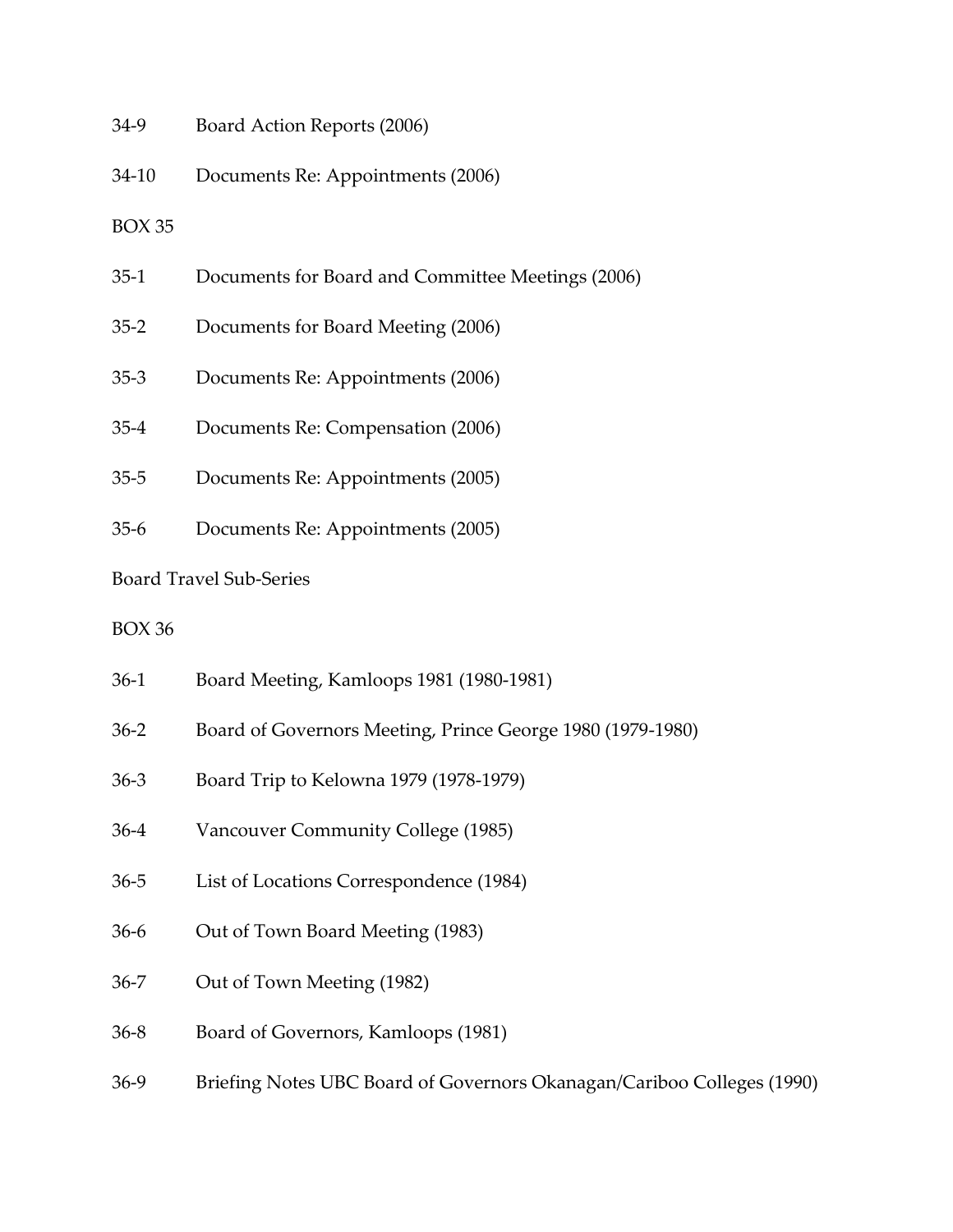- 37-1 Caubo 1996 Conference (1995)
- 37-2 Board Retreat 1999 (1999)
- 37-3 University of British Columbia Retreat Summary (1997)
- 37-4 Board Mini-Retreat January 1997 (1996-1997)
- 37-5 Board Retreat 1996 (1996)
- 37-6 Board Retreat 1996 (1996)
- 37-7 Board Retreat 1995 (1994-1995)
- 37-8 Board Retreat 1995 Facilitators (1994-1995)

- 38-1 UBC Board Administration Annual Retreat (1994)
- 38-2 Board of Governors Retreat 1994 (1994)
- 38-3 Board Retreat 1994 (1994)
- 38-4 Board Retreat August 5, 1994 (1994)
- 38-5 1994 Retreat (1994)
- 38-6 The Future of the Universities and 1993 Board Retreat Committee (1993)
- 38-7 Board Retreat (1993)
- 38-8 Board Feedback (1993)
- 38-9 Board of Governors Retreat (1993)
- 38-10 Board Retreat 1993 (1993)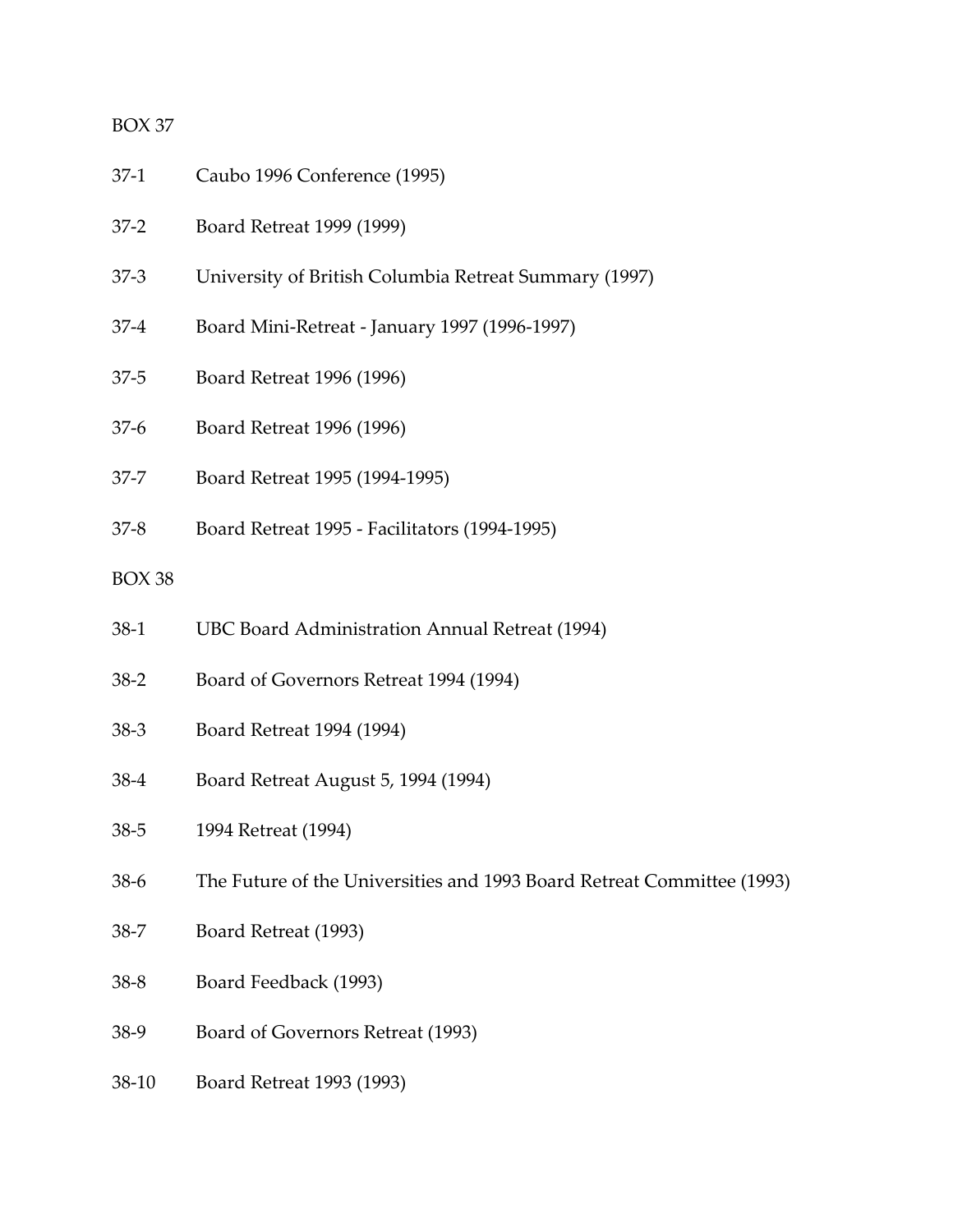- 38-11 Board of Governors' Retreat (1993)
- 38-12 Dr. Strangway For Signature (1992-1993)
- 38-13 Dr. Strangway For Signature (1992-1993)
- 38-14 Board Retreat June 8 & 9 2004 (2004)
- 38-15 Board Retreat 2004 Report to the Board of Governors (2004)
- 38-16 Correspondence Re: Board Retreat 2004 (2004)
- 38-17 Board Retreat Packet (2004)
- 38-18 Correspondence and Documents Re: Board Retreat (2004)
- 38-19 Summary Report Joint GVRD/UBC Workshop (2004)
- 38-20 Board Retreat Reminder (2003)
- 38-21 Board Retreat 2003 Notes and Plans (2003)
- 38-22 Board Correspondence Re: Access (2003)
- 38-23 2001 BC University Baccalaureate Survey Report of Findings (2001)
- 38-24 Trends in Higher Education Report (2002)
- 38-25 Board Retreat 2003 Packet (2003)
- 38-26 Board Retreat 2003 Documents (2003)
- 38-27 Trek 2000 Report and Strategies (2002)
- 38-28 Copying for Board Retreat (2003)
- 38-29 Board Retreat 2002 Notes and Documents (2002)
- 38-30 Board Retreat 2002 Documents and Notes (2001-2002)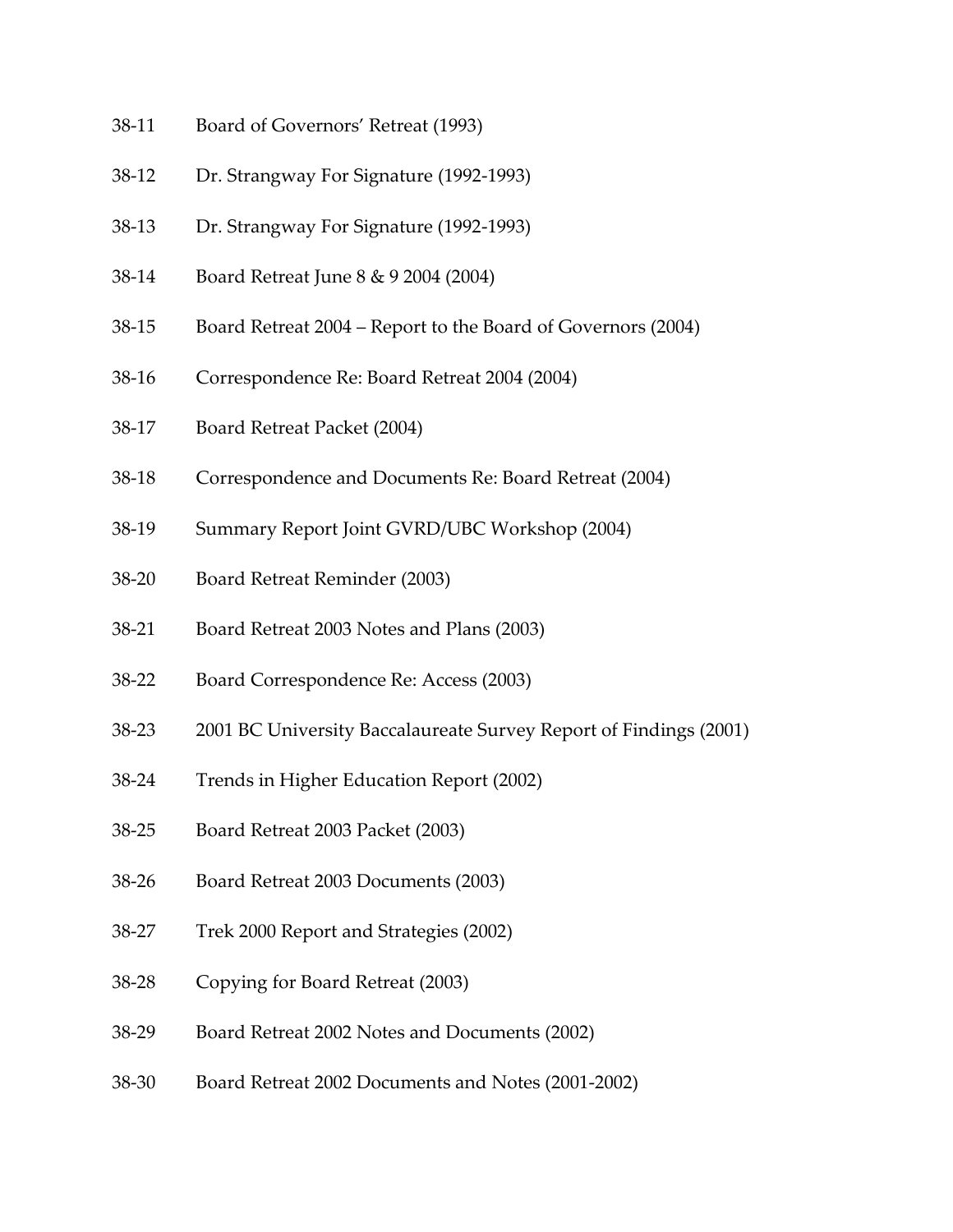- 38-31 Board Retreat 2002 Reports (2002)
- 38-32 Board Retreat 2002 Packet (2002)
- 38-33 Board Retreat 2001 Documents (2001)
- 38-34 Board Retreat 2001 Packet and Notes (2001)
- 38-35 USC Reports (2001)
- 38-36 UBC Commerce Pamphlet (n.d.)
- 38-37 Board Retreat 2000 Trek 2000 Update Report (2000)
- 38-38 Board Retreat 2000 Documents and Notes (2000)

- 39-1 Board Retreat 2000 Reports (2000)
- 39-2 Board Retreat 2000 Packet (2000)
- 39-3 Board Retreat 2000 Packet (2000)
- 39-4 Board Retreat June 15, 2000 (2000)

#### [\(continued\)](#page-50-2)

#### <span id="page-31-0"></span>NON-BOARD GROUPS SERIES

- 39-5 University Gazette, 1960's (1962-1967)
- 39-6 Information Circular to Members of Faculty, 1950's-1960's (1956-1961)
- 39-7 University Affairs (1990)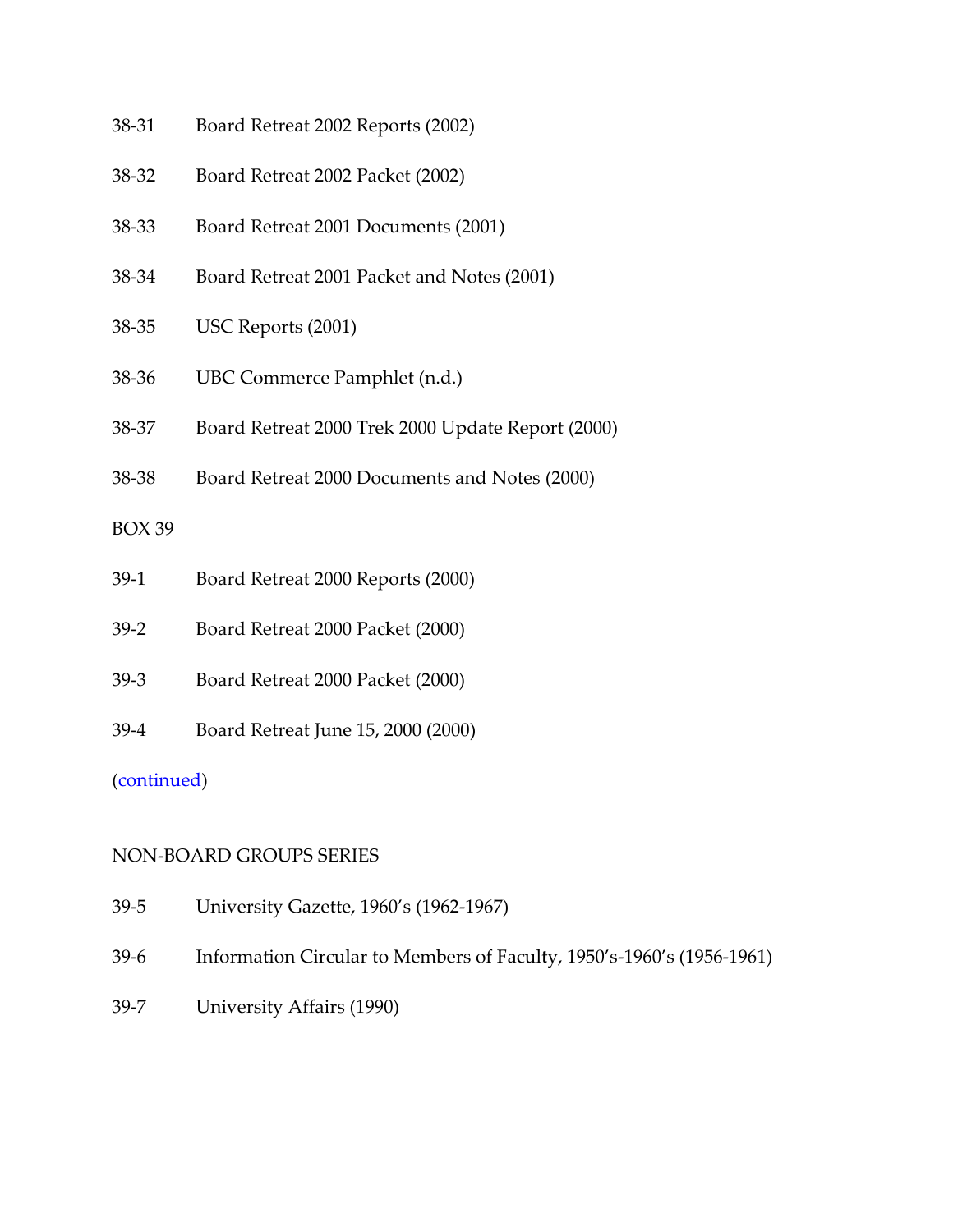| $40-1$        | Simon Fraser University Report of the Planning Committee on Interior<br>Programming (1977) |
|---------------|--------------------------------------------------------------------------------------------|
| $40 - 2$      | The Association of Professional Engineers of B.C. (1970-1971)                              |
| $40 - 3$      | British Columbia Institute of Technology (1972)                                            |
| $40 - 4$      | British Columbia Institute of Technology (1971-1972)                                       |
| $40 - 5$      | British Columbia Institute of Technology (1971)                                            |
| <b>BOX 41</b> |                                                                                            |
| $41-1$        | British Columbia Research Council (1968-1970)                                              |
| $41 - 2$      | British Columbia Research Council (1969-1970)                                              |
| $41 - 3$      | British Columbia Research Council (1965-1969)                                              |
| $41 - 4$      | <b>B.C.</b> Research (1971)                                                                |
| $41 - 5$      | <b>B.C.</b> Research (1971)                                                                |
| $41-6$        | <b>B.C.</b> Research (1970)                                                                |
| <b>BOX 42</b> |                                                                                            |
| $42-1$        | VP's Mtgs. Jan. '77- Mar. 30 '77 (Dec 1976 - Mar 1977)                                     |
| $42 - 2$      | VP's Mtgs. May '77- (Apr-Jun 1977)                                                         |
| $42 - 3$      | Winegard Report and Responses (May-Dec 1976)                                               |
| $42 - 4$      | Universities Council of BC 1975-76-77 (1975-1977)                                          |
| $42 - 5$      | BC Govt. - Minister of Education 1975-76-77 (1976-1977)                                    |
| $42-6$        | Deans and Heads Meetings 1975-76 (1976)                                                    |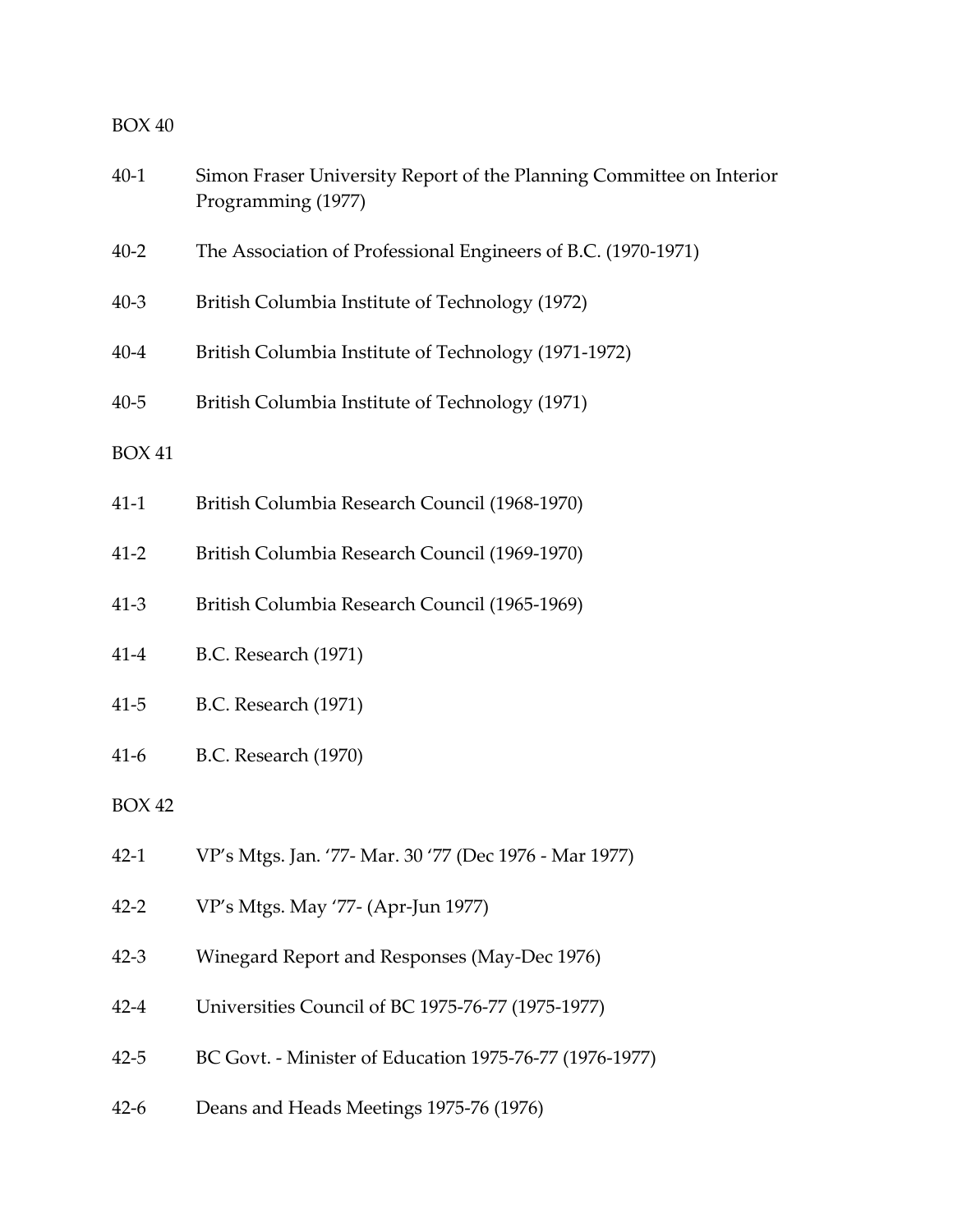- 42-7 A.U.C.E. 1976 (1976)
- 42-8 SFU Board Procedures (1986)
- 42-9 Report of the University Librarian to the Senate 1988-1989 (1990)

### [\(continued\)](#page-50-3)

#### <span id="page-33-0"></span>COMMITTEES SERIES

#### BOX 43

- 43-1 Property Committee (1960-1966)
- 43-2 1965-66 Property Committee File III Standing Committee of Board of Governors (1965-1966)
- 43-3 1963-64 1964-65 Property Committee File II (Standing Committee Board of Governors) (1963-1965)
- 43-4 1960-61-62-63 Committee (Board of Gov.) Property Committee (1961-1963)

- 44-1 Staff Committee 1963-65 (1963-1965)
- 44-2 Finance Committee Correspondence 1.1.62 1963 (1961-1963)
- 44-3 Finance Committee 1964/65 (1964-1965)
- 44-4 Board of Governors General (1965-1967)
- 44-5 Board of Governors Advisory Committee on Investments (1966)
- 44-6 Board of Governors Property Committee (1966)
- 44-7 Correspondence with Departments on Campus (1966-1967)
- 44-8 Correspondence with Board Members (1966-1967)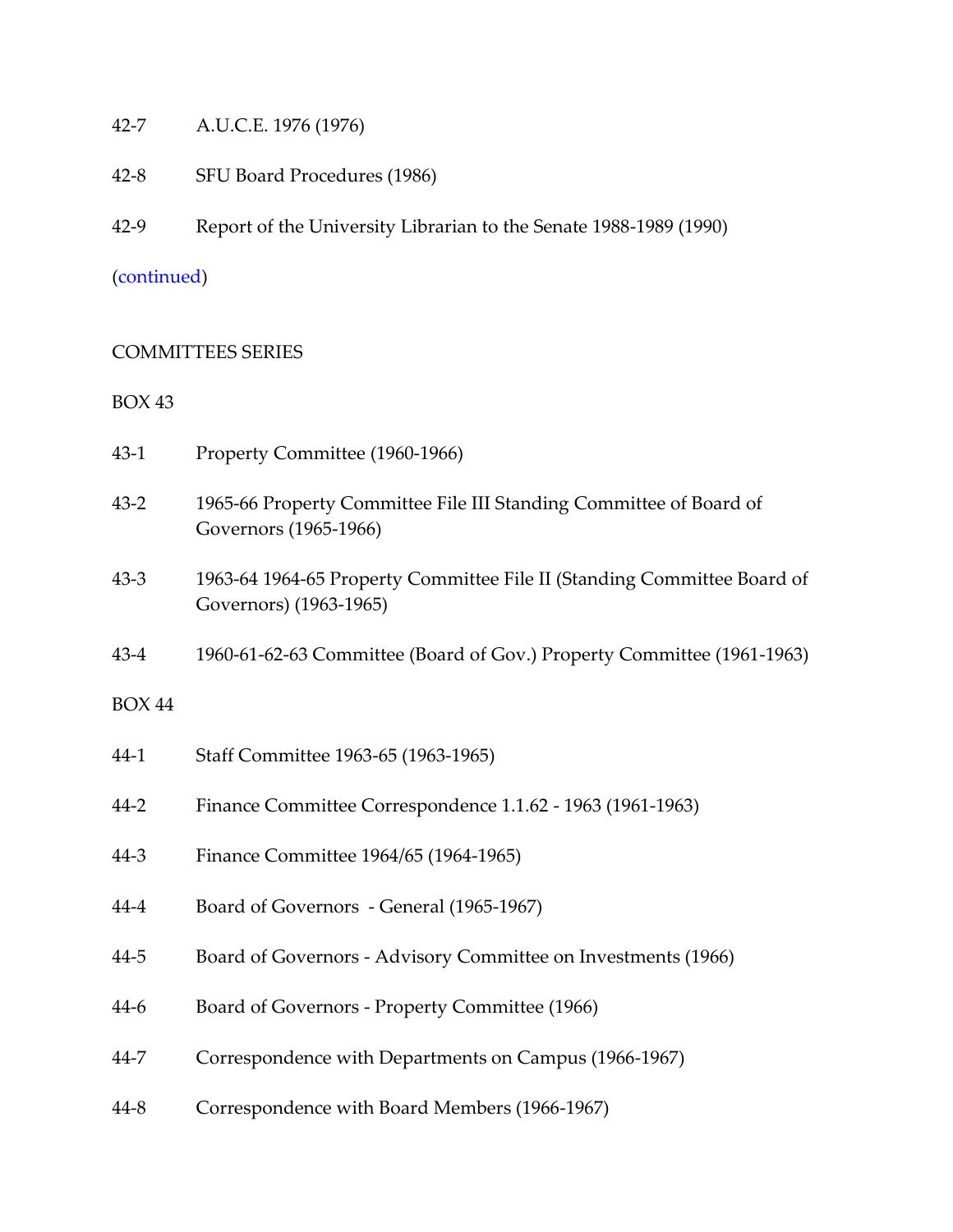- 44-9 General (1966-1967)
- 44-10 Health Sciences Centre Pre-Management Committee (1966)
- 44-11 Property Committee April 12, 1967 Miss J. Glover (1967)
- 44-12 Property Committee Monday, March 13, 1967 Miss J. Glover (1967)

- 45-1 Property Committee 28-11-66 (1966)
- 45-2 Property Committee 21-11-66 (1966)
- 45-3 Property Committee Aug.22.1966 (1966)
- 45-4 Property Committee 3-10-66 (1966)
- 45-5 Property Committee July.11.66 (1966)
- 45-6 Property Committee May.9.66 (1966)
- 45-7 Property Committee April.4.66 (1966)
- 45-8 Property Committee Jan 31 (1966)
- 45-9 Property Committee Jan.5.66 (1965-1966)
- 45-10 Property Committee Jan.4.1967 (1966-1967)
- 45-11 Property Committee Feb.8.67 (1967)
- 45-12 Property Committee June 14, 1967 (1967)
- 45-13 Property Committee May 17, 1967 (1967)

BOX 46

46-1 Finance Committee Thursday, September 7, 1967 (1967)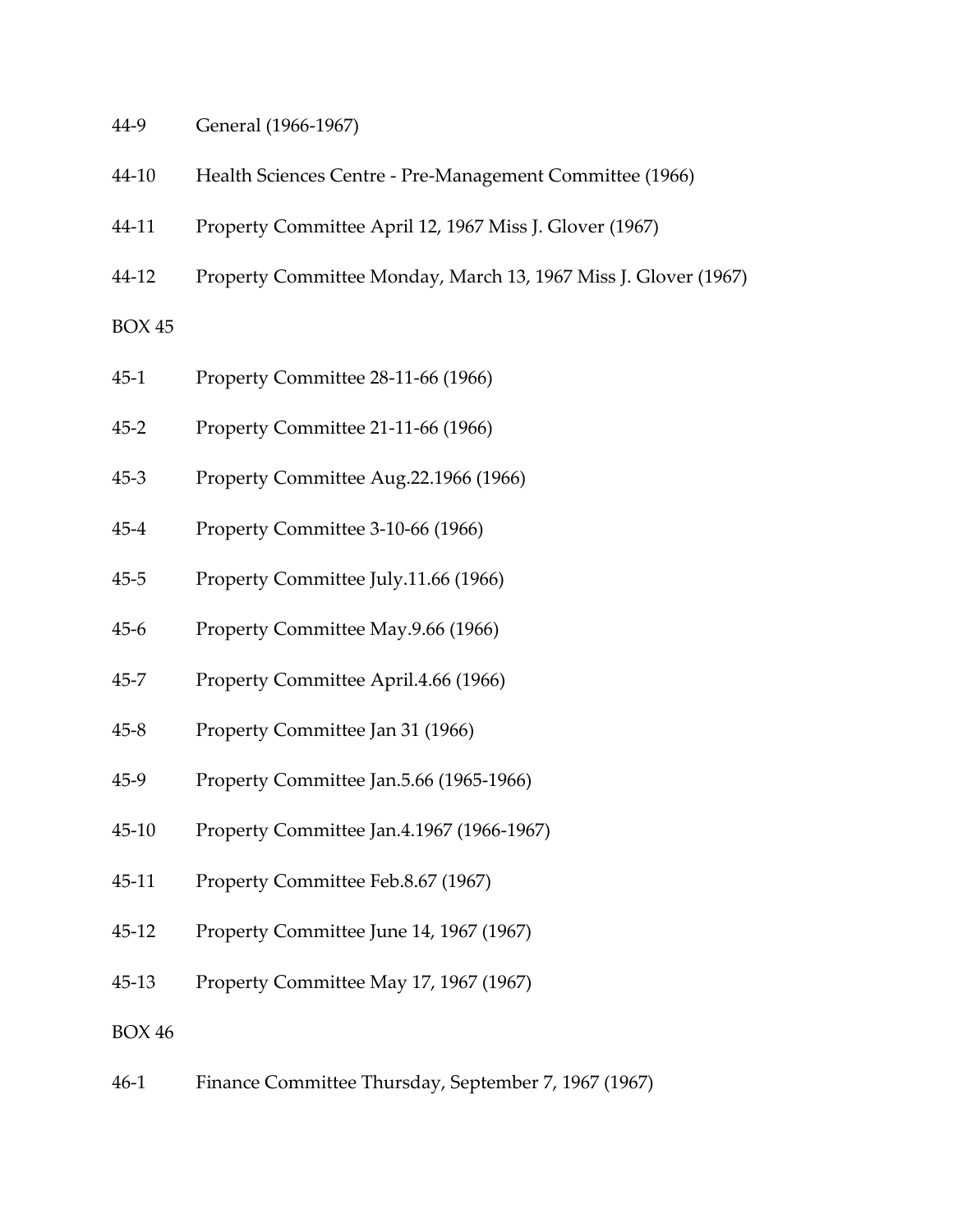| 46-2 | Staff Committee Sept.7.1967 (1967) |  |
|------|------------------------------------|--|
|------|------------------------------------|--|

| $46 - 3$      | Property Committee Wednesday, September 6, 1967 (1967)                  |
|---------------|-------------------------------------------------------------------------|
| $46 - 4$      | Mrs. N. Robinson Property Committee Meeting October 2, 1967 (1967)      |
| $46 - 5$      | Miss Jane Glover Finance Committee Meeting October 3, 1967 (1967)       |
| $46-6$        | Miss Jane Glover Staff Committee Meeting October 3, 1967 (1967)         |
| $46 - 7$      | Miss Jane Glover Staff Committee Meeting October 3, 1967 (1967)         |
| $46 - 8$      | Property Committee Meeting November 6, 1967 Mrs. N. Robinson (1967)     |
| $46-9$        | Finance Committee Meeting November 7, 1967 Miss Jane Glover (1967)      |
| $46 - 10$     | Staff Committee Meeting November 7, 1967 Miss Jane Glover (1967)        |
| <b>BOX 47</b> |                                                                         |
| $47-1$        | Finance Committee Meeting Miss J. M. Glover January 9, 1968 (1967-1968) |
| $47 - 2$      | Property Committee Meeting Mrs. N. Robinson January 8. 1968 (1967-1968) |
| $47 - 3$      | Staff Committee Meetings (1967-1975)                                    |
| $47 - 4$      | Property Committee Meetings (1967-1970)                                 |
| $47 - 5$      | Finance Committee Meetings (1967-1972)                                  |
| $47-6$        | Staff Committee Meeting Miss J. M. Glover January 9, 1968 (1967-1968)   |
| <b>BOX 48</b> |                                                                         |
| 48-1          | Property Committee Meeting February 20, 1968 Mrs. N. Robinson (1968)    |
| $48 - 2$      | Finance Committee Meeting February 20, 1968 Miss J. Glover (1968)       |
| $48-3$        | Staff Committee Meeting February 20, 1968 Miss J. Glover (1968)         |
|               |                                                                         |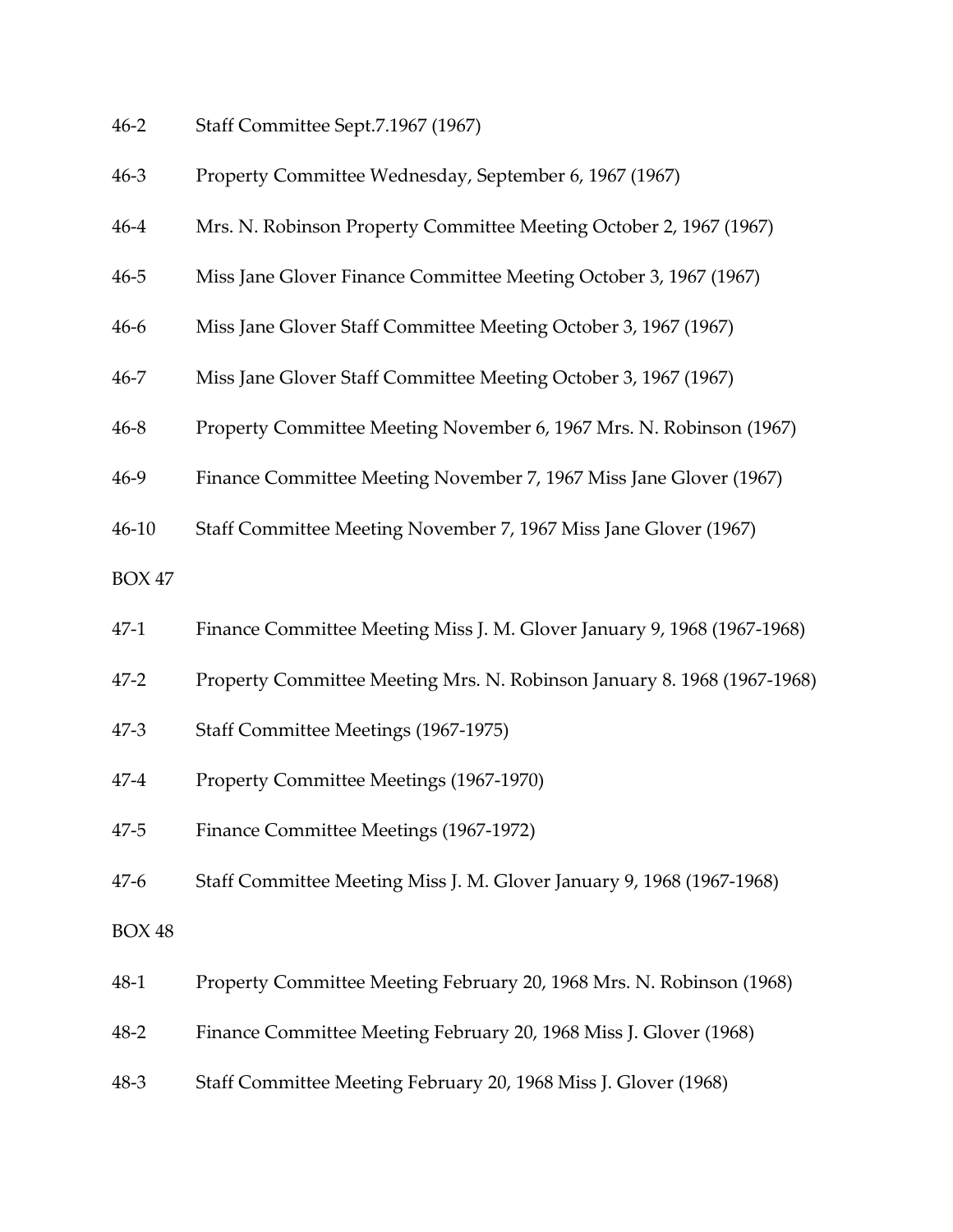| 48-4     | Staff Committee Meeting March 27, 1968 Miss J. M. Glover (1968)                  |
|----------|----------------------------------------------------------------------------------|
| $48 - 5$ | Finance Committee Meeting March 27, 1968 Miss J. M. Glover (1968)                |
| 48-6     | Property Committee Meeting March 27, 1968 Mrs. N. Robinson (1968)                |
| 48-7     | Staff Committee Meeting April 23, 1968 Miss J. M. Glover (1968)                  |
| $48 - 8$ | Finance Committee Meeting April 23, 1968 Miss J. M. Glover (1968)                |
| 48-9     | Property Committee Meeting April 24, 1968 Mrs. N. Robinson (1968)                |
| 48-10    | Special Property Meeting May 3/68 Mrs. N. Robinson (1968)                        |
| 48-11    | Finance Committee Meeting May 27, 1968 Miss Jane Glover (1968)                   |
| 48-12    | Staff Committee Meeting May 27, 1968 Miss Jane Glover (1968)                     |
| 48-13    | Property Committee Meeting May 27, 1968 Mrs. N. Robinson (1968)                  |
| 48-14    | Finance Committee Meeting June 25, 1968 Miss J. M. Glover (1968)                 |
| 48-15    | Staff Committee Meeting June 25, 1968 Miss J. M. Glover (1968)                   |
| 48-16    | Property Committee Meeting June 25, 1968 Mrs. N. Robinson (1968)                 |
| 48-17    | Finance Agenda Item #2 for approval and Agenda Item #5 for information<br>(1968) |
| 48-18    | Staff Agenda Item #1 for approval and Agenda Item #5 for information (1968)      |
| 48-19    | Property Committee September 30, 1968 (1968)                                     |
| 48-20    | Staff Agenda Item #1 for approval and Agenda Item #5 for information (1968)      |
| 48-21    | Finance Agenda Item #2 for approval and Agenda Item #5 for information<br>(1968) |
| 48-22    | Property Committee Nov. 4/68 (1968)                                              |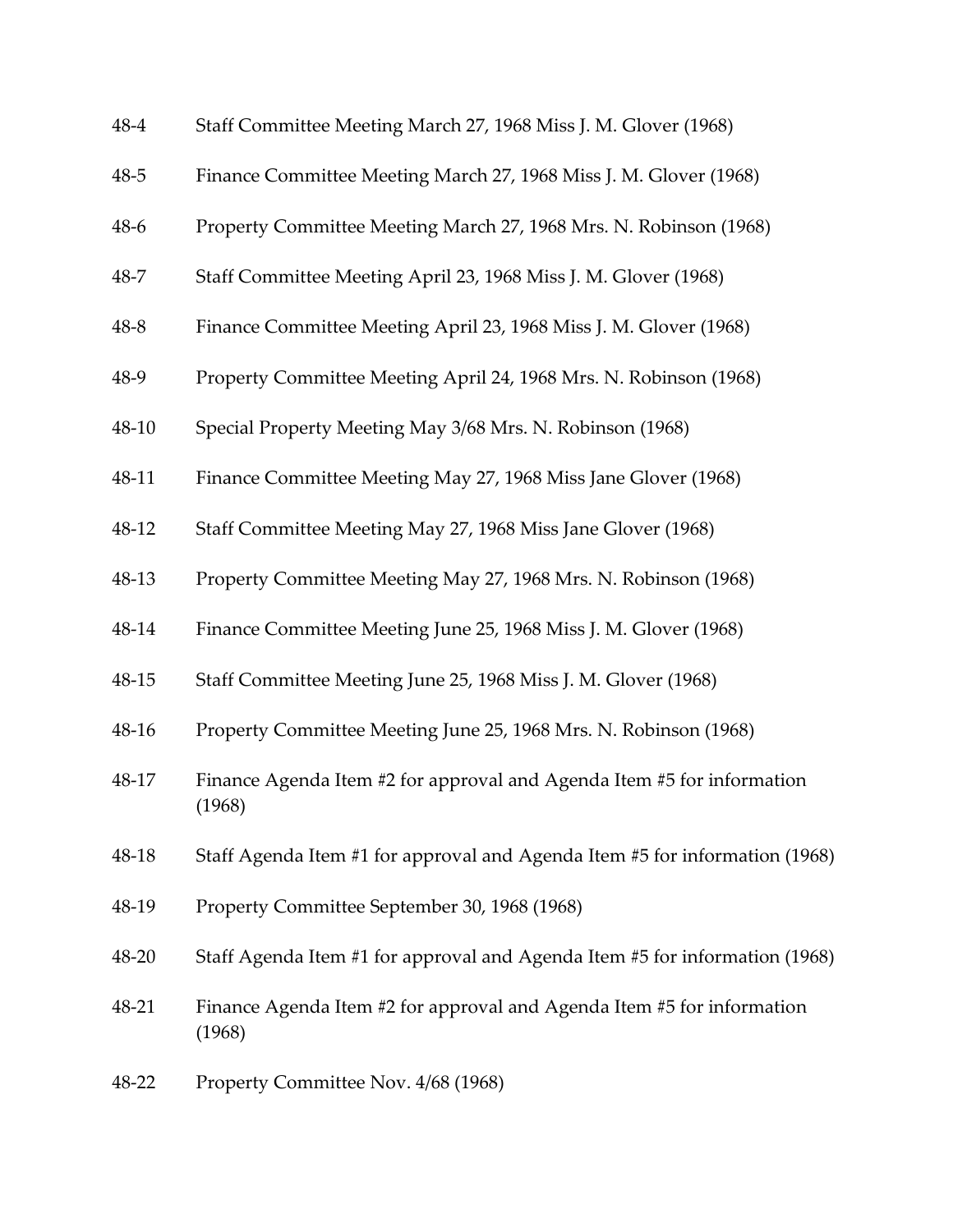- 48-23 Staff, 1968-1969 (1968-1969)
- 48-24 Finance, 1968-1969 (1968-1969)
- 48-25 Property, 1969 (1969)
- 48-26 Property, staff, and Table Office Committees (1968-1974)
- 48-27 Committee to Select the Dean of Applied Sciences (1969)
- 48-28 Committee of Deans Meetings 1976-77 (1976-1977)
- 48-29 Auditor General June 78 (1974-1980)
- BOX 49
- 49-1 Auditor General June 81 (1977-1982)
- 49-2 Audit Committee Dec 82 (1977-1982)
- 49-3 Audit Committee Jun 83 (1982-1983)
- 49-4 Audit Committee Jun 86 (1983-1986)
- 49-5 Audit Committee Feb 86 (1983-1986)
- 49-6 Audit Committee Feb/Jun 87 (1986-1987)
- 49-7 Audit Committee Mar/Jun/88 (1987-1988)
- 49-8 Audit Committee Jun 89 (1988-1989)
- 49-9 Audit Committee Jun 1990 (1989-1990)
- 49-10 Audit Committee Jun 91 (1990-1991)
- 49-11 Audit Committee Jul 92 (1992)
- 49-12 Audit Committee Jun 93 (1992-1994)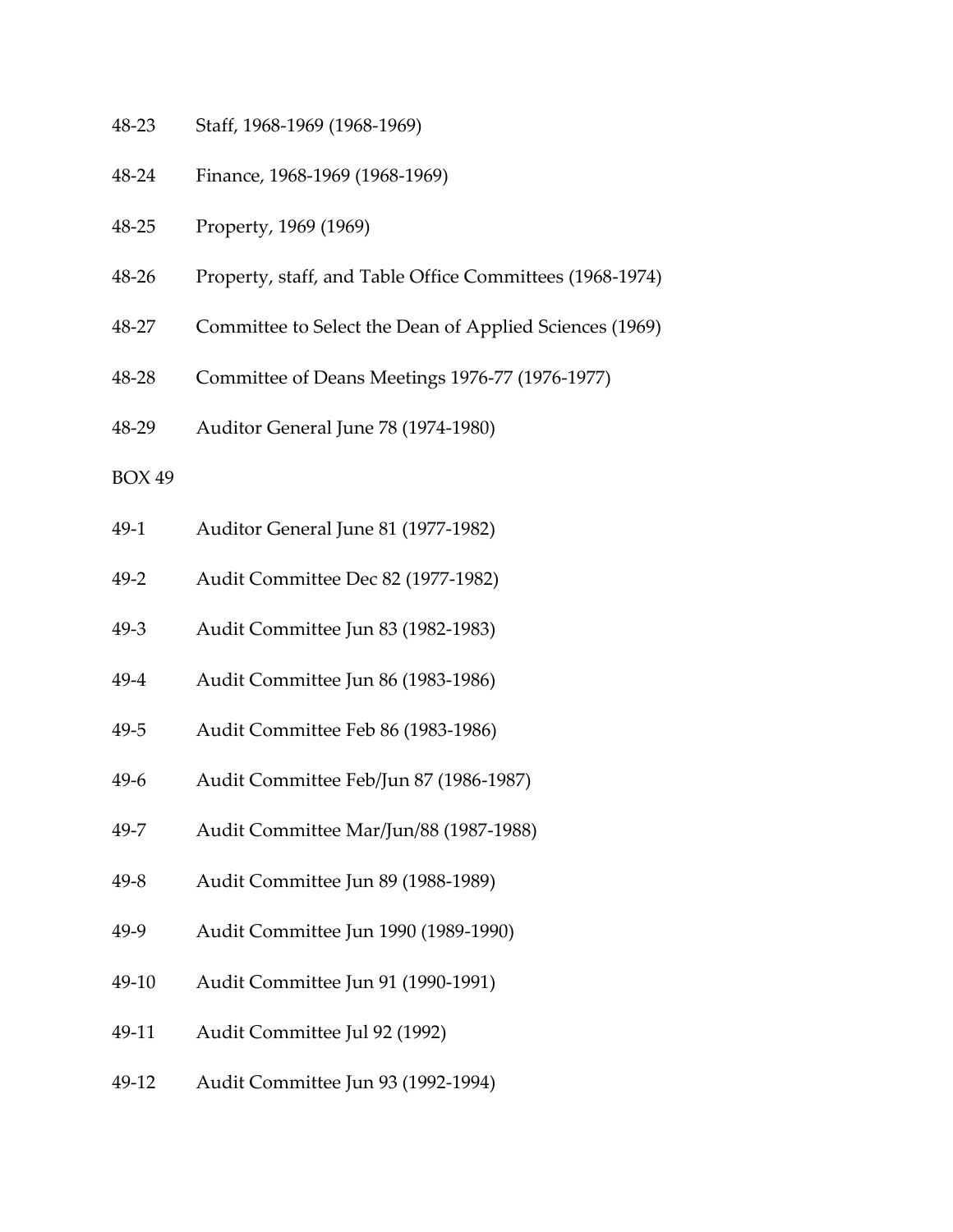| 49-13 | Audit Committee Apr 93 (1992-1993) |  |  |
|-------|------------------------------------|--|--|
|-------|------------------------------------|--|--|

- 49-14 Audit Committee Jul 94 (1993-1994)
- 49-15 Audit Committee Jun 95 (1994-1995)
- 49-16 Audit Committee 1980 (1979-1981)
- 49-17 1981-82 Audit Committee (1981-1982)

| $50-1$ | Audit Committee and Correspondence with Auditor General (1982-1983) |  |  |  |  |  |  |
|--------|---------------------------------------------------------------------|--|--|--|--|--|--|
|--------|---------------------------------------------------------------------|--|--|--|--|--|--|

- 50-2 Internal Audit 1984-85 (Audit Committee) (1983-1985)
- 50-3 Audit Committee Auditor General Observations & Recommendations March 31, 1986 (1986-1987)
- 50-4 President's Permanent Committee Audit Committee (1981-1983)
- 50-5 PPC Audit Committee, 1980/81 (1980-1983)

- 51-1 PPC Audit Committee, 1979/80 (1979-1980)
- 51-2 PPC Audit Committee, 1978/79 (1978-1979)
- 51-3 Advisory Committee on Investments (1980-1985)
- 51-4 Audit Reports (1981-1982)
- 51-5 AMS/UBC poster, Presentation on Proposed UBC Cogeneration Development, agendas and reports for exec com (1984-1996)
- 51-6 Vice President, Development & Community Relations Part 1 (1974-1984)
- 51-7 Vice President, Development & Community Relations Part 2 (1983-1984)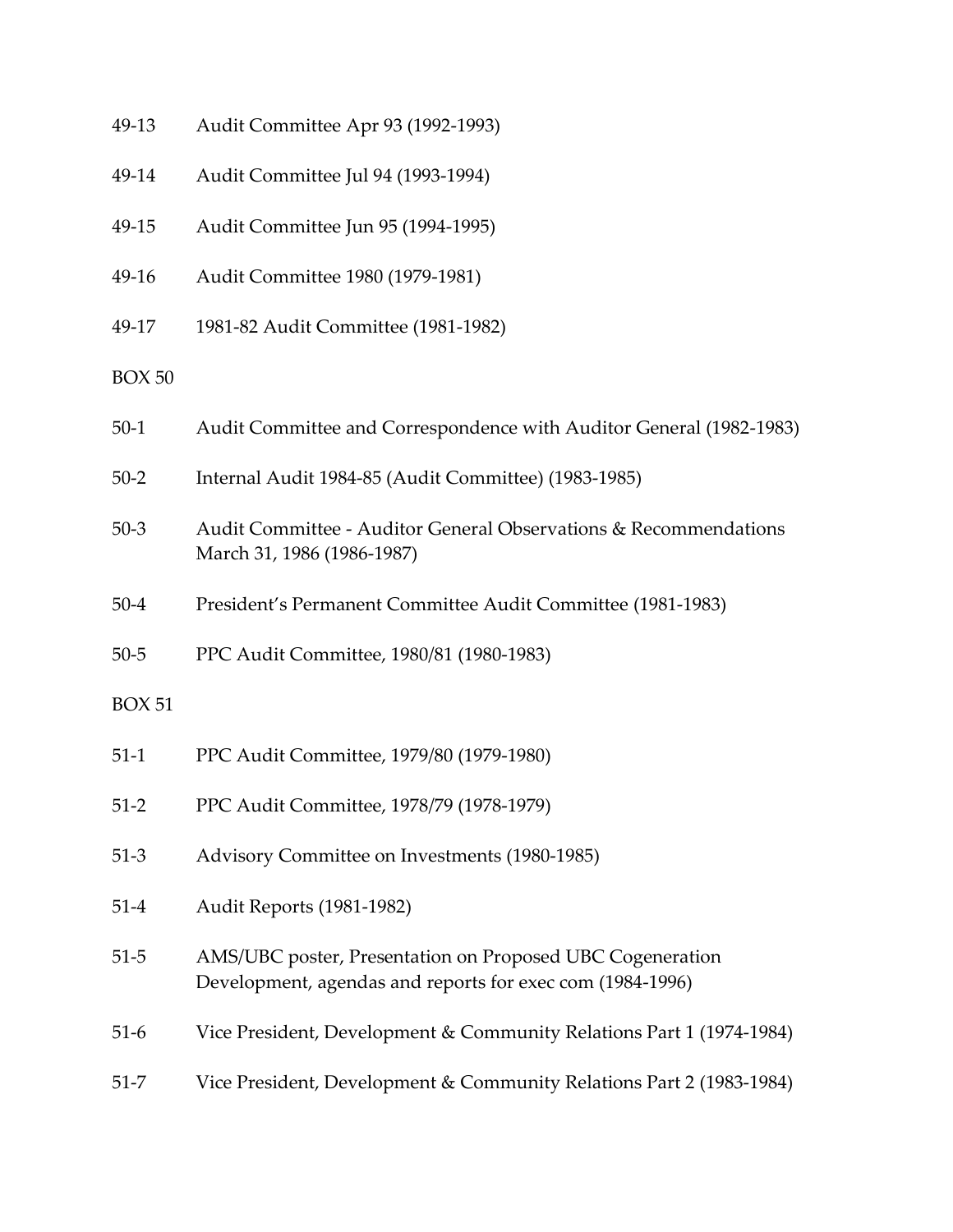51-8 Search Cite for V.P. , Student and Academic Services, Feb 1986 Part 1 (1986) BOX 52

- 52-1 Search Cite for V.P. , Student and Academic Services, Feb 1986 Part 2 (1986)
- 52-2 Academic Vice President, Binder Part 1 (1985)
- 52-3 Academic Vice President, Binder Part 2 (1984-1985)
- 52-4 Search Committee for Vice-Pres Academic /Sept. 1985 (1986)
- 52-5 Developmental Policy Meeting, October 21, 1986 (1986)
- 52-6 Presidential Advisory Committee Agendas, 1986 (1986)
- 52-7 Development Committee Agendas & Memorandums, 1986-1988 (1986-1988)
- BOX 53
- 53-1 Presidential Advisory CTTE on Development Policy Material sent to Board (1986)
- 53-2 Strategic Planning and Property Committee Meeting (1996) \*contains 3 audio recordings
- AT 3960 Committee Meeting on UBC Planning Process Strategic Planning and Property Committee (1996) - stored separately
- 53-3 Documents for Employee Relations Committee (2006-2007)
- 53-4 Employee Relations Committee Reports (2006)
- 53-5 Employee Relations Committee Meeting Documents (1999)
- 53-6 Documents for AVP Alumni Decision (2004)
- 53-7 Employee Relations Committee Documents (2003-2004)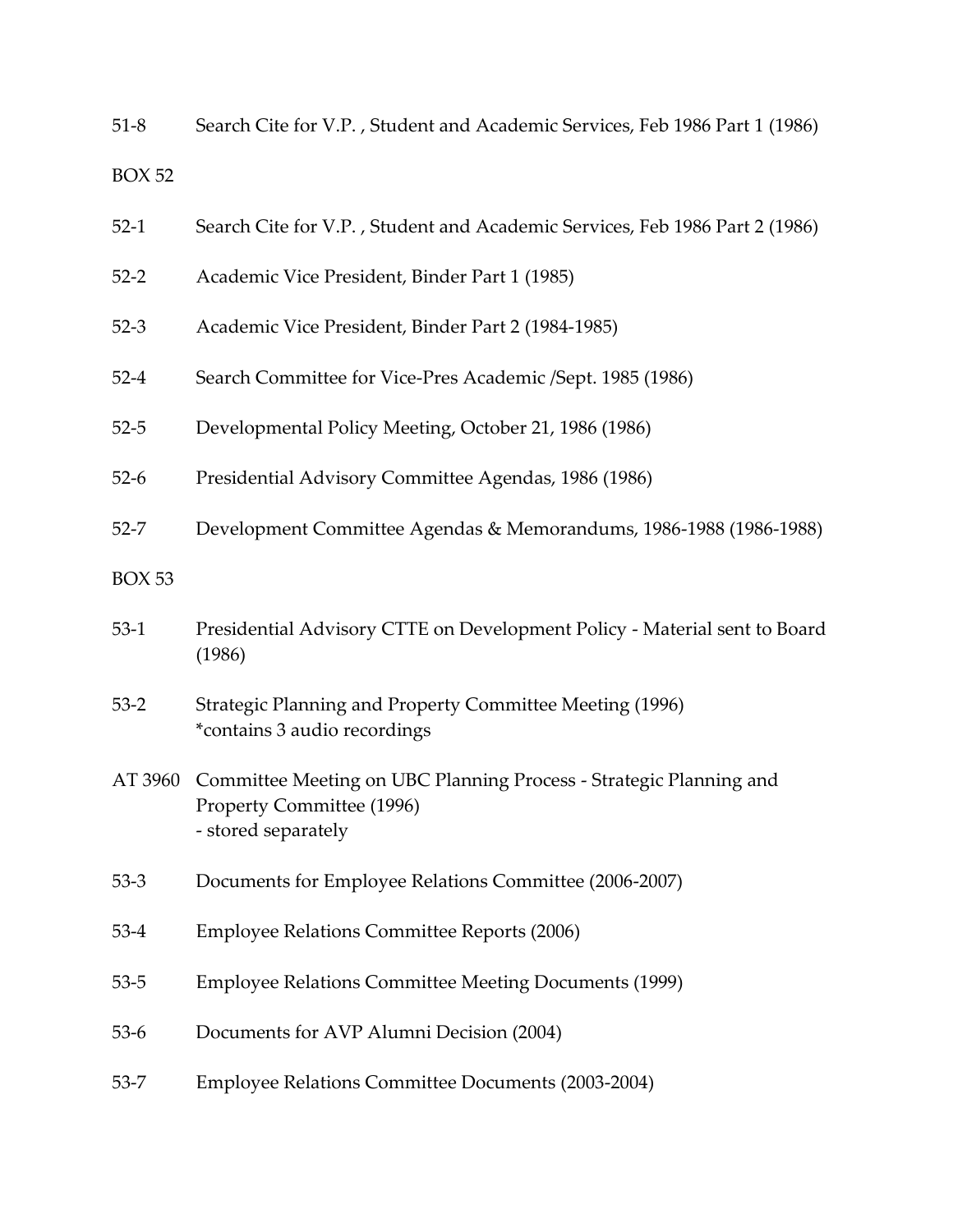| $53 - 8$      | Employee Relations May 2003 (2003)                                                                               |
|---------------|------------------------------------------------------------------------------------------------------------------|
| $53-9$        | Employee Relations Committee Materials (2003)                                                                    |
| $53-10$       | Board Documents Re: Appointments (2002)                                                                          |
| 53-11         | Employee Relations Committee Documents (1997-2001)                                                               |
| $53-12$       | Report for Reappointment of Dean of Applied Science (2003)                                                       |
| <b>BOX 54</b> |                                                                                                                  |
| $54-1$        | Reappointments of Deans of Agricultural Studies and Applied Science and<br>Appointment of Dean of Science (2003) |
| $54-2$        | Appointments of Deans of Law and Medicine (2003)                                                                 |
| $54-3$        | Dean of Science Search Documents and CVs (2003)                                                                  |
| $54-4$        | Appointment of Dean of Medicine (2003)                                                                           |
| $54 - 5$      | Appointment of Dean of Law (2003)                                                                                |
| $54-6$        | Reappointment of Dean of Agricultural Sciences (2003)                                                            |
| 54-7          | Reappointment of Dean of Applied Science (2003)                                                                  |
| $54 - 8$      | Requests for Decision for Appointments (1997)                                                                    |
| 54-9          | Appointment of Dean of Agricultural Sciences (1997)                                                              |
| 54-10         | Appointment of Dean of Pharmaceutical Sciences (1996)                                                            |
| (continued)   |                                                                                                                  |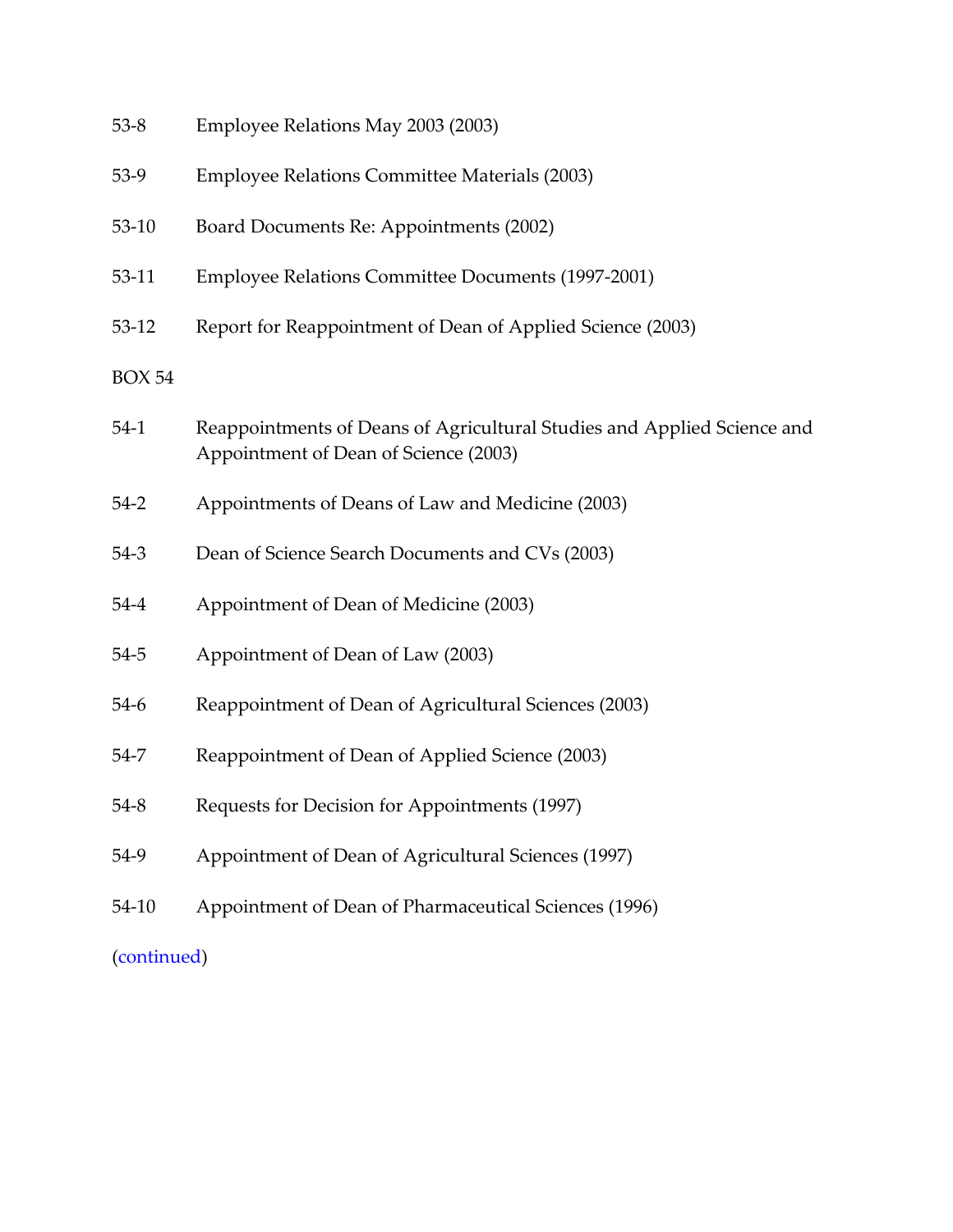# <span id="page-41-0"></span>PRESIDENTIAL SEARCH SERIES

|               | 55-1/12 Presidential Selection Committees 1966, 1969, 1973 (1966-1973) |
|---------------|------------------------------------------------------------------------|
| <b>BOX 56</b> |                                                                        |
|               | 56-1/13 Presidential Selection Committee 1973 (1973)                   |
| <b>BOX 57</b> |                                                                        |
|               | 57-1/7 Presidential Selection Committee 1973 (1973)                    |
| <b>BOX 58</b> |                                                                        |
| 58-1/5        | Presidential Selection Committee 1974 (1974)                           |
| <b>BOX 59</b> |                                                                        |
|               | 59-1/13 Presidential Selection Committee (1980-1983)                   |
| <b>BOX 60</b> |                                                                        |
| $60-1/6$      | Presidential Selection Committee (1982)                                |
| <b>BOX 61</b> |                                                                        |
| $61-1/9$      | Presidential Selection Committee 1982 (1982)                           |
| <b>BOX 62</b> |                                                                        |
|               | 62-1/7 Presidential Selection Committee 1982 (1982)                    |
| <b>BOX 63</b> |                                                                        |
|               | 63-1/14 Presidential Selection Committee 1985 (1985)                   |
|               |                                                                        |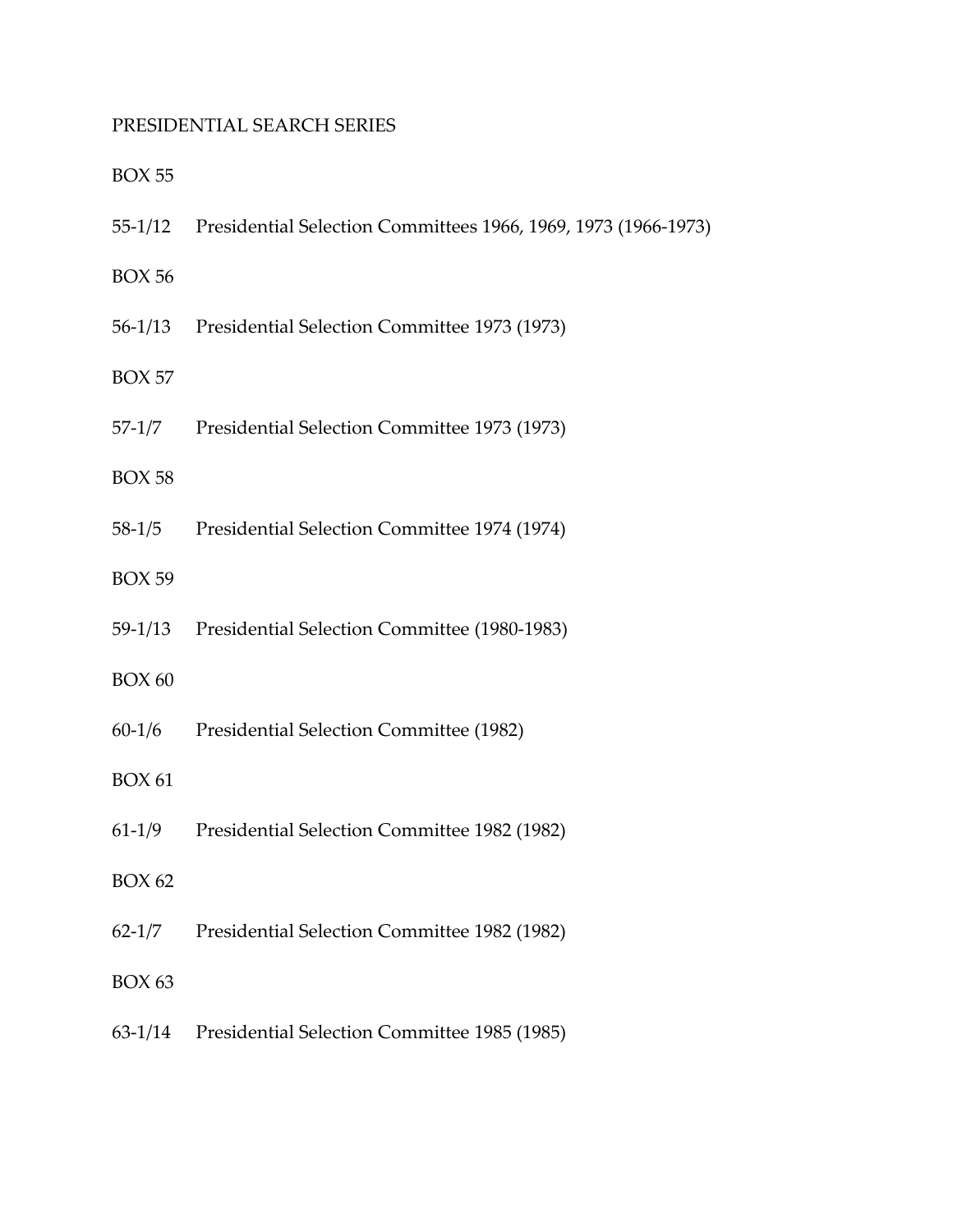64-1/12 Presidential Selection Committee 1985 (1985)

BOX 65

65-1/7 Presidential Selection Committee 1985 (1985)

#### <span id="page-42-0"></span>LEGAL SERIES

- 66-1 Miscellaneous Documents Related to Gifts Part 1, 1968-1990 (1978-1990)
- 66-2 Miscellaneous Documents Related to Gifts Part 2, 1968-1990 (1968-1984)
- 66-3 Misc. Legal, 1992-1994 (1992-1994)
- 66-4 Universities Act (1974-1979)
- 66-5 Universities Act (1974)
- 66-6 Universities Act (1936-1974)
- 66-7 Miscellaneous Acts, 1981 (1976-1981)
- 66-8 Universities Act, Proposed Changes to (1974-1983)
- 66-9 Board of Governors Operational Guidelines, etc.- Board "Kit" Originals (includes a floppy disc) (1979-1987)
- 66-10 Board of Governors Operational Guidelines, etc. Misc. Papers (1979-1990)
- 66-11 Board of Governors Operational Guidelines, etc.- Open Learning Agency Act (1987)
- 66-12 Board of Governors Operational Guidelines, etc.- Orientation Materials (1987- 1988)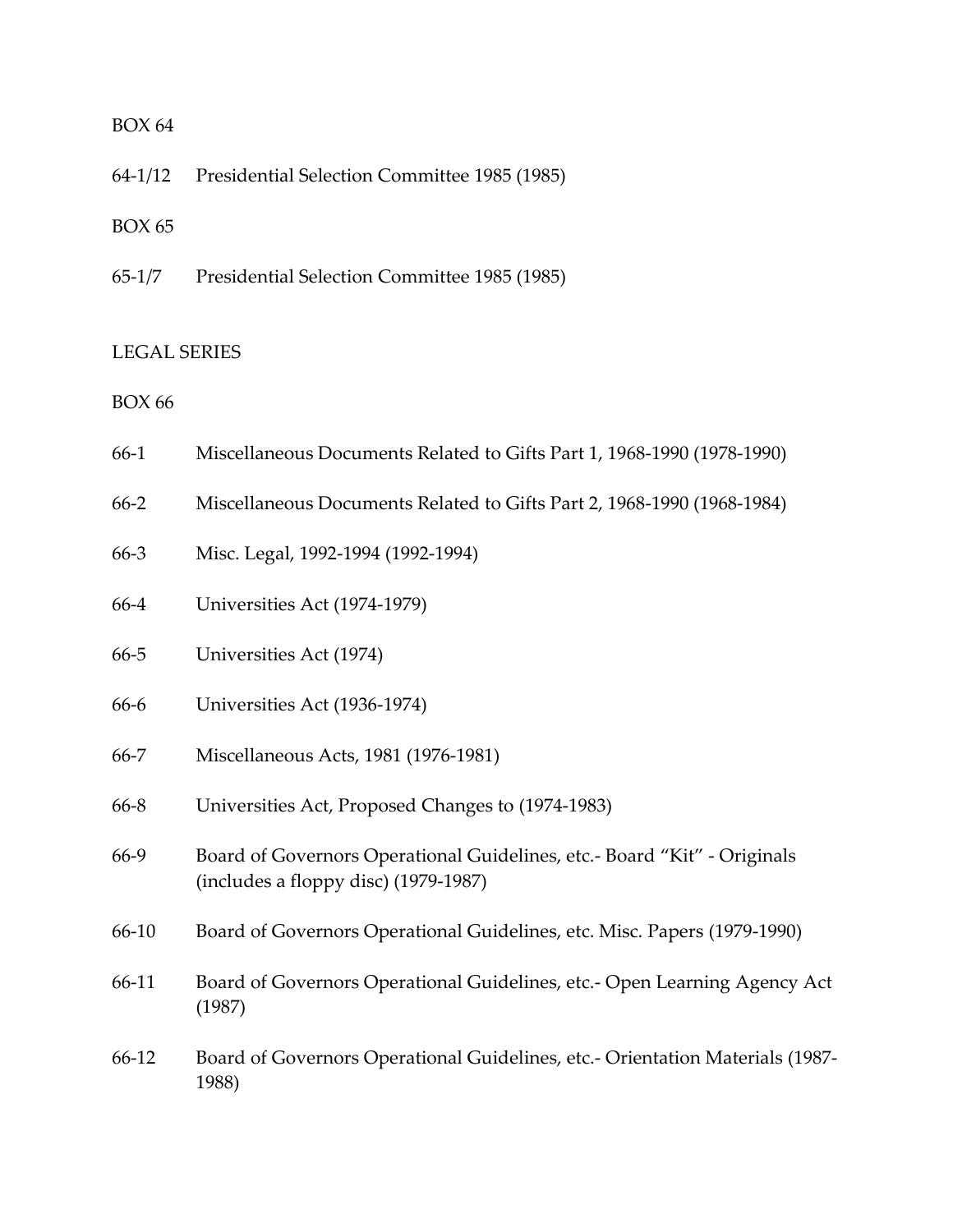- 66-13 Universities Act (1961-1982)
- 66-14 Study Abroad MOUs (1992-1995)
- 66-15 Academic Building Needs, Report of Senate CTTE, March 1974 (1974)
- 66-16 Information Systems Task Force Report Part 1, 2 (1980)
- 66-17 Budget Expenditures Cont'D (1979)
- 66-18 Budget Expenditures In response to Mr. Weston's questions June 25, 1979 (1979)
- 66-19 Federal -Provincial Funding of Universities (1981)
- 66-20 Grant Allocation, 1980/1981 (1980-1981)
- 66-21 Aquatic Facilities, Joint Report June 1975 (1975)
- 66-22 Speakers List (1983)
- 66-23 Meeting May 12, 1983 (1983)
- 66-24 Discovery Park (1978)
- 66-25 Discovery Park, August 1978 (1978)
- 66-26 Psychiatry Reviews and Reports (1978-1982)
- 66-27 Psychiatry Department Letters (1983)
- 66-28 Psychiatry Department Letters 2 (1983)

#### <span id="page-43-0"></span>FINANCIAL SERIES

- 66-29 Job Descriptions and Responsibilities (1962-1966)
- 66-30 President's Office budget 76-77 (1976-1977)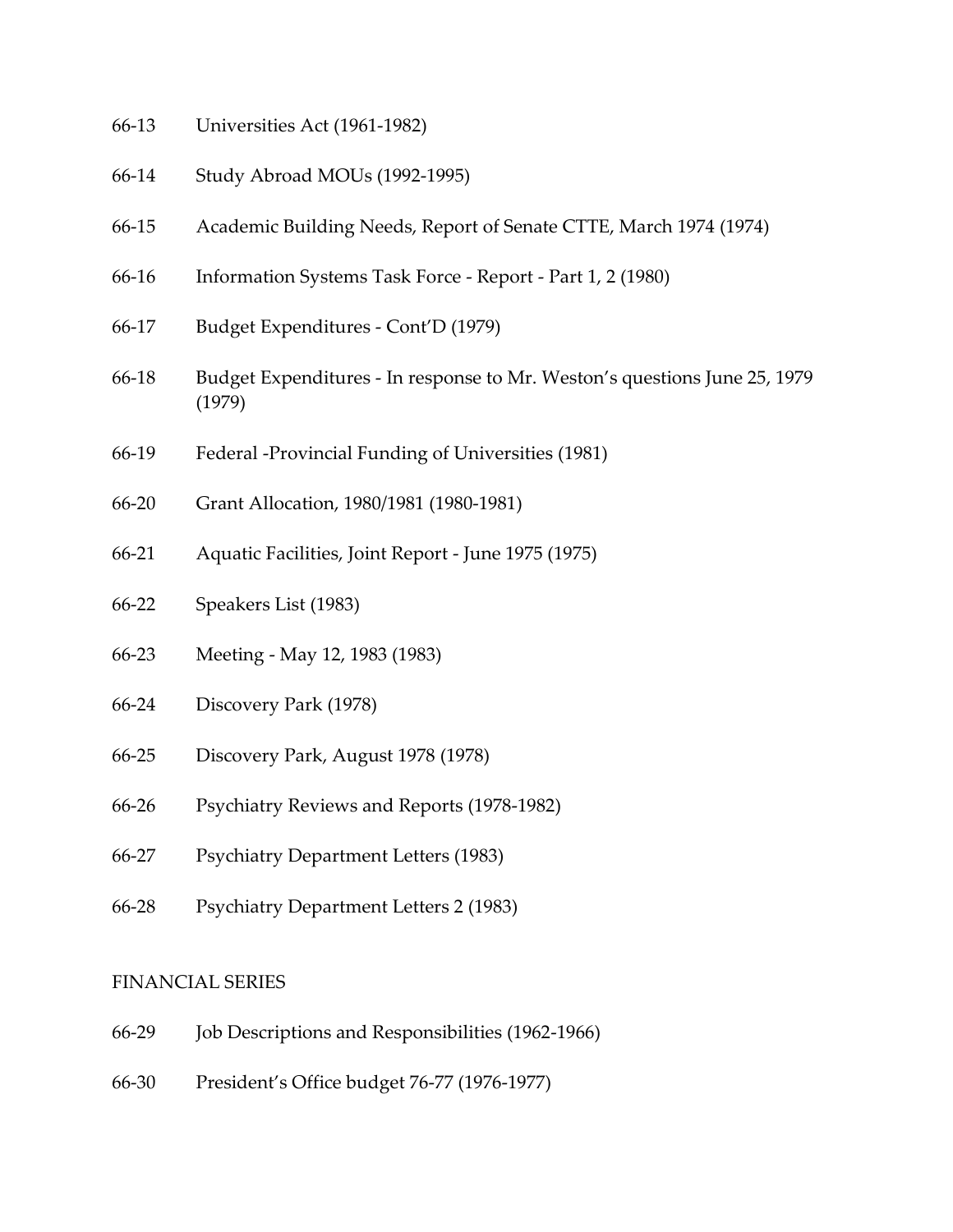| 66-31         | Budget Estimates 1977-78; 1978-79 (1976-1977)                                                                                         |
|---------------|---------------------------------------------------------------------------------------------------------------------------------------|
| 66-32         | Medical Education Funding Study Final Report (1988)                                                                                   |
| 66-33         | Tuition Revenue and Fees at Selected Universities in the United States report<br>and Setting Tuition Fees Recommendations (1979-1981) |
| <b>BOX 67</b> |                                                                                                                                       |
| $67-1$        | Ancillary Budgets 1989-90 (1989)                                                                                                      |
| $67-2$        | Property (1966-1975)                                                                                                                  |
| $67-3$        | Account statements for David McLean Leadership Award (1996)                                                                           |
| $67 - 4$      | Employee Relations 1996 (1996)                                                                                                        |
| $67 - 5$      | History-signing Authorizations (1963-1985)                                                                                            |
| $67-6$        | Resolutions, by-laws, correspondence for signing committee/authorizations<br>(1985)                                                   |

[\(continued\)](#page-49-1)

# <span id="page-44-0"></span>UNIVERSITY HEALTH SERVICES SERIES

| $67 - 7$ | Board of Management Minutes (1952-1954) |  |  |
|----------|-----------------------------------------|--|--|
|----------|-----------------------------------------|--|--|

- 67-8 Board of Management Minutes (1954-1956)
- 67-9 Board of Management Minutes (1956-1957)
- 67-10 Board of Management Minutes (1958-1960)
- 67-11 Board of Management Minutes (1961-1963)
- 67-12 Board of Management Minutes (1963-1965)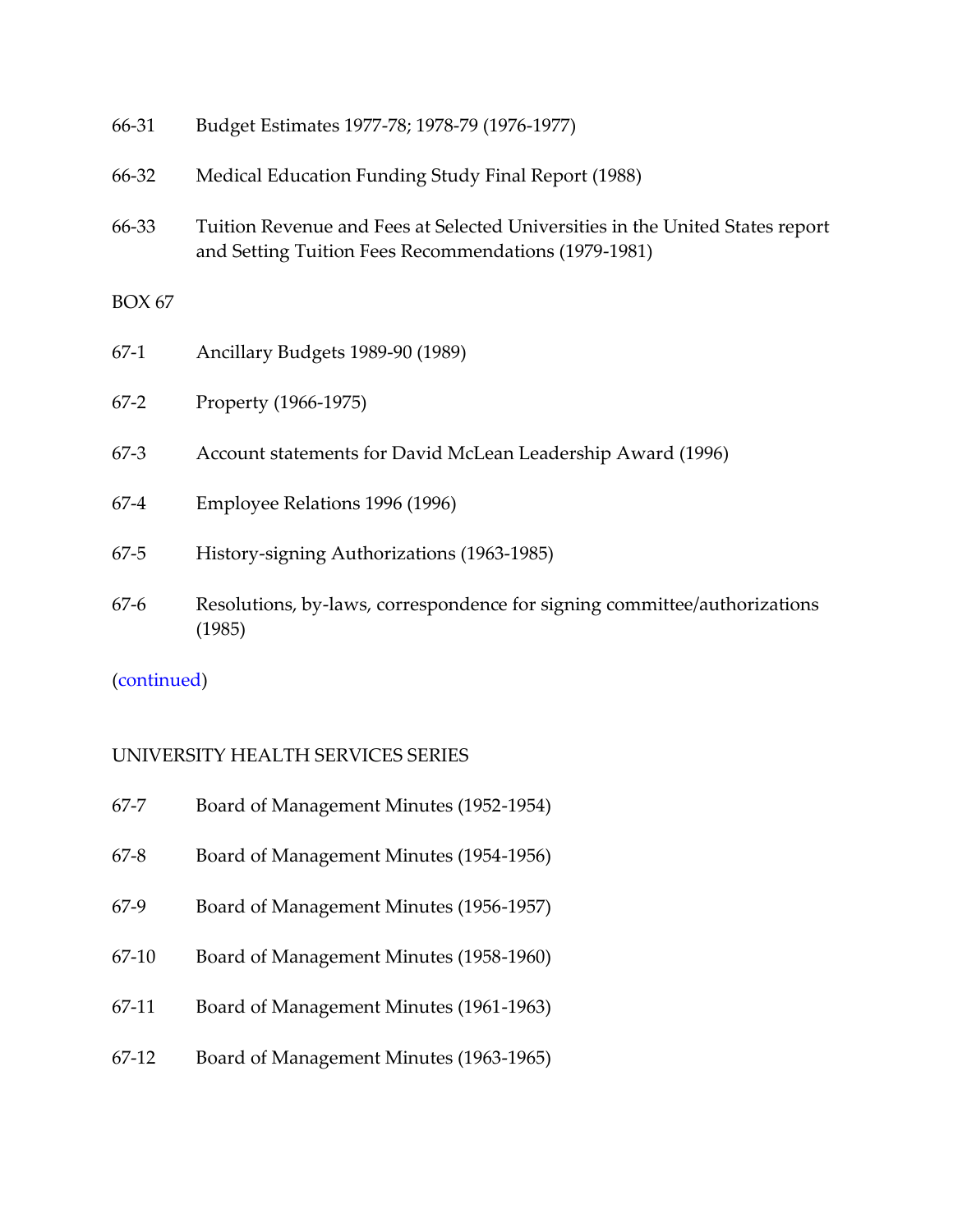| Board of Management Minutes (1966-1969) |
|-----------------------------------------|
|                                         |

- 68-2 Board of Management Minutes (1969-1972)
- 68-3 Board of Management Minutes (1972-1975)
- 68-4 Board of Management Minutes (1976)
- 68-5 February 1, 1972 (1972)
- 68-6 March 7, 1972 (1972)
- 68-7 May 2, 1972 (1972)
- 68-8 June 6, 1972 (1972)
- 68-9 July 4, 1972 (1972)
- 68-10 September 5, 1972 (1972)
- 68-11 October 3, 1972 (1972)
- 68-12 November 7, 1972 (1972)
- 68-13 December 5, 1972 (1972)
- 68-14 February 6, 1973 (1973)
- 68-15 Prepaid Dental Care (1969)
- 68-16 M. 47 Sp. Meetings (1966-1967)
- 68-17 Index of Files (1960-1966)
- 68-18 Clerk to Board of Governors (n.d.)
- 68-19 Board of Management, University Health Services Hospital (1952-1975)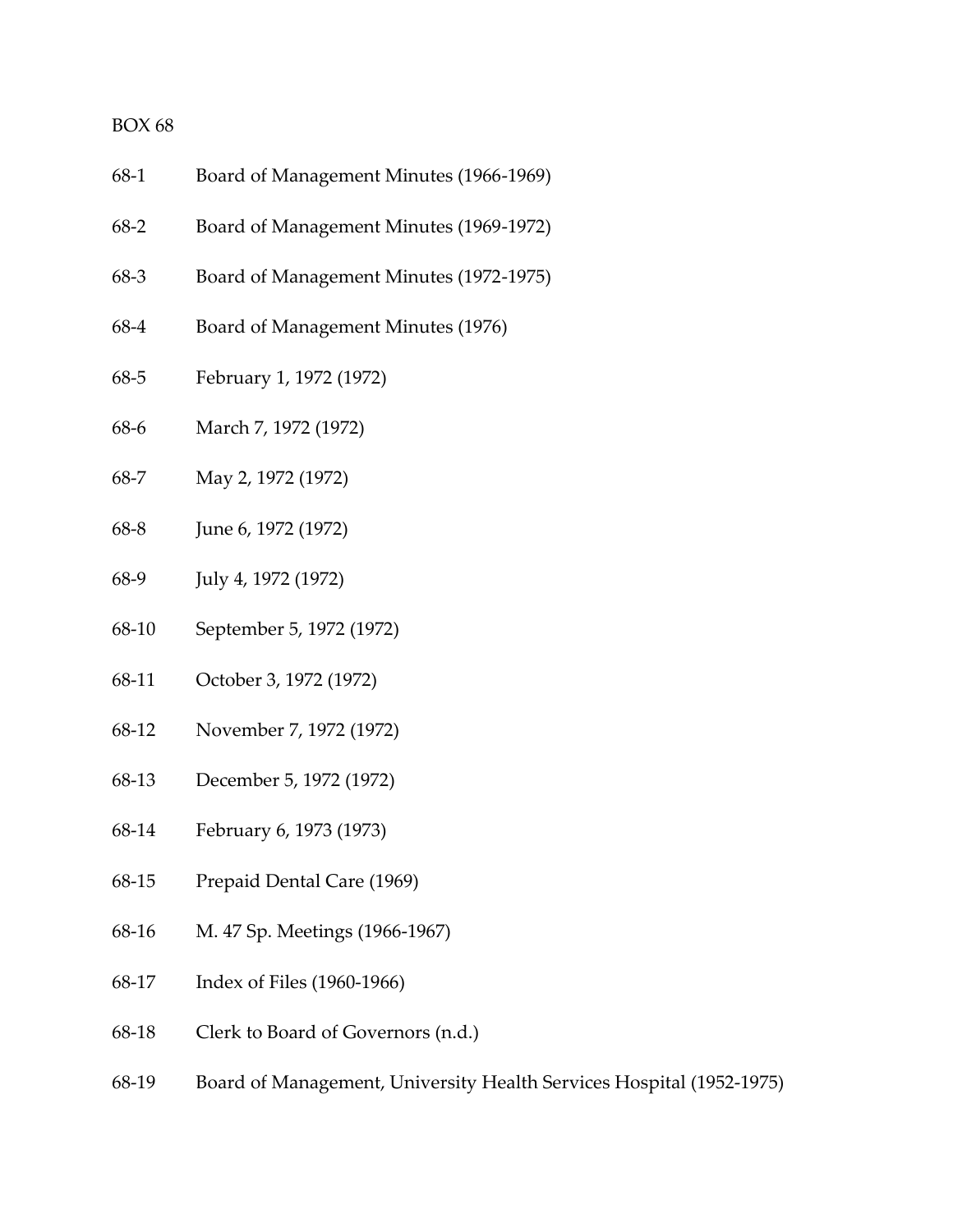- 68-20 AB? (1964-1965)
- 68-21 Board of Management University Health Service Hospital February 3, 1976 (1976)
- 68-22 Board of Management University Health Service Hospital March 2, 1976 (1976)
- 68-23 Board of Management University Health Service Hospital April 6, 1976 (1976)
- 68-24 Board of Management University Health Service Hospital May 4, 1976 (1976)
- 68-25 Board of Management University Health Service Hospital June 1, 1976 (1976)
- 68-26 Board of Management University Health Service Hospital July 6, 1976 (1976)
- 68-27 Board of Management University Health Service Hospital October 5, 1976 (1976)
- 68-28 Board of Management University Health Service Hospital September 7, 1976 (1976)
- 68-29 Board of Management University Health Service Hospital November 2, 1976 (1976)
- 68-30 Board of Management University Health Service Hospital February 4, 1975 (1975)
- 68-31 Board of Management University Health Service Hospital March 4, 1975 (1975)
- 68-32 Board of Management University Health Service Hospital April 1, 1975 (1975)
- 68-33 Board of Management University Health Service Hospital May 6, 1975 (1975)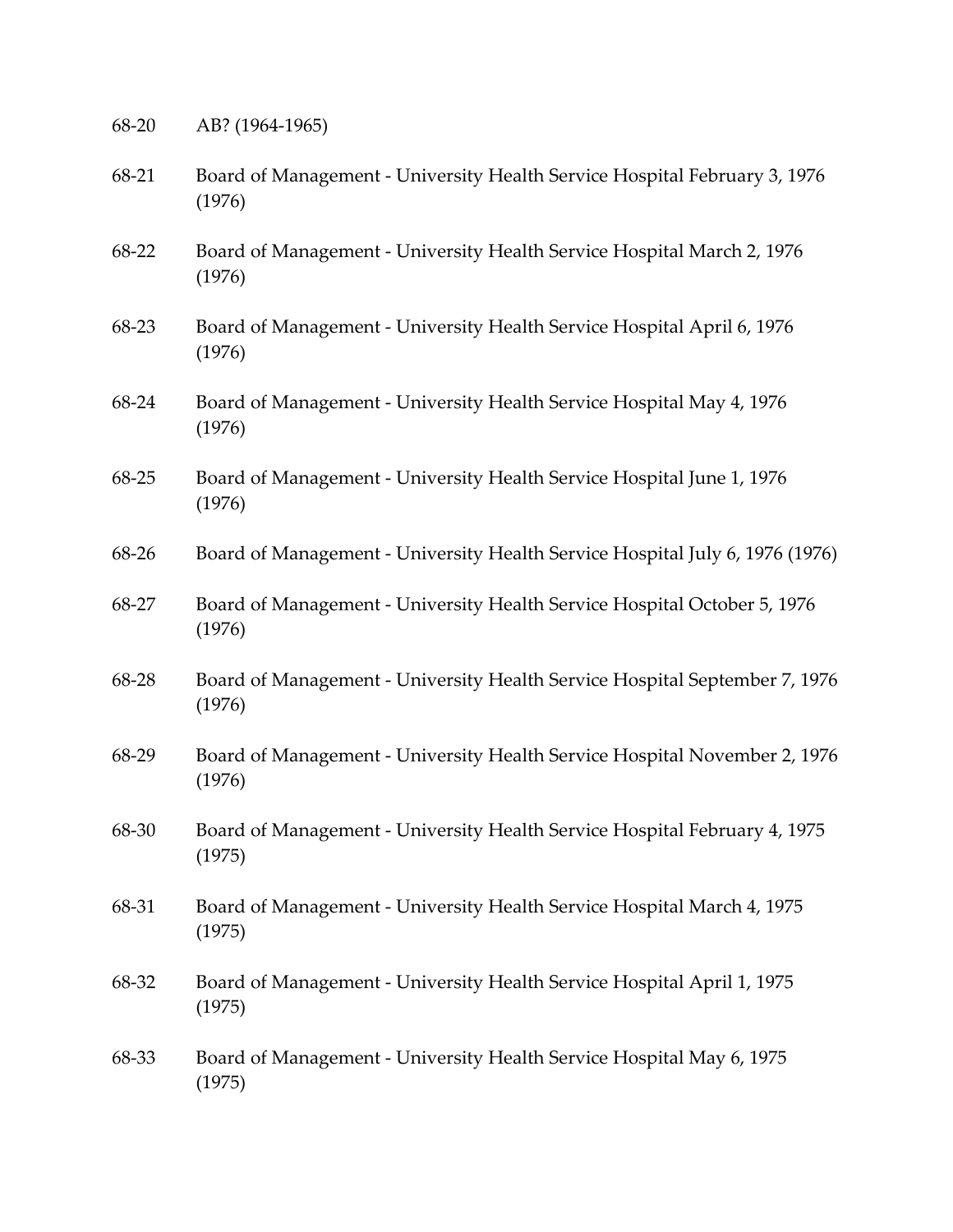| 68-34 | Board of Management - University Health Service Hospital June 3, 1975<br>(1975)      |
|-------|--------------------------------------------------------------------------------------|
| 68-35 | Board of Management - University Health Service Hospital July 8, 1975 (1975)         |
| 68-36 | Board of Management - University Health Service Hospital September 2, 1975<br>(1975) |
| 68-37 | Board of Management - University Health Service Hospital October 7, 1975<br>(1975)   |
| 68-38 | Board of Management - University Health Service Hospital November 4, 1975<br>(1975)  |
| 68-39 | Board of Management - University Health Service Hospital December 2, 1975<br>(1975)  |
| 68-40 | Board of Management - University Health Service Hospital February 5, 1974<br>(1974)  |
| 68-41 | Board of Management - University Health Service Hospital March 5, 1974<br>(1974)     |
| 68-42 | Board of Management - University Health Service Hospital April 2, 1974<br>(1974)     |
| 68-43 | Board of Management - University Health Service Hospital May 7, 1974<br>(1974)       |
| 68-44 | Board of Management - University Health Service Hospital June 4, 1974<br>(1974)      |
| 68-45 | Board of Management - University Health Service Hospital July 2, 1974 (1974)         |
| 68-46 | Board of Management - University Health Service Hospital September 3, 1974<br>(1974) |
| 68-47 | Board of Management - University Health Service Hospital October 1, 1974<br>(1974)   |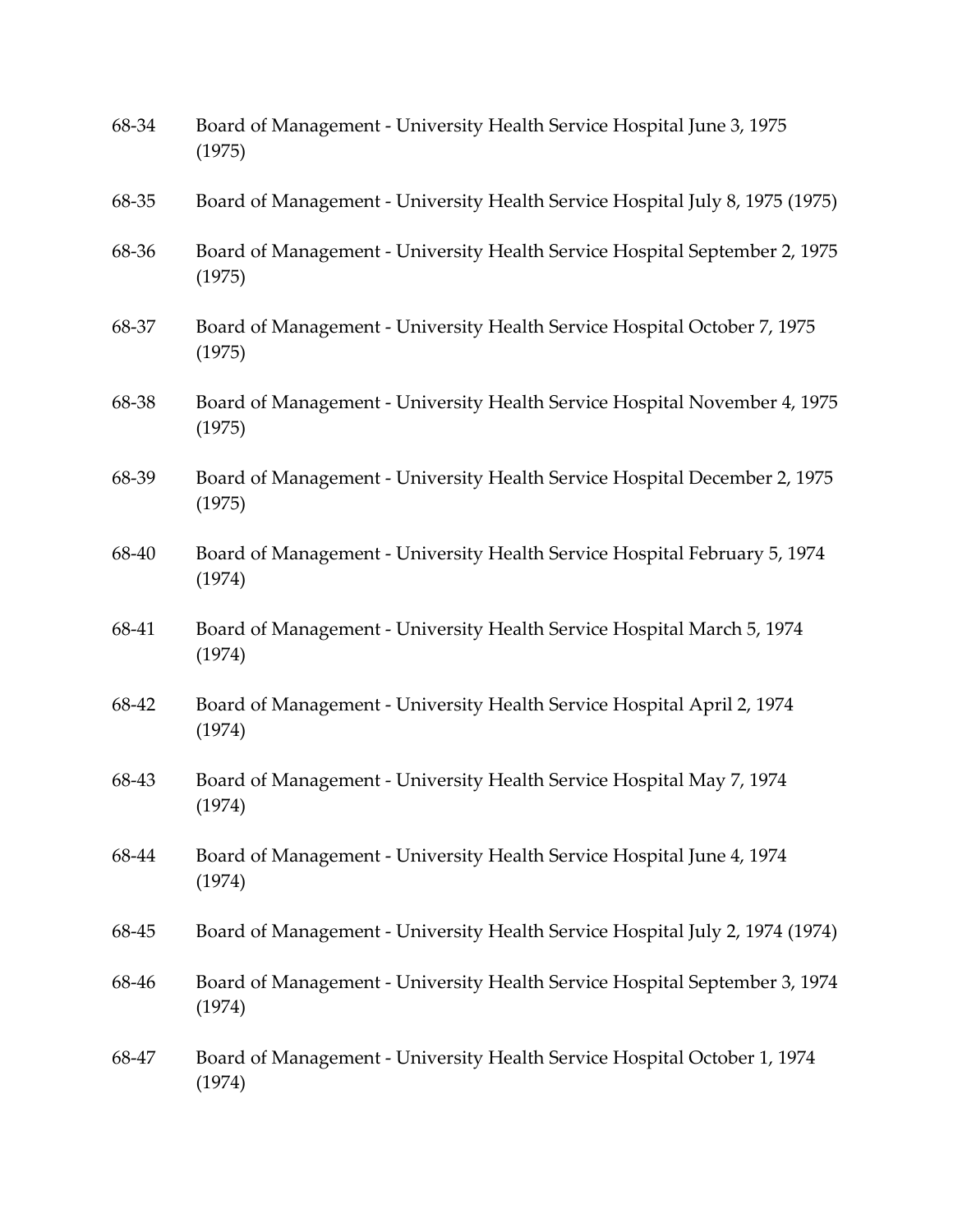| 68-48 | Board of Management - University Health Service Hospital November 5, 1974<br>(1974) |
|-------|-------------------------------------------------------------------------------------|
| 68-49 | Board of Management - University Health Service Hospital December 3, 1974<br>(1974) |
| 68-50 | Board of Management - University Health Service Hospital February 4, 1975<br>(1975) |
| 68-51 | Board of Management - February 6, 1973 (1973)                                       |
| 68-52 | Board of Management - March 6, 1973 (1973)                                          |
| 68-53 | Board of Management - April 3, 1973 (1973)                                          |
| 68-54 | Board of Management - May 1, 1973 (1973)                                            |
| 68-55 | Board of Management - June 5, 1973 (1973)                                           |
| 68-56 | Board of Management - July 3, 1973 (1973)                                           |
| 68-57 | Board of Management - September 4, 1973 (1973)                                      |
| 68-58 | Board of Management - October 2, 1973 (1973)                                        |
| 68-59 | Board of Management - November 6, 1973 (1973)                                       |
| 68-60 | Board of Management - December 4, 1973 (1973)                                       |
| 68-61 | Citations Vol. I 1925-1949 (1925-1939)                                              |
| 68-62 | Citations Vol. I 1925-1949 (1940-1946)                                              |
| 68-63 | Citations Vol. I 1925-1949 (1947-1949)                                              |
| 68-64 | Citations Vol. II 1950-1958 (1950-1954)                                             |
| 68-65 | Citations Vol. II 1950-1958 (1955-1956)                                             |
| 68-66 | Citations Vol. II 1950-1958 (1957-1958)                                             |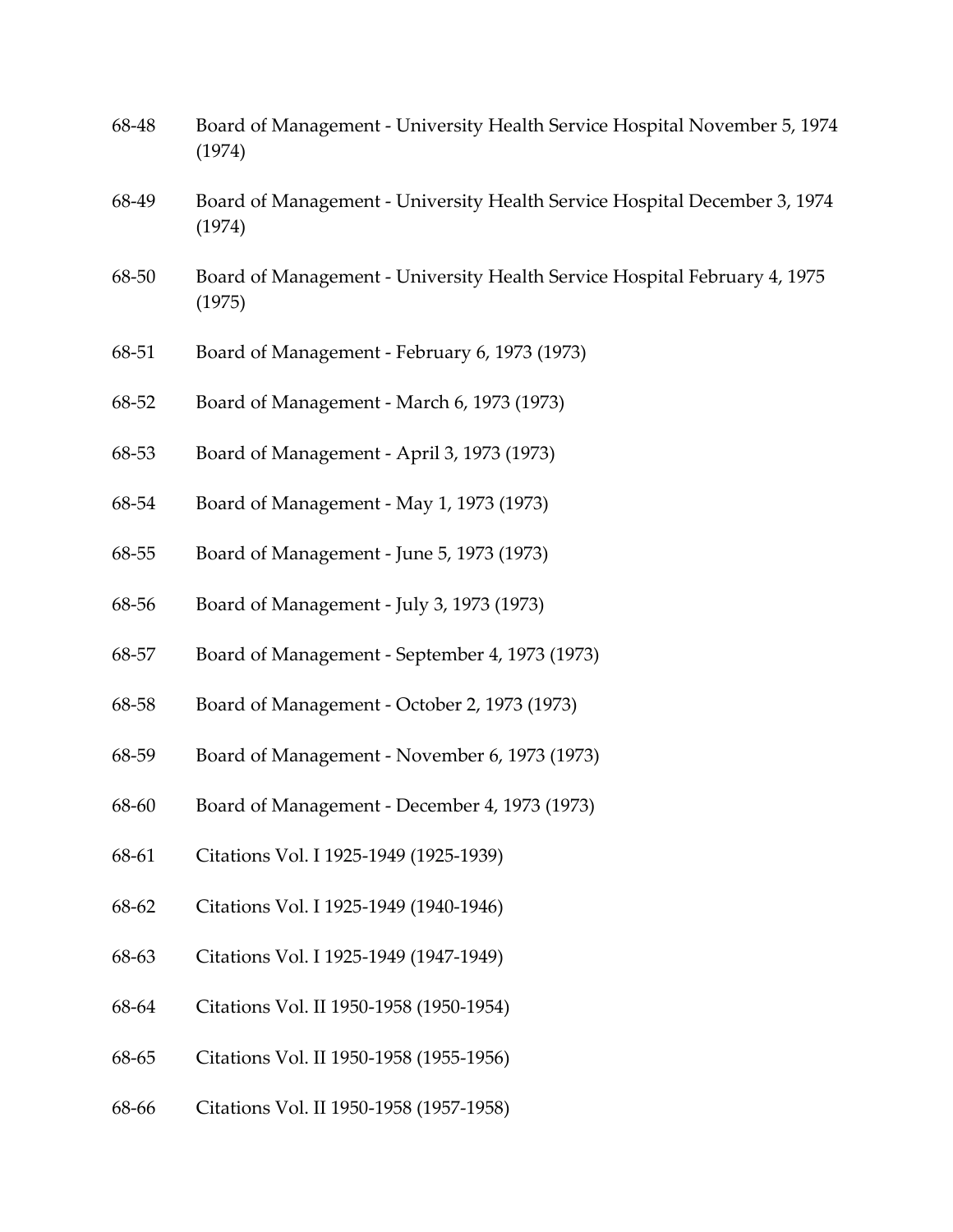- 68-67 Citations Vol. III 1959-1982 (1959-1964)
- 68-68 Citations Vol. III 1959-1982 (1965-1975)
- 68-69 Citations Vol. III 1959-1982 (1976-1982)
- 68-70 Citations Vol. IV 1983- (1983-1990)

#### <span id="page-49-0"></span>COMMITTEES SERIES

#### BOX 69

- 69-1 Finance Committee, File 1 (1943-1963)
- 69-2 Finance Committee, File 2 (1963-1965)
- 69-3 Finance Committee, File 3 (1965-1966)

#### <span id="page-49-1"></span>FINANCIAL SERIES

- 69-4 Correspondence Re: 1982-83 Financial Position (1983)
- 69-5 Senate Budget Committee (1983-1984)
- 69-6 Operations and Financial Reports (1986)
- 69-7 Joint Grant Request Submission and Report (1995)
- 69-8 Salary Scales (1967-1970)
- 69-9 Salary Scales President's Office (1971-1973)
- 69-10 Budget for Fiscal Year 1970-1971 (1970)
- 69-11 Budget for Fiscal Year 1979-1980 (1979)